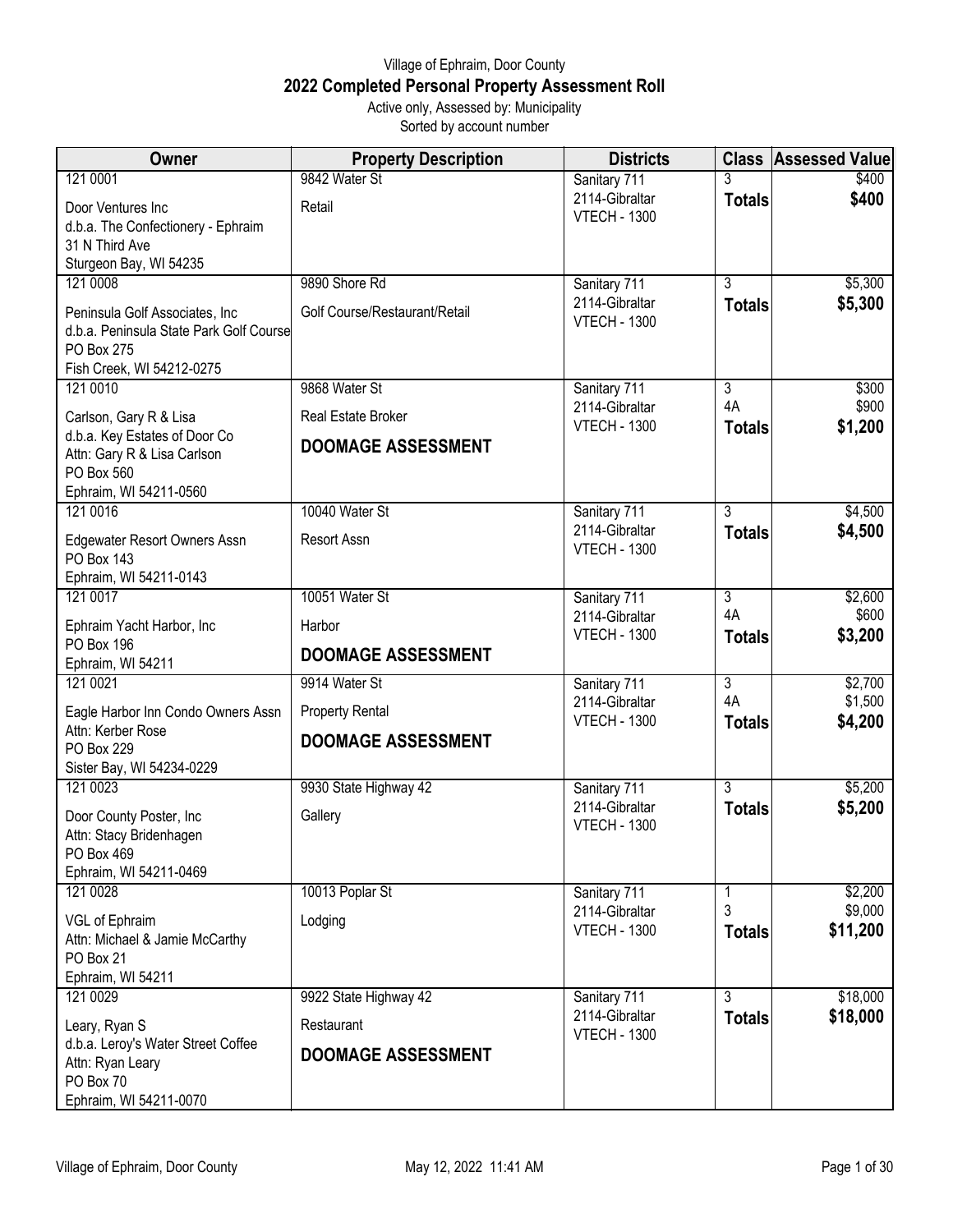| Owner                                             | <b>Property Description</b> | <b>Districts</b>                      |                | <b>Class Assessed Value</b> |
|---------------------------------------------------|-----------------------------|---------------------------------------|----------------|-----------------------------|
| 121 0030                                          | 9726 N Highland Rd          | Sanitary 711                          |                | \$5,600                     |
| Eckert, Deborah                                   | <b>Property Rental</b>      | 2114-Gibraltar<br><b>VTECH - 1300</b> | <b>Totals</b>  | \$5,600                     |
| Attn: Deborah Eckert                              |                             |                                       |                |                             |
| PO Box 224                                        |                             |                                       |                |                             |
| Ephraim, WI 54211-0224                            |                             |                                       |                |                             |
| 121 0033                                          | 10440 Town Line Dr          | Sanitary 711<br>2114-Gibraltar        | $\overline{3}$ | \$2,900<br>\$2,900          |
| McKeefry - Yeomans LLP                            | Landscaping                 | <b>VTECH - 1300</b>                   | <b>Totals</b>  |                             |
| 10440 Townline Dr                                 |                             |                                       |                |                             |
| Sister Bay, WI 54234-9333<br>121 0034             | 9998 Pioneer Ln             | Sanitary 711                          | 3              | \$6,900                     |
|                                                   |                             | 2114-Gibraltar                        | <b>Totals</b>  | \$6,900                     |
| K & M Investment Properties                       | Lodging                     | <b>VTECH - 1300</b>                   |                |                             |
| d.b.a. Lodgings at Pioneer Lane<br>PO Box 275     |                             |                                       |                |                             |
| Ephraim, WI 54211-0275                            |                             |                                       |                |                             |
| 121 0039                                          | 10059 Town Line Dr          | Sanitary 712                          | $\overline{3}$ | \$100                       |
|                                                   |                             | 2114-Gibraltar                        | 4A             | \$100                       |
| Nelson, James<br>d.b.a. James Nelson Construction | Contractor                  | <b>VTECH - 1300</b>                   | <b>Totals</b>  | \$200                       |
| Attn: Jim Nelson                                  | <b>DOOMAGE ASSESSMENT</b>   |                                       |                |                             |
| PO Box 338                                        |                             |                                       |                |                             |
| Ephraim, WI 54211-0338                            |                             |                                       |                |                             |
| 121 0041                                          | 10320 N Water St            | Sanitary 711                          | $\overline{3}$ | \$8,500                     |
| <b>Blue Dolphin Ltd</b>                           | Retail                      | 2114-Gibraltar                        | 4A             | \$300                       |
| d.b.a. Blue Dolphin House                         |                             | <b>VTECH - 1300</b>                   | <b>Totals</b>  | \$8,800                     |
| Attn: John Lowry                                  |                             |                                       |                |                             |
| PO Box 667                                        |                             |                                       |                |                             |
| Ephraim, WI 54211-0667<br>121 0043                | 10386 Water St              | Sanitary 711                          | $\overline{3}$ | \$22,500                    |
|                                                   |                             | 2114-Gibraltar                        | <b>Totals</b>  | \$22,500                    |
| High Point Inn Condo Assn Inc                     | <b>Property Rental</b>      | <b>VTECH - 1300</b>                   |                |                             |
| Attn: Scott Schultz, Agent<br>PO Box 527          |                             |                                       |                |                             |
| Ephraim, WI 54211-0527                            |                             |                                       |                |                             |
| 121 0044                                          | 3055 Church St              | Sanitary 711                          | 3              | \$700                       |
| Miller, Kenneth                                   | Retail                      | 2114-Gibraltar                        | 4A             | \$500                       |
| d.b.a. KB Miller Apparel                          |                             | <b>VTECH - 1300</b>                   | <b>Totals</b>  | \$1,200                     |
| PO Box 232                                        | <b>DOOMAGE ASSESSMENT</b>   |                                       |                |                             |
| Ephraim, WI 54211-0232                            |                             |                                       |                |                             |
| 121 0048                                          | 9868 Hidden Springs Rd      | Sanitary 711                          | $\overline{3}$ | \$4,000                     |
| Lardiere, Geoffrey & Anna                         | Gallery                     | 2114-Gibraltar                        | <b>Totals</b>  | \$4,000                     |
| d.b.a. Lardiere Gallery & Studios                 | <b>DOOMAGE ASSESSMENT</b>   | <b>VTECH - 1300</b>                   |                |                             |
| Attn: Geoffrey & Anna Lardiere                    |                             |                                       |                |                             |
| 702 Alligator Dr                                  |                             |                                       |                |                             |
| Alligator Point, FL 32346<br>121 0050             | 3060 Church St              | Sanitary 711                          | 3              | \$800                       |
|                                                   |                             | 2114-Gibraltar                        | 4A             | \$400                       |
| Topelmann, Karsten                                | Gallery                     | <b>VTECH - 1300</b>                   | <b>Totals</b>  | \$1,200                     |
| d.b.a. Hanseatic Art Gallery<br>PO Box 13         | <b>DOOMAGE ASSESSMENT</b>   |                                       |                |                             |
| Ephraim, WI 54211-0013                            |                             |                                       |                |                             |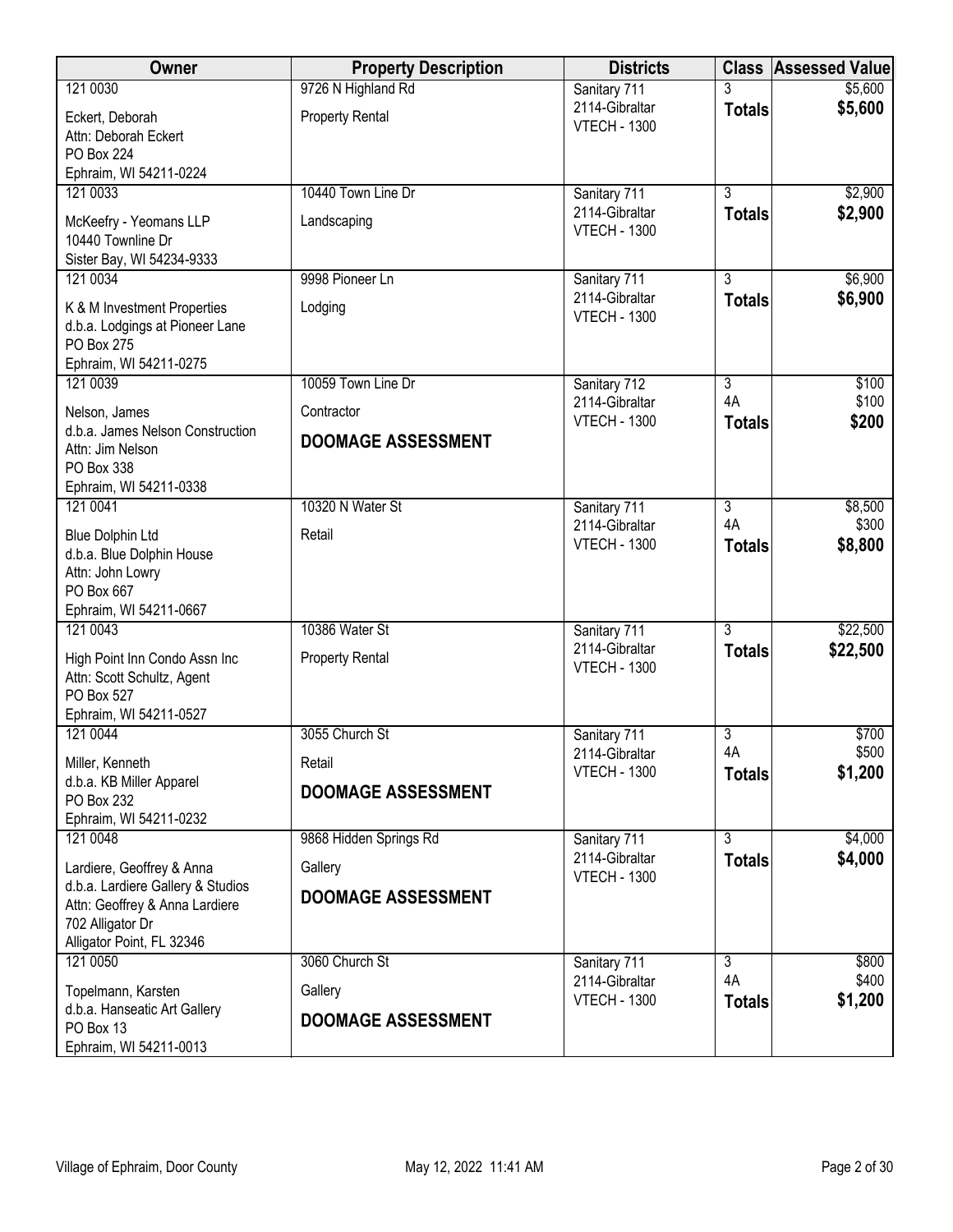| Owner                                                                                                           | <b>Property Description</b>    | <b>Districts</b>                                      |                                 | <b>Class Assessed Value</b> |
|-----------------------------------------------------------------------------------------------------------------|--------------------------------|-------------------------------------------------------|---------------------------------|-----------------------------|
| 121 0052                                                                                                        | 9970 S Dane St                 | Sanitary 711                                          |                                 | \$1,800                     |
| Charles S & Corrine Van Sickle Trust<br>Attn: Mark & Sandra Van Sickle                                          | <b>Property Rental</b>         | 2114-Gibraltar<br><b>VTECH - 1300</b>                 | <b>Totals</b>                   | \$1,800                     |
| PO Box 175<br>Ephraim, WI 54211                                                                                 |                                |                                                       |                                 |                             |
| 121 0058                                                                                                        | 9939 Water St                  | Sanitary 711                                          | $\overline{3}$                  | \$3,500                     |
| Evergreen Beachside LLC                                                                                         | Lodging                        | 2114-Gibraltar<br><b>VTECH - 1300</b>                 | 4A<br><b>Totals</b>             | \$4,300<br>\$7,800          |
| PO Box 8<br>Ephraim, WI 54211                                                                                   | <b>DOOMAGE ASSESSMENT</b>      |                                                       |                                 |                             |
| 121 0059                                                                                                        | 2965 County Rd Q               | Sanitary 711                                          | $\overline{3}$                  | \$3,000                     |
| Wilson-Pioneer Inc<br>Attn: Paul & Kay Wilson<br>PO Box 167<br>Ephraim, WI 54211-0167                           | Lodging                        | 2114-Gibraltar<br><b>VTECH - 1300</b>                 | <b>Totals</b>                   | \$3,000                     |
| 121 0061                                                                                                        | 9993 Water St                  | Sanitary 711                                          | 1                               | \$133,700                   |
| South Shore Pier Inc<br>d.b.a. South Shore Pier<br>Attn: Dave Nelson<br>PO Box 354                              | <b>Boat Rentals</b>            | 2114-Gibraltar<br><b>VTECH - 1300</b>                 | 3<br><b>Totals</b>              | \$700<br>\$134,400          |
| Ephraim, WI 54211-0354                                                                                          |                                |                                                       |                                 |                             |
| 121 0062                                                                                                        | 3065 Anderson Ln               | Sanitary 711                                          | $\overline{3}$                  | \$1,600                     |
| Flottman, Paul<br>d.b.a. Anderson House Workbench<br>Attn: Paul Flottman<br>2709 Cty Rd Q                       | Retail                         | 2114-Gibraltar<br><b>VTECH - 1300</b>                 | <b>Totals</b>                   | \$1,600                     |
| Sister Bay, WI 54234                                                                                            |                                |                                                       |                                 |                             |
| 121 0063<br>Pierquet, Roger & Donna<br>Attn: Roger & Donna Pierquet<br>555 Menlo Park Rd<br>Green Bay, WI 54302 | 9922 Water St Unit 8<br>Retail | Sanitary 711<br>2114-Gibraltar<br><b>VTECH - 1300</b> | $\overline{3}$<br><b>Totals</b> | \$300<br>\$300              |
| 121 0068                                                                                                        | 3039 Cedar St                  | Sanitary 711                                          | $\overline{3}$                  | \$12,500                    |
| Koko, LLC<br>4410 Deer Park Rd<br>Oconomowoc, WI 53066                                                          | Leasing                        | 2114-Gibraltar<br><b>VTECH - 1300</b>                 | <b>Totals</b>                   | \$12,500                    |
| 121 0077                                                                                                        | 10404 Water St                 | Sanitary 711                                          | 4A                              | \$1,100                     |
| Red Putter LLC                                                                                                  | Recreation                     | 2114-Gibraltar<br><b>VTECH - 1300</b>                 | <b>Totals</b>                   | \$1,100                     |
| 3787 County Rd F<br>Fish Creek, WI 54212-9664                                                                   | <b>DOOMAGE ASSESSMENT</b>      |                                                       |                                 |                             |
| 121 0078                                                                                                        | 9848 Water St                  | Sanitary 711                                          | $\overline{3}$                  | \$3,100                     |
| Hickey, Marilee<br>Attn: Alfon Jensen Cottages<br>PO Box 36<br>Walker, MN 56484-0036                            | <b>Property Rental</b>         | 2114-Gibraltar<br><b>VTECH - 1300</b>                 | <b>Totals</b>                   | \$3,100                     |
| 121 0080                                                                                                        | 9914 Water St                  | Sanitary 711                                          | 3                               | \$34,600                    |
| Eagle Harbor Inn Group LLC<br>2000 Engel St Ste 200                                                             | Lodging                        | 2114-Gibraltar<br><b>VTECH - 1300</b>                 | 4A<br><b>Totals</b>             | \$21,400<br>\$56,000        |
| Madison, WI 53713                                                                                               | <b>DOOMAGE ASSESSMENT</b>      |                                                       |                                 |                             |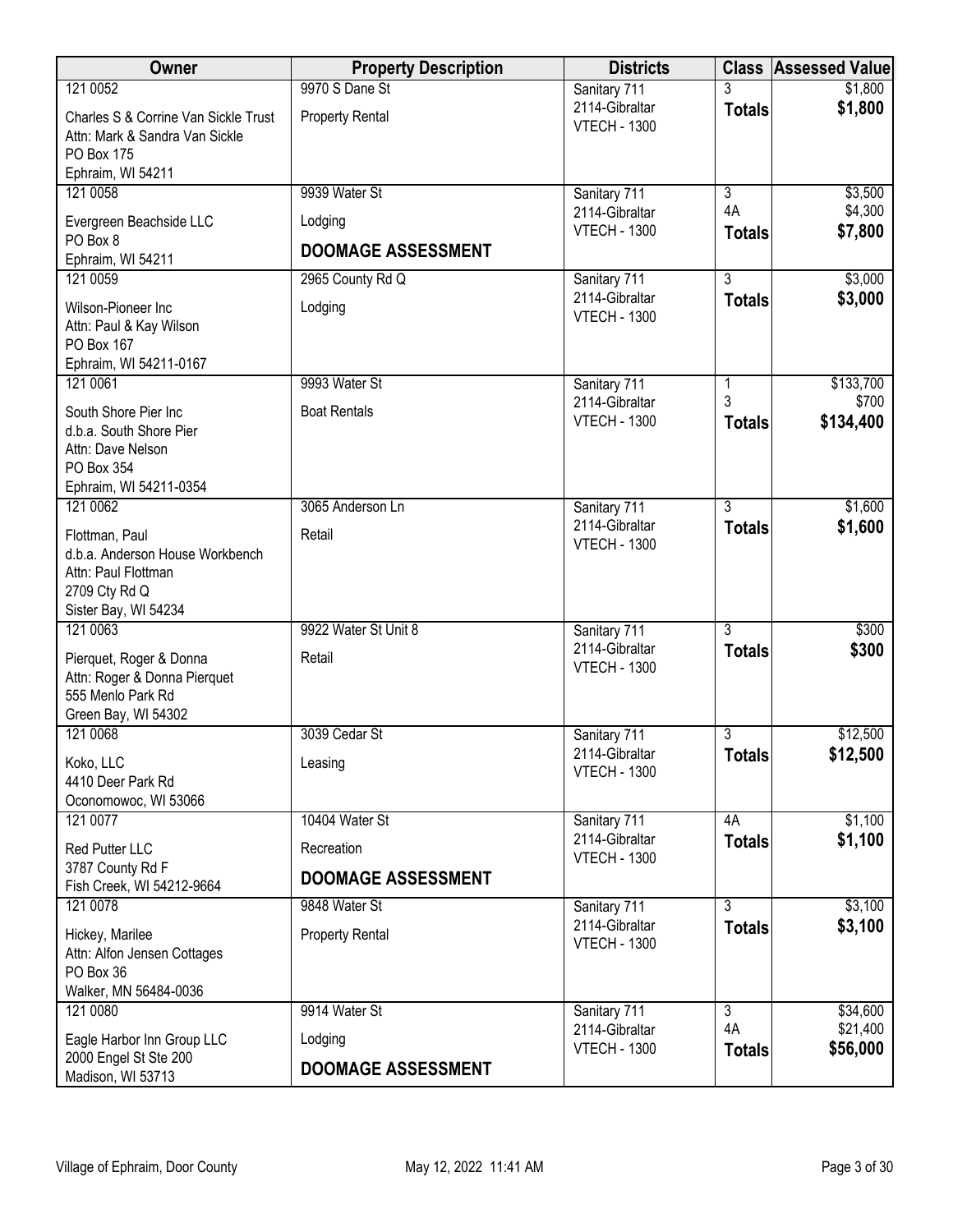| \$3,100<br>2114-Gibraltar<br><b>Totals</b><br><b>Property Rental</b><br>Karen P Irrv. Trst Webster<br><b>VTECH - 1300</b><br>2150 W Glover Rd<br>Oro Valley, AZ 85742<br>121 0082<br>10176 Water St<br>Sanitary 711<br>$\overline{3}$<br>\$1,600<br>4A<br>\$4,400<br>2114-Gibraltar<br><b>B&amp;B</b><br>Frog Leap, LLC<br><b>VTECH - 1300</b><br>\$6,000<br><b>Totals</b><br>7821 Frog Town Rd<br><b>DOOMAGE ASSESSMENT</b><br>Baileys Harbor, WI 54202<br>\$3,400<br>121 0083<br>3<br>9906 Water St<br>Sanitary 711<br>2114-Gibraltar<br>\$3,400<br><b>Totals</b><br>Zabler, Russell II<br>Retail<br><b>VTECH - 1300</b><br>d.b.a. Zabler Design Jewelers<br>Attn: Russell Zabler II<br>26 S Prospect<br>Clarendon Hills, IL 60514<br>121 0084<br>10425 N Water St<br>$\overline{3}$<br>\$1,000<br>Sanitary 711<br>\$1,000<br>2114-Gibraltar<br><b>Totals</b><br>Summer Kitchen Inc<br>Restaurant<br><b>VTECH - 1300</b><br>d.b.a. Summer Kitchen Restaurant<br>Attn: Armando Jauregui<br>3405 Jauregui Rd<br>Fish Creek, WI 54212<br>9914 Water St Unit A2<br>$\overline{3}$<br>\$2,000<br>121 0085<br>Sanitary 711<br>2114-Gibraltar<br>\$2,000<br><b>Totals</b><br>Morrison, Kathleen E<br>Eagle Harbor Inn<br><b>VTECH - 1300</b><br>Attn: Kathleen E Morrison<br>W135 N8020 Eagle Ct<br>Menomonee Falls, WI 53051<br>9914 Water St Unit A3<br>$\overline{3}$<br>\$2,600<br>121 0087<br>Sanitary 711<br>2114-Gibraltar<br>\$2,600<br><b>Totals</b><br>Birmingham, Thomas M & Linda K Trust<br>Eagle Harbor Inn<br><b>VTECH - 1300</b><br>Attn: Thomas M & Linda K Birmingham<br>3860 Cty Rd F<br>Fish Creek, WI 54212<br>121 0088<br>3275 Holand Rd<br>$\overline{3}$<br>Sanitary 712<br>\$3,100<br>\$800<br>4A<br>2114-Gibraltar<br><b>Property Rental</b><br>Olson, David R<br>\$3,900<br><b>VTECH - 1300</b><br><b>Totals</b><br>Attn: David R Olson<br><b>DOOMAGE ASSESSMENT</b><br>PO Box 101<br>Ephraim, WI 54211<br>121 0089<br>2759 German Rd<br>$\overline{3}$<br>\$2,300<br>Sanitary 712<br>2114-Gibraltar<br>\$2,300<br><b>Totals</b><br>Peissig Painting Inc<br>Painting<br><b>VTECH - 1300</b><br>1736 Hillside Dr # 201<br><b>DOOMAGE ASSESSMENT</b><br>Ellison Bay, WI 54210<br>\$2,600<br>$\overline{3}$<br>121 0090<br>9914 Water St Unit A4<br>Sanitary 711<br>\$2,600<br>2114-Gibraltar<br><b>Totals</b><br>Eagle Harbor Inn<br>Gordon, Richard C & Joan E | Owner                           | <b>Property Description</b> | <b>Districts</b>    | <b>Class</b> | <b>Assessed Value</b> |
|-------------------------------------------------------------------------------------------------------------------------------------------------------------------------------------------------------------------------------------------------------------------------------------------------------------------------------------------------------------------------------------------------------------------------------------------------------------------------------------------------------------------------------------------------------------------------------------------------------------------------------------------------------------------------------------------------------------------------------------------------------------------------------------------------------------------------------------------------------------------------------------------------------------------------------------------------------------------------------------------------------------------------------------------------------------------------------------------------------------------------------------------------------------------------------------------------------------------------------------------------------------------------------------------------------------------------------------------------------------------------------------------------------------------------------------------------------------------------------------------------------------------------------------------------------------------------------------------------------------------------------------------------------------------------------------------------------------------------------------------------------------------------------------------------------------------------------------------------------------------------------------------------------------------------------------------------------------------------------------------------------------------------------------------------------------------------------------------------------------------------------------------------------------------------------------------------------------------------------------------------------------------------------------------------------------------------------------------------------------------------------------|---------------------------------|-----------------------------|---------------------|--------------|-----------------------|
|                                                                                                                                                                                                                                                                                                                                                                                                                                                                                                                                                                                                                                                                                                                                                                                                                                                                                                                                                                                                                                                                                                                                                                                                                                                                                                                                                                                                                                                                                                                                                                                                                                                                                                                                                                                                                                                                                                                                                                                                                                                                                                                                                                                                                                                                                                                                                                                     | 121 0081                        | 3047 Spruce St Unit 3       | Sanitary 711        |              | \$3,100               |
|                                                                                                                                                                                                                                                                                                                                                                                                                                                                                                                                                                                                                                                                                                                                                                                                                                                                                                                                                                                                                                                                                                                                                                                                                                                                                                                                                                                                                                                                                                                                                                                                                                                                                                                                                                                                                                                                                                                                                                                                                                                                                                                                                                                                                                                                                                                                                                                     |                                 |                             |                     |              |                       |
|                                                                                                                                                                                                                                                                                                                                                                                                                                                                                                                                                                                                                                                                                                                                                                                                                                                                                                                                                                                                                                                                                                                                                                                                                                                                                                                                                                                                                                                                                                                                                                                                                                                                                                                                                                                                                                                                                                                                                                                                                                                                                                                                                                                                                                                                                                                                                                                     |                                 |                             |                     |              |                       |
|                                                                                                                                                                                                                                                                                                                                                                                                                                                                                                                                                                                                                                                                                                                                                                                                                                                                                                                                                                                                                                                                                                                                                                                                                                                                                                                                                                                                                                                                                                                                                                                                                                                                                                                                                                                                                                                                                                                                                                                                                                                                                                                                                                                                                                                                                                                                                                                     |                                 |                             |                     |              |                       |
|                                                                                                                                                                                                                                                                                                                                                                                                                                                                                                                                                                                                                                                                                                                                                                                                                                                                                                                                                                                                                                                                                                                                                                                                                                                                                                                                                                                                                                                                                                                                                                                                                                                                                                                                                                                                                                                                                                                                                                                                                                                                                                                                                                                                                                                                                                                                                                                     |                                 |                             |                     |              |                       |
|                                                                                                                                                                                                                                                                                                                                                                                                                                                                                                                                                                                                                                                                                                                                                                                                                                                                                                                                                                                                                                                                                                                                                                                                                                                                                                                                                                                                                                                                                                                                                                                                                                                                                                                                                                                                                                                                                                                                                                                                                                                                                                                                                                                                                                                                                                                                                                                     |                                 |                             |                     |              |                       |
|                                                                                                                                                                                                                                                                                                                                                                                                                                                                                                                                                                                                                                                                                                                                                                                                                                                                                                                                                                                                                                                                                                                                                                                                                                                                                                                                                                                                                                                                                                                                                                                                                                                                                                                                                                                                                                                                                                                                                                                                                                                                                                                                                                                                                                                                                                                                                                                     |                                 |                             |                     |              |                       |
|                                                                                                                                                                                                                                                                                                                                                                                                                                                                                                                                                                                                                                                                                                                                                                                                                                                                                                                                                                                                                                                                                                                                                                                                                                                                                                                                                                                                                                                                                                                                                                                                                                                                                                                                                                                                                                                                                                                                                                                                                                                                                                                                                                                                                                                                                                                                                                                     |                                 |                             |                     |              |                       |
|                                                                                                                                                                                                                                                                                                                                                                                                                                                                                                                                                                                                                                                                                                                                                                                                                                                                                                                                                                                                                                                                                                                                                                                                                                                                                                                                                                                                                                                                                                                                                                                                                                                                                                                                                                                                                                                                                                                                                                                                                                                                                                                                                                                                                                                                                                                                                                                     |                                 |                             |                     |              |                       |
|                                                                                                                                                                                                                                                                                                                                                                                                                                                                                                                                                                                                                                                                                                                                                                                                                                                                                                                                                                                                                                                                                                                                                                                                                                                                                                                                                                                                                                                                                                                                                                                                                                                                                                                                                                                                                                                                                                                                                                                                                                                                                                                                                                                                                                                                                                                                                                                     |                                 |                             |                     |              |                       |
|                                                                                                                                                                                                                                                                                                                                                                                                                                                                                                                                                                                                                                                                                                                                                                                                                                                                                                                                                                                                                                                                                                                                                                                                                                                                                                                                                                                                                                                                                                                                                                                                                                                                                                                                                                                                                                                                                                                                                                                                                                                                                                                                                                                                                                                                                                                                                                                     |                                 |                             |                     |              |                       |
|                                                                                                                                                                                                                                                                                                                                                                                                                                                                                                                                                                                                                                                                                                                                                                                                                                                                                                                                                                                                                                                                                                                                                                                                                                                                                                                                                                                                                                                                                                                                                                                                                                                                                                                                                                                                                                                                                                                                                                                                                                                                                                                                                                                                                                                                                                                                                                                     |                                 |                             |                     |              |                       |
|                                                                                                                                                                                                                                                                                                                                                                                                                                                                                                                                                                                                                                                                                                                                                                                                                                                                                                                                                                                                                                                                                                                                                                                                                                                                                                                                                                                                                                                                                                                                                                                                                                                                                                                                                                                                                                                                                                                                                                                                                                                                                                                                                                                                                                                                                                                                                                                     |                                 |                             |                     |              |                       |
|                                                                                                                                                                                                                                                                                                                                                                                                                                                                                                                                                                                                                                                                                                                                                                                                                                                                                                                                                                                                                                                                                                                                                                                                                                                                                                                                                                                                                                                                                                                                                                                                                                                                                                                                                                                                                                                                                                                                                                                                                                                                                                                                                                                                                                                                                                                                                                                     |                                 |                             |                     |              |                       |
|                                                                                                                                                                                                                                                                                                                                                                                                                                                                                                                                                                                                                                                                                                                                                                                                                                                                                                                                                                                                                                                                                                                                                                                                                                                                                                                                                                                                                                                                                                                                                                                                                                                                                                                                                                                                                                                                                                                                                                                                                                                                                                                                                                                                                                                                                                                                                                                     |                                 |                             |                     |              |                       |
|                                                                                                                                                                                                                                                                                                                                                                                                                                                                                                                                                                                                                                                                                                                                                                                                                                                                                                                                                                                                                                                                                                                                                                                                                                                                                                                                                                                                                                                                                                                                                                                                                                                                                                                                                                                                                                                                                                                                                                                                                                                                                                                                                                                                                                                                                                                                                                                     |                                 |                             |                     |              |                       |
|                                                                                                                                                                                                                                                                                                                                                                                                                                                                                                                                                                                                                                                                                                                                                                                                                                                                                                                                                                                                                                                                                                                                                                                                                                                                                                                                                                                                                                                                                                                                                                                                                                                                                                                                                                                                                                                                                                                                                                                                                                                                                                                                                                                                                                                                                                                                                                                     |                                 |                             |                     |              |                       |
|                                                                                                                                                                                                                                                                                                                                                                                                                                                                                                                                                                                                                                                                                                                                                                                                                                                                                                                                                                                                                                                                                                                                                                                                                                                                                                                                                                                                                                                                                                                                                                                                                                                                                                                                                                                                                                                                                                                                                                                                                                                                                                                                                                                                                                                                                                                                                                                     |                                 |                             |                     |              |                       |
|                                                                                                                                                                                                                                                                                                                                                                                                                                                                                                                                                                                                                                                                                                                                                                                                                                                                                                                                                                                                                                                                                                                                                                                                                                                                                                                                                                                                                                                                                                                                                                                                                                                                                                                                                                                                                                                                                                                                                                                                                                                                                                                                                                                                                                                                                                                                                                                     |                                 |                             |                     |              |                       |
|                                                                                                                                                                                                                                                                                                                                                                                                                                                                                                                                                                                                                                                                                                                                                                                                                                                                                                                                                                                                                                                                                                                                                                                                                                                                                                                                                                                                                                                                                                                                                                                                                                                                                                                                                                                                                                                                                                                                                                                                                                                                                                                                                                                                                                                                                                                                                                                     |                                 |                             |                     |              |                       |
|                                                                                                                                                                                                                                                                                                                                                                                                                                                                                                                                                                                                                                                                                                                                                                                                                                                                                                                                                                                                                                                                                                                                                                                                                                                                                                                                                                                                                                                                                                                                                                                                                                                                                                                                                                                                                                                                                                                                                                                                                                                                                                                                                                                                                                                                                                                                                                                     |                                 |                             |                     |              |                       |
|                                                                                                                                                                                                                                                                                                                                                                                                                                                                                                                                                                                                                                                                                                                                                                                                                                                                                                                                                                                                                                                                                                                                                                                                                                                                                                                                                                                                                                                                                                                                                                                                                                                                                                                                                                                                                                                                                                                                                                                                                                                                                                                                                                                                                                                                                                                                                                                     |                                 |                             |                     |              |                       |
|                                                                                                                                                                                                                                                                                                                                                                                                                                                                                                                                                                                                                                                                                                                                                                                                                                                                                                                                                                                                                                                                                                                                                                                                                                                                                                                                                                                                                                                                                                                                                                                                                                                                                                                                                                                                                                                                                                                                                                                                                                                                                                                                                                                                                                                                                                                                                                                     |                                 |                             |                     |              |                       |
|                                                                                                                                                                                                                                                                                                                                                                                                                                                                                                                                                                                                                                                                                                                                                                                                                                                                                                                                                                                                                                                                                                                                                                                                                                                                                                                                                                                                                                                                                                                                                                                                                                                                                                                                                                                                                                                                                                                                                                                                                                                                                                                                                                                                                                                                                                                                                                                     |                                 |                             |                     |              |                       |
|                                                                                                                                                                                                                                                                                                                                                                                                                                                                                                                                                                                                                                                                                                                                                                                                                                                                                                                                                                                                                                                                                                                                                                                                                                                                                                                                                                                                                                                                                                                                                                                                                                                                                                                                                                                                                                                                                                                                                                                                                                                                                                                                                                                                                                                                                                                                                                                     |                                 |                             |                     |              |                       |
|                                                                                                                                                                                                                                                                                                                                                                                                                                                                                                                                                                                                                                                                                                                                                                                                                                                                                                                                                                                                                                                                                                                                                                                                                                                                                                                                                                                                                                                                                                                                                                                                                                                                                                                                                                                                                                                                                                                                                                                                                                                                                                                                                                                                                                                                                                                                                                                     |                                 |                             |                     |              |                       |
|                                                                                                                                                                                                                                                                                                                                                                                                                                                                                                                                                                                                                                                                                                                                                                                                                                                                                                                                                                                                                                                                                                                                                                                                                                                                                                                                                                                                                                                                                                                                                                                                                                                                                                                                                                                                                                                                                                                                                                                                                                                                                                                                                                                                                                                                                                                                                                                     |                                 |                             |                     |              |                       |
|                                                                                                                                                                                                                                                                                                                                                                                                                                                                                                                                                                                                                                                                                                                                                                                                                                                                                                                                                                                                                                                                                                                                                                                                                                                                                                                                                                                                                                                                                                                                                                                                                                                                                                                                                                                                                                                                                                                                                                                                                                                                                                                                                                                                                                                                                                                                                                                     |                                 |                             |                     |              |                       |
|                                                                                                                                                                                                                                                                                                                                                                                                                                                                                                                                                                                                                                                                                                                                                                                                                                                                                                                                                                                                                                                                                                                                                                                                                                                                                                                                                                                                                                                                                                                                                                                                                                                                                                                                                                                                                                                                                                                                                                                                                                                                                                                                                                                                                                                                                                                                                                                     |                                 |                             |                     |              |                       |
|                                                                                                                                                                                                                                                                                                                                                                                                                                                                                                                                                                                                                                                                                                                                                                                                                                                                                                                                                                                                                                                                                                                                                                                                                                                                                                                                                                                                                                                                                                                                                                                                                                                                                                                                                                                                                                                                                                                                                                                                                                                                                                                                                                                                                                                                                                                                                                                     |                                 |                             |                     |              |                       |
|                                                                                                                                                                                                                                                                                                                                                                                                                                                                                                                                                                                                                                                                                                                                                                                                                                                                                                                                                                                                                                                                                                                                                                                                                                                                                                                                                                                                                                                                                                                                                                                                                                                                                                                                                                                                                                                                                                                                                                                                                                                                                                                                                                                                                                                                                                                                                                                     |                                 |                             |                     |              |                       |
|                                                                                                                                                                                                                                                                                                                                                                                                                                                                                                                                                                                                                                                                                                                                                                                                                                                                                                                                                                                                                                                                                                                                                                                                                                                                                                                                                                                                                                                                                                                                                                                                                                                                                                                                                                                                                                                                                                                                                                                                                                                                                                                                                                                                                                                                                                                                                                                     |                                 |                             |                     |              |                       |
|                                                                                                                                                                                                                                                                                                                                                                                                                                                                                                                                                                                                                                                                                                                                                                                                                                                                                                                                                                                                                                                                                                                                                                                                                                                                                                                                                                                                                                                                                                                                                                                                                                                                                                                                                                                                                                                                                                                                                                                                                                                                                                                                                                                                                                                                                                                                                                                     |                                 |                             |                     |              |                       |
|                                                                                                                                                                                                                                                                                                                                                                                                                                                                                                                                                                                                                                                                                                                                                                                                                                                                                                                                                                                                                                                                                                                                                                                                                                                                                                                                                                                                                                                                                                                                                                                                                                                                                                                                                                                                                                                                                                                                                                                                                                                                                                                                                                                                                                                                                                                                                                                     |                                 |                             |                     |              |                       |
|                                                                                                                                                                                                                                                                                                                                                                                                                                                                                                                                                                                                                                                                                                                                                                                                                                                                                                                                                                                                                                                                                                                                                                                                                                                                                                                                                                                                                                                                                                                                                                                                                                                                                                                                                                                                                                                                                                                                                                                                                                                                                                                                                                                                                                                                                                                                                                                     |                                 |                             |                     |              |                       |
|                                                                                                                                                                                                                                                                                                                                                                                                                                                                                                                                                                                                                                                                                                                                                                                                                                                                                                                                                                                                                                                                                                                                                                                                                                                                                                                                                                                                                                                                                                                                                                                                                                                                                                                                                                                                                                                                                                                                                                                                                                                                                                                                                                                                                                                                                                                                                                                     |                                 |                             |                     |              |                       |
|                                                                                                                                                                                                                                                                                                                                                                                                                                                                                                                                                                                                                                                                                                                                                                                                                                                                                                                                                                                                                                                                                                                                                                                                                                                                                                                                                                                                                                                                                                                                                                                                                                                                                                                                                                                                                                                                                                                                                                                                                                                                                                                                                                                                                                                                                                                                                                                     |                                 |                             |                     |              |                       |
|                                                                                                                                                                                                                                                                                                                                                                                                                                                                                                                                                                                                                                                                                                                                                                                                                                                                                                                                                                                                                                                                                                                                                                                                                                                                                                                                                                                                                                                                                                                                                                                                                                                                                                                                                                                                                                                                                                                                                                                                                                                                                                                                                                                                                                                                                                                                                                                     | Attn: Richard C & Joan E Gordon |                             | <b>VTECH - 1300</b> |              |                       |
| 3356 Little Marsh Rd                                                                                                                                                                                                                                                                                                                                                                                                                                                                                                                                                                                                                                                                                                                                                                                                                                                                                                                                                                                                                                                                                                                                                                                                                                                                                                                                                                                                                                                                                                                                                                                                                                                                                                                                                                                                                                                                                                                                                                                                                                                                                                                                                                                                                                                                                                                                                                |                                 |                             |                     |              |                       |
| Fish Creek, WI 54212                                                                                                                                                                                                                                                                                                                                                                                                                                                                                                                                                                                                                                                                                                                                                                                                                                                                                                                                                                                                                                                                                                                                                                                                                                                                                                                                                                                                                                                                                                                                                                                                                                                                                                                                                                                                                                                                                                                                                                                                                                                                                                                                                                                                                                                                                                                                                                |                                 |                             |                     |              |                       |
| 9914 Water St Unit B1<br>$\overline{3}$<br>\$2,000<br>121 0091<br>Sanitary 711<br>\$2,000<br>2114-Gibraltar                                                                                                                                                                                                                                                                                                                                                                                                                                                                                                                                                                                                                                                                                                                                                                                                                                                                                                                                                                                                                                                                                                                                                                                                                                                                                                                                                                                                                                                                                                                                                                                                                                                                                                                                                                                                                                                                                                                                                                                                                                                                                                                                                                                                                                                                         |                                 |                             |                     |              |                       |
| <b>Totals</b><br>Eagle Harbor Inn<br>South Water Street, LP<br><b>VTECH - 1300</b>                                                                                                                                                                                                                                                                                                                                                                                                                                                                                                                                                                                                                                                                                                                                                                                                                                                                                                                                                                                                                                                                                                                                                                                                                                                                                                                                                                                                                                                                                                                                                                                                                                                                                                                                                                                                                                                                                                                                                                                                                                                                                                                                                                                                                                                                                                  |                                 |                             |                     |              |                       |
| c/o Gc Packaging, LLC<br>1231 Rand Rd                                                                                                                                                                                                                                                                                                                                                                                                                                                                                                                                                                                                                                                                                                                                                                                                                                                                                                                                                                                                                                                                                                                                                                                                                                                                                                                                                                                                                                                                                                                                                                                                                                                                                                                                                                                                                                                                                                                                                                                                                                                                                                                                                                                                                                                                                                                                               |                                 |                             |                     |              |                       |
| Des Plaines, IL 60016                                                                                                                                                                                                                                                                                                                                                                                                                                                                                                                                                                                                                                                                                                                                                                                                                                                                                                                                                                                                                                                                                                                                                                                                                                                                                                                                                                                                                                                                                                                                                                                                                                                                                                                                                                                                                                                                                                                                                                                                                                                                                                                                                                                                                                                                                                                                                               |                                 |                             |                     |              |                       |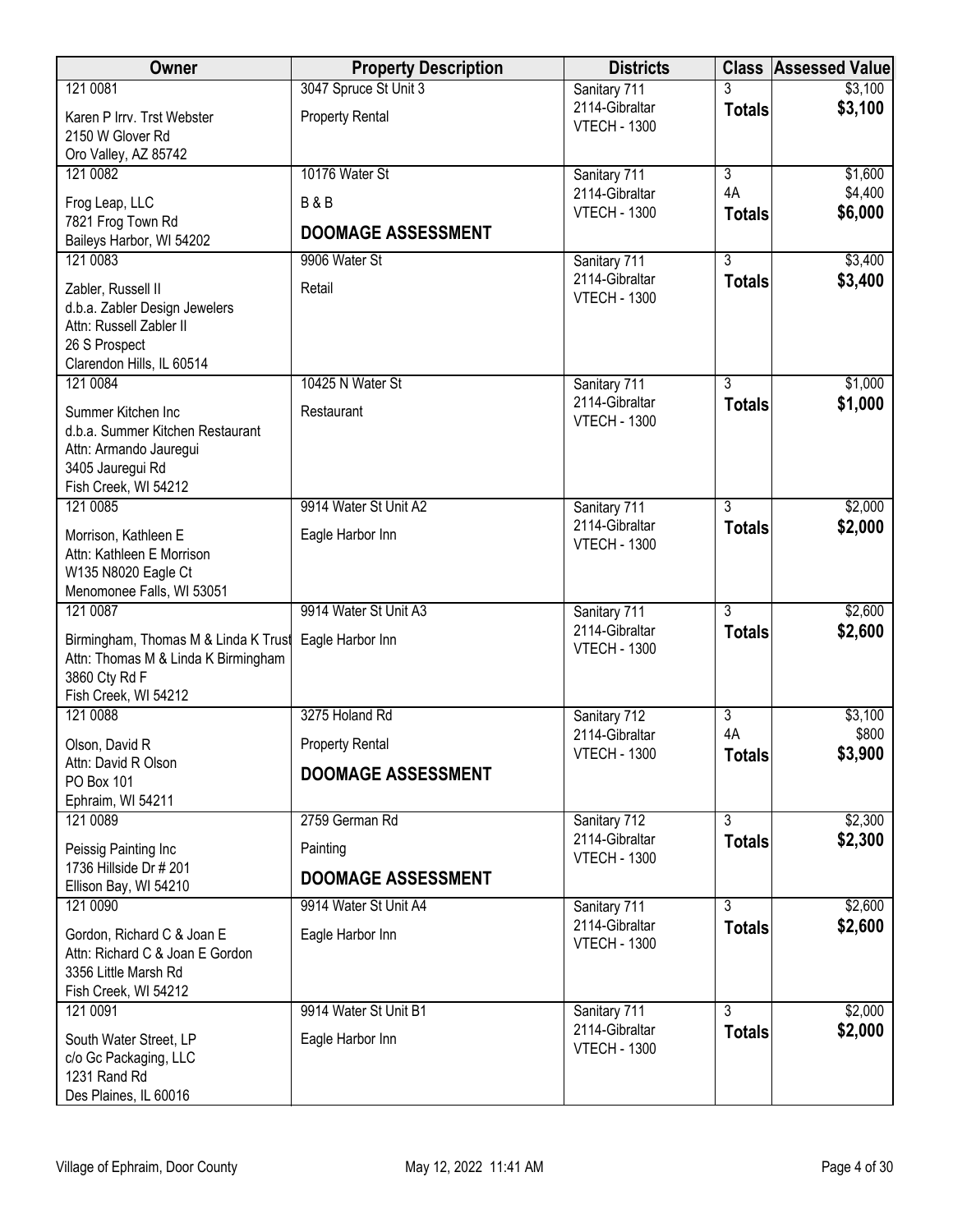| Owner                                              | <b>Property Description</b> | <b>Districts</b>                      |                     | <b>Class Assessed Value</b> |
|----------------------------------------------------|-----------------------------|---------------------------------------|---------------------|-----------------------------|
| 121 0092                                           | 9914 Water St Unit B2       | Sanitary 711                          |                     | \$2,000                     |
| South Water Street, LP                             | Eagle Harbor Inn            | 2114-Gibraltar<br><b>VTECH - 1300</b> | <b>Totals</b>       | \$2,000                     |
| c/o Gc Packaging, LLC                              |                             |                                       |                     |                             |
| 1231 Rand Rd<br>Des Plaines, IL 60016              |                             |                                       |                     |                             |
| 121 0093                                           | 9914 Water St Unit B3       | Sanitary 711                          | $\overline{3}$      | \$2,600                     |
| South Water Street, LP                             | Eagle Harbor Inn            | 2114-Gibraltar                        | <b>Totals</b>       | \$2,600                     |
| c/o Gc Packaging, LLC                              |                             | <b>VTECH - 1300</b>                   |                     |                             |
| 1231 Rand Rd                                       |                             |                                       |                     |                             |
| Des Plaines, IL 60016                              |                             |                                       |                     |                             |
| 121 0094                                           | 9914 Water St Unit B4       | Sanitary 711<br>2114-Gibraltar        | $\overline{3}$      | \$2,000<br>\$2,000          |
| South Water Street, LP                             | Eagle Harbor Inn            | <b>VTECH - 1300</b>                   | <b>Totals</b>       |                             |
| c/o Gc Packaging, LLC<br>1231 Rand Rd              |                             |                                       |                     |                             |
| Des Plaines, IL 60016                              |                             |                                       |                     |                             |
| 121 0095                                           | 9914 Water St Unit C1       | Sanitary 711                          | 3                   | \$2,600                     |
| Bridget A. Panlener                                | Eagle Harbor Inn            | 2114-Gibraltar                        | <b>Totals</b>       | \$2,600                     |
| Mark A. Panlener                                   |                             | <b>VTECH - 1300</b>                   |                     |                             |
| 919 Parkton Dr                                     |                             |                                       |                     |                             |
| Waukesha, WI 53189<br>121 0096                     | 9914 Water St Unit C2       | Sanitary 711                          | $\overline{3}$      | \$2,600                     |
|                                                    |                             | 2114-Gibraltar                        | <b>Totals</b>       | \$2,600                     |
| Produce Enterprises, Inc.<br>W73 N412 Greystone Dr | Eagle Harbor Inn            | <b>VTECH - 1300</b>                   |                     |                             |
| Cedarburg, WI 53012                                |                             |                                       |                     |                             |
| 121 0100                                           | 10018 Water St              | Sanitary 711                          | $\overline{3}$      | \$125,600                   |
| Ephraim Shores Inc                                 | Motel & Restaurant          | 2114-Gibraltar                        | <b>Totals</b>       | \$125,600                   |
| d.b.a. Ephraim Shores Resort &                     |                             | <b>VTECH - 1300</b>                   |                     |                             |
| Restaurant<br>PO Box 168                           |                             |                                       |                     |                             |
| Ephraim, WI 54211-0168                             |                             |                                       |                     |                             |
| 121 0104                                           | 9844 Water St               | Sanitary 711                          | $\overline{3}$      | \$41,400                    |
| Bay Breeze Resort, Inc                             | Lodging                     | 2114-Gibraltar                        | 4A                  | \$29,600                    |
| Attn: Debra Krause                                 | <b>DOOMAGE ASSESSMENT</b>   | <b>VTECH - 1300</b>                   | <b>Totals</b>       | \$71,000                    |
| PO Box 588                                         |                             |                                       |                     |                             |
| Fish Creek, WI 54212-0580<br>121 0109              | 10321 Water St              | Sanitary 711                          | $\overline{3}$      | \$31,500                    |
| Waterbury Inn Owners Assn Inc                      | <b>Property Rental</b>      | 2114-Gibraltar                        | 4A                  | \$3,000                     |
| <b>PO Box 149</b>                                  |                             | <b>VTECH - 1300</b>                   | <b>Totals</b>       | \$34,500                    |
| Ephraim, WI 54211-0149                             |                             |                                       |                     |                             |
| 121 0110                                           | 10432 N State Highway 42    | Sanitary 711                          | $\overline{3}$      | \$13,900                    |
| 10432 Water St, LLC                                | Retail                      | 2114-Gibraltar<br><b>VTECH - 1300</b> | 4A<br><b>Totals</b> | \$13,400<br>\$27,300        |
| 400 Port Republic St                               | <b>DOOMAGE ASSESSMENT</b>   |                                       |                     |                             |
| Beaufort, SC 29902<br>121 0114                     | 9914 Water St Unit A1       | Sanitary 711                          | 3                   | \$2,000                     |
|                                                    |                             | 2114-Gibraltar                        | <b>Totals</b>       | \$2,000                     |
| Tamarack One, LLC<br>616 Sunset Dr                 | Eagle Harbor Inn            | <b>VTECH - 1300</b>                   |                     |                             |
| Antigo, WI 54409                                   |                             |                                       |                     |                             |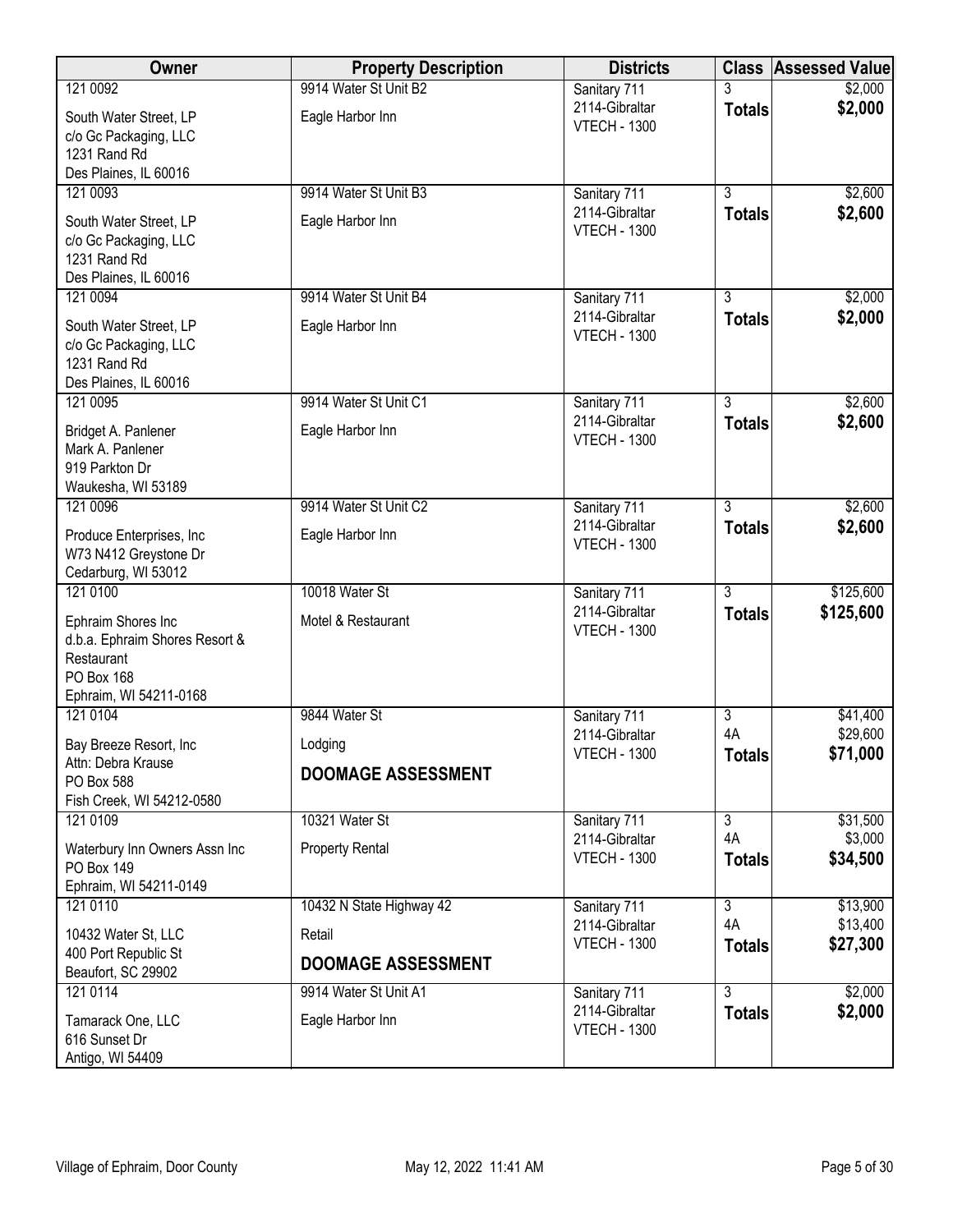| Owner                                               | <b>Property Description</b>   | <b>Districts</b>                      |                                 | <b>Class Assessed Value</b> |
|-----------------------------------------------------|-------------------------------|---------------------------------------|---------------------------------|-----------------------------|
| 121 0116                                            | 10453 Town Line Dr            | Sanitary 711                          | 3                               | \$9,600                     |
| Spa at Sacred Grounds                               | Massage Therapy               | 2114-Gibraltar<br><b>VTECH - 1300</b> | 4A                              | \$7,900<br>\$17,500         |
| Attn: Shumway Rentals, LLC                          | <b>DOOMAGE ASSESSMENT</b>     |                                       | <b>Totals</b>                   |                             |
| 1599 Ranch Ln                                       |                               |                                       |                                 |                             |
| Ellison Bay, WI 54210-9702<br>121 0119              | 9922 Water St                 | Sanitary 711                          | $\overline{\overline{3}}$       | \$2,400                     |
|                                                     |                               | 2114-Gibraltar                        | 4A                              | \$100                       |
| Hodkiewicz, Lucy<br>d.b.a. The Lightbox             | Retail                        | <b>VTECH - 1300</b>                   | <b>Totals</b>                   | \$2,500                     |
| PO Box 413                                          |                               |                                       |                                 |                             |
| Ephraim, WI 54211                                   |                               |                                       |                                 |                             |
| 121 0123                                            | 9914 Water St Unit D1         | Sanitary 711                          | $\overline{3}$                  | \$2,000                     |
| P&Y Didion-Bellay Mangement Trust                   | Eagle Harbor Inn              | 2114-Gibraltar<br><b>VTECH - 1300</b> | <b>Totals</b>                   | \$2,000                     |
| N4232 State Hwy 89                                  |                               |                                       |                                 |                             |
| Jefferson, WI 53549<br>121 0124                     | 9914 State Highway 42 Unit D2 | Sanitary 711                          | $\overline{3}$                  | \$2,000                     |
|                                                     |                               | 2114-Gibraltar                        | <b>Totals</b>                   | \$2,000                     |
| Noel, Nancy E<br>Attn: Nancy E Noel                 | Eagle Harbor Inn              | <b>VTECH - 1300</b>                   |                                 |                             |
| 1203 Sandstone Ter                                  |                               |                                       |                                 |                             |
| St Louis, MO 63367                                  |                               |                                       |                                 |                             |
| 121 0125                                            | 9914 Water St Unit D3         | Sanitary 711                          | $\overline{3}$                  | \$2,000                     |
| Ragged Edge LLC                                     | Eagle Harbor Inn              | 2114-Gibraltar<br><b>VTECH - 1300</b> | <b>Totals</b>                   | \$2,000                     |
| 2852 Lindem Ln                                      |                               |                                       |                                 |                             |
| Sister Bay, WI 54234                                |                               |                                       |                                 |                             |
| 121 0126                                            | 9914 Water St Unit D4         | Sanitary 711<br>2114-Gibraltar        | $\overline{3}$<br><b>Totals</b> | \$2,000<br>\$2,000          |
| Durian, Steven R and Pamela                         | Eagle Harbor Inn              | <b>VTECH - 1300</b>                   |                                 |                             |
| Attn: Steven or Pamela Durian<br>61 Longview Dr     |                               |                                       |                                 |                             |
| Geneseo, IL 61254                                   |                               |                                       |                                 |                             |
| 121 0127                                            | 9914 Water St Unit D5         | Sanitary 711                          | $\overline{3}$                  | \$2,600                     |
| McGrath, Mark W & Brenda B                          | Eagle Harbor Inn              | 2114-Gibraltar                        | <b>Totals</b>                   | \$2,600                     |
| Attn: Mark W & Brenda B McGrath                     |                               | <b>VTECH - 1300</b>                   |                                 |                             |
| 8401 Brownsboro Rd                                  |                               |                                       |                                 |                             |
| Louisville, KY 40241<br>121 0128                    | 9914 Water St Unit D6         | Sanitary 711                          | $\overline{3}$                  | \$2,600                     |
|                                                     |                               | 2114-Gibraltar                        | <b>Totals</b>                   | \$2,600                     |
| Cochrane Poperties LLC<br>702 Greystone Ln          | Eagle Harbor Inn              | <b>VTECH - 1300</b>                   |                                 |                             |
| Middleton, WI 53562                                 |                               |                                       |                                 |                             |
| 121 0129                                            | 9914 Water St Unit D7         | Sanitary 711                          | $\overline{3}$                  | \$2,600                     |
| Eckman, Alan C & Georgene                           | Eagle Harbor Inn              | 2114-Gibraltar                        | <b>Totals</b>                   | \$2,600                     |
| Attn: Alan C & Georgene Eckman                      |                               | <b>VTECH - 1300</b>                   |                                 |                             |
| 231 Windham Cir                                     |                               |                                       |                                 |                             |
| Yorkville, IL 60560<br>121 0130                     | 9914 Water St Unit D8         |                                       | 3                               | \$2,600                     |
|                                                     |                               | Sanitary 711<br>2114-Gibraltar        | <b>Totals</b>                   | \$2,600                     |
| Lewis, Steven W Trust<br>Attn: Steven W Lewis Trust | Eagle Harbor Inn              | <b>VTECH - 1300</b>                   |                                 |                             |
| 2944 Iroquois Rd                                    |                               |                                       |                                 |                             |
| Wilmette, IL 60091                                  |                               |                                       |                                 |                             |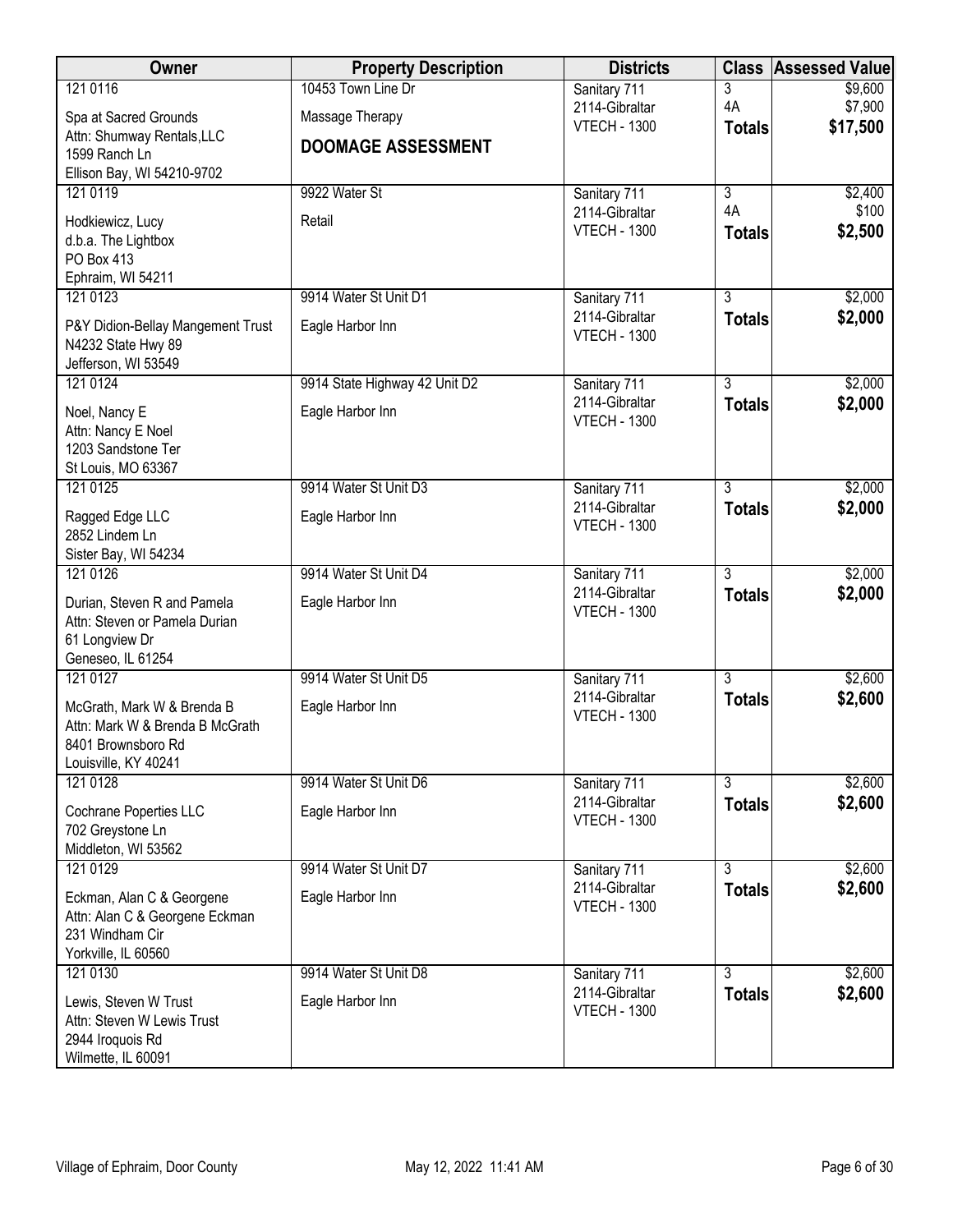| Owner                                                                                                    | <b>Property Description</b>   | <b>Districts</b>                      |                | <b>Class Assessed Value</b> |
|----------------------------------------------------------------------------------------------------------|-------------------------------|---------------------------------------|----------------|-----------------------------|
| 121 0131                                                                                                 | 9914 Water St Unit E1         | Sanitary 711                          | 3              | \$2,000                     |
| Cerny, Lawrence J & Eleanor J<br>Attn: Lawrence J & Eleanor J Cerny<br>346 Huntington Way                | Eagle Harbor Inn              | 2114-Gibraltar<br><b>VTECH - 1300</b> | <b>Totals</b>  | \$2,000                     |
| Bolingbrook, IL 60440                                                                                    |                               |                                       |                |                             |
| 121 0132                                                                                                 | 9914 State Highway 42 Unit E2 | Sanitary 711                          | $\overline{3}$ | \$2,000                     |
| Lewis, Steven W Trust<br>Attn: Steven W Lewis Trust<br>2944 Iroquois Rd<br>Wilmette, IL 60091            | Eagle Harbor Inn              | 2114-Gibraltar<br><b>VTECH - 1300</b> | <b>Totals</b>  | \$2,000                     |
| 121 0133                                                                                                 | 9914 Water St Unit E3         | Sanitary 711                          | 3              | \$2,000                     |
| Seville, Joseph & Linda<br>Attn: Joseph & Linda Seville<br>1405 Wedgewood Way<br>Mechanicsburg, PA 17050 | Eagle Harbor Inn              | 2114-Gibraltar<br><b>VTECH - 1300</b> | <b>Totals</b>  | \$2,000                     |
| 121 0134                                                                                                 | 9914 Water St Unit E4         | Sanitary 711                          | $\overline{3}$ | \$2,000                     |
| Elsen Engineering and Design, LLC<br>3505 Embers Ln<br>Clermont, FL 34711-6537                           | Eagle Harbor Inn              | 2114-Gibraltar<br><b>VTECH - 1300</b> | <b>Totals</b>  | \$2,000                     |
| 121 0135                                                                                                 | 9914 State Highway 42 Unit E5 | Sanitary 711                          | $\overline{3}$ | \$2,600                     |
| Garland, Florence S<br>Attn: Florence S Garland<br>3319 Capri Ct<br>Green Bay, WI 54301                  | Eagle Harbor Inn              | 2114-Gibraltar<br><b>VTECH - 1300</b> | <b>Totals</b>  | \$2,600                     |
| 121 0136                                                                                                 | 9914 Water St Unit E6         | Sanitary 711                          | $\overline{3}$ | \$2,600                     |
| Crews Door County Rentals LLC<br>23825 112th St<br>Trevor, WI 53719                                      | Eagle Harbor Inn              | 2114-Gibraltar<br><b>VTECH - 1300</b> | <b>Totals</b>  | \$2,600                     |
| 121 0137                                                                                                 | 9914 Water St Unit E7         | Sanitary 711                          | $\overline{3}$ | \$2,600                     |
| South Water Street, LP<br>c/o Gc Packaging, LLC<br>1231 Rand Rd<br>Des Plaines, IL 60016                 | Eagle Harbor Inn              | 2114-Gibraltar<br><b>VTECH - 1300</b> | <b>Totals</b>  | \$2,600                     |
| 121 0138                                                                                                 | 9914 Water St Unit E8         | Sanitary 711                          | $\overline{3}$ | \$2,600                     |
| Morton, Kim Ann<br>Attn: Kim Ann Morton<br>2248 Durand Dr<br>Downers Grove, IL 60515                     | Eagle Harbor Inn              | 2114-Gibraltar<br><b>VTECH - 1300</b> | <b>Totals</b>  | \$2,600                     |
| 121 0139                                                                                                 | 9914 Water St Unit F1         | Sanitary 711                          | $\overline{3}$ | \$2,000                     |
| Aavang, Harold<br>PO Box 53018<br>Delafield, WI 53018                                                    | Eagle Harbor Inn              | 2114-Gibraltar<br><b>VTECH - 1300</b> | <b>Totals</b>  | \$2,000                     |
| 121 0140                                                                                                 | 9914 State Highway 42 Unit F2 | Sanitary 711                          | $\overline{3}$ | \$2,000                     |
| Heelan, Robert C & Jamee R<br>Attn: Robert & Jamee Heelan<br>27543 S Turf Hill Dr<br>Mandelein, IL 60060 | Eagle Harbor Inn              | 2114-Gibraltar<br><b>VTECH - 1300</b> | <b>Totals</b>  | \$2,000                     |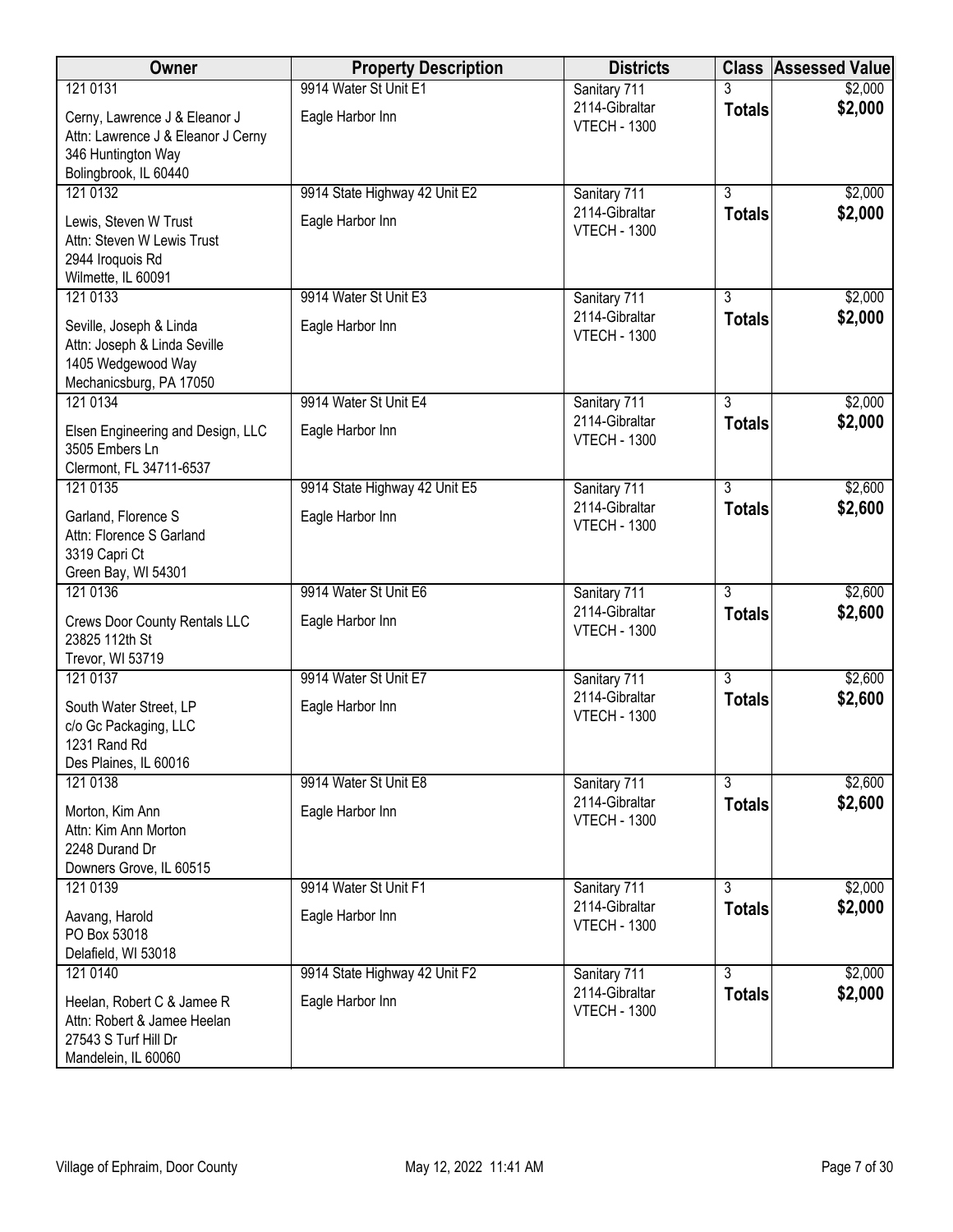| Owner                                                                    | <b>Property Description</b>   | <b>Districts</b>                      |                                 | <b>Class Assessed Value</b> |
|--------------------------------------------------------------------------|-------------------------------|---------------------------------------|---------------------------------|-----------------------------|
| 121 0141                                                                 | 9914 Water St Unit F3         | Sanitary 711                          |                                 | \$2,000                     |
| LeGrand, Christine T                                                     | Eagle Harbor Inn              | 2114-Gibraltar<br><b>VTECH - 1300</b> | <b>Totals</b>                   | \$2,000                     |
| Attn: Christine T LeGrand                                                |                               |                                       |                                 |                             |
| W55 N178 McKinlet Blvd #210<br>Cedarburg, WI 53012-2849                  |                               |                                       |                                 |                             |
| 121 0142                                                                 | 9914 State Highway 42 Unit F4 | Sanitary 711                          | $\overline{3}$                  | \$2,600                     |
| Kalscheur, Barbara A                                                     | Eagle Harbor Inn              | 2114-Gibraltar                        | <b>Totals</b>                   | \$2,600                     |
| Attn: Barbara A Kalscheur                                                |                               | <b>VTECH - 1300</b>                   |                                 |                             |
| 8305 Attic Angel Cir                                                     |                               |                                       |                                 |                             |
| Madison, WI 53717<br>121 0143                                            | 9914 State Highway 42 Unit F5 | Sanitary 711                          | $\overline{3}$                  | \$2,600                     |
|                                                                          |                               | 2114-Gibraltar                        | <b>Totals</b>                   | \$2,600                     |
| Jones, William H Jr & Katherine<br>Attn: Katherine & William H Jones, Jr | Eagle Harbor Inn              | <b>VTECH - 1300</b>                   |                                 |                             |
| 10216 N Aster Ln                                                         |                               |                                       |                                 |                             |
| Mequon, WI 53092                                                         |                               |                                       |                                 |                             |
| 121 0144                                                                 | 9914 Water St Unit F6         | Sanitary 711<br>2114-Gibraltar        | $\overline{3}$<br><b>Totals</b> | \$2,600<br>\$2,600          |
| Frazier, Larry W & Debra A                                               | Eagle Harbor Inn              | <b>VTECH - 1300</b>                   |                                 |                             |
| Attn: Larry W & Debra A Frazier<br>2785 Parkwood Dr                      |                               |                                       |                                 |                             |
| Green Bay, WI 54304                                                      |                               |                                       |                                 |                             |
| 121 0145                                                                 | 3042 Cedar St Unit 101        | Sanitary 711                          | $\overline{3}$                  | \$1,000                     |
| Mary Ann McKoane Trust                                                   |                               | 2114-Gibraltar<br><b>VTECH - 1300</b> | <b>Totals</b>                   | \$1,000                     |
| PO Box 52                                                                |                               |                                       |                                 |                             |
| Ephraim, WI 54211<br>121 0146                                            | 3042 Cedar St Unit 102        | Sanitary 711                          | $\overline{3}$                  | \$1,000                     |
| Haas, Ronald & Josephine                                                 | Ephraim Guest House           | 2114-Gibraltar                        | <b>Totals</b>                   | \$1,000                     |
| Attn: Ronald & Josephine Haas                                            |                               | <b>VTECH - 1300</b>                   |                                 |                             |
| 2525 S Shore Dr # 24A                                                    |                               |                                       |                                 |                             |
| Milwaukee, WI 53207<br>121 0147                                          | 3042 Cedar St Unit 103        |                                       | $\overline{3}$                  |                             |
|                                                                          |                               | Sanitary 711<br>2114-Gibraltar        | <b>Totals</b>                   | \$1,000<br>\$1,000          |
| Chapman, Donald L & Debra A<br>Attn: Donald L & Debra A Chapman          | Ephraim Guest House           | <b>VTECH - 1300</b>                   |                                 |                             |
| 26893 Carol Ln                                                           |                               |                                       |                                 |                             |
| Ingleside, IL 60041                                                      |                               |                                       |                                 |                             |
| 121 0148                                                                 | 3042 Cedar St Unit 104        | Sanitary 711<br>2114-Gibraltar        | $\overline{3}$                  | \$1,000<br>\$1,000          |
| Giovanni, Frank & Nancy                                                  | <b>Ephraim Guest House</b>    | <b>VTECH - 1300</b>                   | <b>Totals</b>                   |                             |
| Attn: Frank & Nancy Giovanni<br>836 Bell Ave                             |                               |                                       |                                 |                             |
| Pontiac, IL 67764                                                        |                               |                                       |                                 |                             |
| 121 0149                                                                 | 3042 Cedar St Unit 201        | Sanitary 711                          | $\overline{3}$                  | \$1,700                     |
| Drenth, John B Etal Trust                                                | <b>Ephraim Guest House</b>    | 2114-Gibraltar<br><b>VTECH - 1300</b> | <b>Totals</b>                   | \$1,700                     |
| Attn: John B Drenth Trust<br>11036 Elmwood Ct                            |                               |                                       |                                 |                             |
| Mokena, IL 60448                                                         |                               |                                       |                                 |                             |
| 121 0150                                                                 | 3042 Cedar St Unit 202        | Sanitary 711                          | $\overline{3}$                  | \$1,100                     |
| Lee, James LLC                                                           | Ephraim Guest House           | 2114-Gibraltar                        | <b>Totals</b>                   | \$1,100                     |
| Attn: James Lee LLC                                                      |                               | <b>VTECH - 1300</b>                   |                                 |                             |
| 1026 Sanderling Ct<br>Antioch, IL 60002                                  |                               |                                       |                                 |                             |
|                                                                          |                               |                                       |                                 |                             |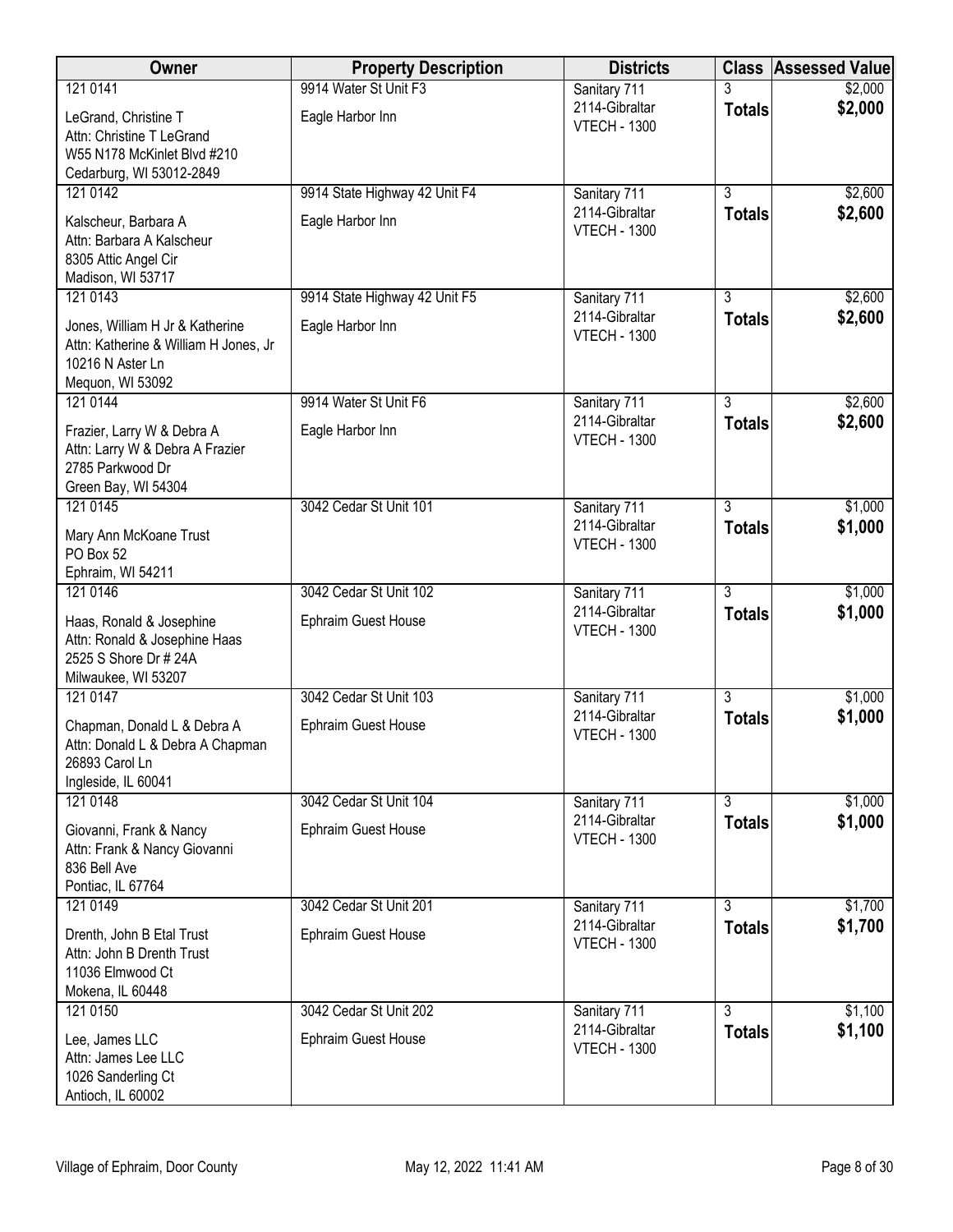| <b>Owner</b>                                                                                                      | <b>Property Description</b> | <b>Districts</b>                      |                | <b>Class Assessed Value</b> |
|-------------------------------------------------------------------------------------------------------------------|-----------------------------|---------------------------------------|----------------|-----------------------------|
| 121 0151                                                                                                          | 3042 Cedar St Unit 203      | Sanitary 711                          |                | \$1,100                     |
| Robert J. Smith<br>6658 W Foster Ave<br>Chicago, IL 60656                                                         | Ephraim Guest House         | 2114-Gibraltar<br><b>VTECH - 1300</b> | <b>Totals</b>  | \$1,100                     |
| 121 0152                                                                                                          | 3042 Cedar St Unit 204      | Sanitary 711                          | $\overline{3}$ | \$1,100                     |
| Rabideau, Charles R<br>Attn: Charles R Rabideau<br>769 Melaine Ln<br>Oneida, WI 54155                             | <b>Ephraim Guest House</b>  | 2114-Gibraltar<br><b>VTECH - 1300</b> | <b>Totals</b>  | \$1,100                     |
| 121 0153                                                                                                          | 3042 Cedar St Unit 301      | Sanitary 711                          | $\overline{3}$ | \$1,000                     |
| Harrison, Ryan and Regan<br>Attn: Ryan and Regan Harrison<br>8135 White Cliff Rd<br>Egg Harbor, WI 54209          | Ephraim Guest House         | 2114-Gibraltar<br><b>VTECH - 1300</b> | <b>Totals</b>  | \$1,000                     |
| 121 0154                                                                                                          | 3042 Cedar St Unit 302      | Sanitary 711                          | $\overline{3}$ | \$1,000                     |
| Ephraim Guest House 302, LLC<br>11019 61st St<br>Kenosha, WI 53142                                                | Ephraim Guest House         | 2114-Gibraltar<br><b>VTECH - 1300</b> | <b>Totals</b>  | \$1,000                     |
| 121 0155                                                                                                          | 3042 Cedar St Unit 303      | Sanitary 711                          | $\overline{3}$ | \$1,000                     |
| Ciohon, Laurel & Janisee, Chris<br>Attn: Laurel Ciohon & Chris Janisee<br>PO Box 38<br>Ephraim, WI 54211          | <b>Ephraim Guest House</b>  | 2114-Gibraltar<br><b>VTECH - 1300</b> | <b>Totals</b>  | \$1,000                     |
| 121 0156                                                                                                          | 3042 Cedar St Unit 304      | Sanitary 711                          | $\overline{3}$ | \$1,000                     |
| Ciesil, Brian<br>Attn: Brian Ciesil<br>449 Chimney Rock Rd<br>Carmel, IN 46032                                    | Ephraim Guest House         | 2114-Gibraltar<br><b>VTECH - 1300</b> | <b>Totals</b>  | \$1,000                     |
| 121 0157                                                                                                          | 3042 Cedar St Unit 401      | Sanitary 711                          | $\overline{3}$ | \$1,100                     |
| Phillips, Robert<br>Attn: Robert Phillips<br>1132 Division St<br>Green Bay, WI 54303                              | Ephraim Guest House         | 2114-Gibraltar<br><b>VTECH - 1300</b> | <b>Totals</b>  | \$1,100                     |
| 121 0158                                                                                                          | 3042 Cedar St Unit 402      | Sanitary 711                          | $\overline{3}$ | \$1,100                     |
| Frederiksen, Robert and Nancy<br>1002 25th Ave Ct<br>Moline, IL 61265                                             | Ephraim Guest House         | 2114-Gibraltar<br><b>VTECH - 1300</b> | <b>Totals</b>  | \$1,100                     |
| 121 0159                                                                                                          | 3042 Cedar St Unit 403      | Sanitary 711                          | $\overline{3}$ | \$1,100                     |
| Stover 2000 Ltd Partnership<br>16475 Tia Ct<br>Brookfield, WI 53005                                               | <b>Ephraim Guest House</b>  | 2114-Gibraltar<br><b>VTECH - 1300</b> | <b>Totals</b>  | \$1,100                     |
| 121 0161                                                                                                          | 3134 Larson Ln              | Sanitary 711                          | $\overline{3}$ | \$1,200                     |
| <b>SMC Door County</b><br>16200 Coventry Crest<br>Ft Meyers, FL 33908                                             | <b>Property Rental</b>      | 2114-Gibraltar<br><b>VTECH - 1300</b> | <b>Totals</b>  | \$1,200                     |
| 121 0162                                                                                                          | 10396 Water St Unit 101     | Sanitary 711                          | $\overline{3}$ | \$2,000                     |
| Tullis, Timothy L & Suzanne L, Etal<br>Attn: Timothy & Suzanne Tullis, Etal<br>480 Dalton Ln<br>Roselle, IL 60172 | High Point Inn              | 2114-Gibraltar<br><b>VTECH - 1300</b> | <b>Totals</b>  | \$2,000                     |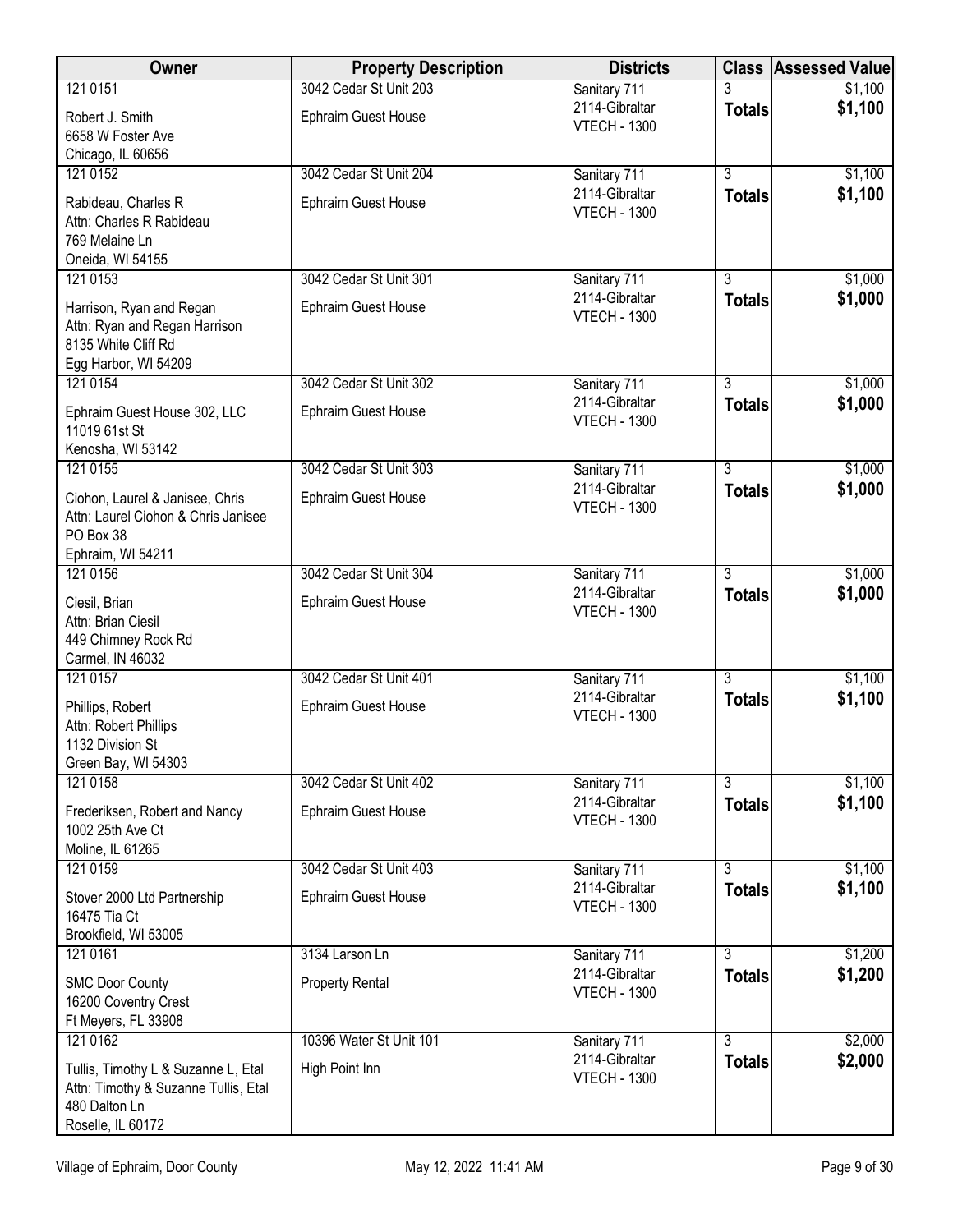| Owner                                                                                                                         | <b>Property Description</b> | <b>Districts</b>                      |                | <b>Class Assessed Value</b> |
|-------------------------------------------------------------------------------------------------------------------------------|-----------------------------|---------------------------------------|----------------|-----------------------------|
| 121 0163                                                                                                                      | 10396 Water St Unit 102     | Sanitary 711                          | 3              | \$2,000                     |
| Novak, Wayne G & Mary R Trust<br>Attn: Wayne G & Mary R Novak<br>N4283 Vantreeck Trl                                          | High Point Inn              | 2114-Gibraltar<br><b>VTECH - 1300</b> | <b>Totals</b>  | \$2,000                     |
| Sheboygan Falls, WI 53085                                                                                                     |                             |                                       |                |                             |
| 121 0164                                                                                                                      | 10396 Water St Unit 103     | Sanitary 711                          | $\overline{3}$ | \$2,000                     |
| Rrrp, LLC<br>3502 Gibraltar Rd<br>Fish Creek, WI 54212                                                                        | High Point Inn              | 2114-Gibraltar<br><b>VTECH - 1300</b> | <b>Totals</b>  | \$2,000                     |
| 121 0165                                                                                                                      | 10396 Water St Unit 104     | Sanitary 711                          | $\overline{3}$ | \$2,000                     |
| Frankowski, Roger J & Mary I Trust<br>Attn: Roger J & Mary I Frankowski Trust<br>10515 W Pallotine Dr<br>Greenfield, WI 53228 | High Point Inn              | 2114-Gibraltar<br><b>VTECH - 1300</b> | <b>Totals</b>  | \$2,000                     |
| 121 0166                                                                                                                      | 10396 Water St Unit 105     | Sanitary 711                          | $\overline{3}$ | \$2,000                     |
| Wozny, John E & Mary A<br>Attn: John E & Mary A Wozny<br>8842 Greenview Ln<br>Greendale, WI 53129                             | High Point Inn              | 2114-Gibraltar<br><b>VTECH - 1300</b> | <b>Totals</b>  | \$2,000                     |
| 121 0167                                                                                                                      | 10396 Water St Unit 106     | Sanitary 711                          | $\overline{3}$ | \$2,000                     |
| Straus, Stephen and Judith<br>Attn: Stephen and Judith Straus<br>1845 N 24th St                                               | High Point Inn              | 2114-Gibraltar<br><b>VTECH - 1300</b> | <b>Totals</b>  | \$2,000                     |
| Sheboygan, WI 53081<br>121 0168                                                                                               | 10396 Water St Unit 107     | Sanitary 711                          | $\overline{3}$ | \$2,000                     |
| Fine, Robert J & Susan L<br>Attn: Robert J & Susan L Fine<br>3252 S Taylor Ave<br>Milwaukee, WI 53207                         | High Point Inn              | 2114-Gibraltar<br><b>VTECH - 1300</b> | <b>Totals</b>  | \$2,000                     |
| 121 0169                                                                                                                      | 10396 Water St Unit 108     | Sanitary 711                          | $\overline{3}$ | \$2,000                     |
| Czarapata, Loren J.<br>Attn: Loren J Czarapata<br>S77 W19688 Sanctuary Dr<br>Muskego, WI 53150                                | High Point Inn              | 2114-Gibraltar<br><b>VTECH - 1300</b> | <b>Totals</b>  | \$2,000                     |
| 121 0170                                                                                                                      | 10396 Water St Unit 109     | Sanitary 711                          | $\overline{3}$ | \$2,000                     |
| Panozzo, James J & Joanne M<br>Attn: James & Joanne Panozzo<br>8543 Ballard Ct<br>Tinley Park, IL 60477                       | High Point Inn              | 2114-Gibraltar<br><b>VTECH - 1300</b> | <b>Totals</b>  | \$2,000                     |
| 121 0171                                                                                                                      | 10396 Water St Unit 110     | Sanitary 711                          | 3              | \$2,000                     |
| Stahler, T Richard & Mary K<br>Attn: T Richard & Mary K Stahler<br>317 Redwing Dr<br>Deerfield, IL 60015-3686                 | High Point Inn              | 2114-Gibraltar<br><b>VTECH - 1300</b> | <b>Totals</b>  | \$2,000                     |
| 121 0172                                                                                                                      | 10396 Water St Unit 111     | Sanitary 711                          | $\overline{3}$ | \$2,000                     |
| Tetzlaff, Donna Trust<br>Attn: Donna Tetzlaff Trust<br>1623 W Ethans Glen Dr<br>Palatine, IL 60067                            | High Point Inn              | 2114-Gibraltar<br><b>VTECH - 1300</b> | <b>Totals</b>  | \$2,000                     |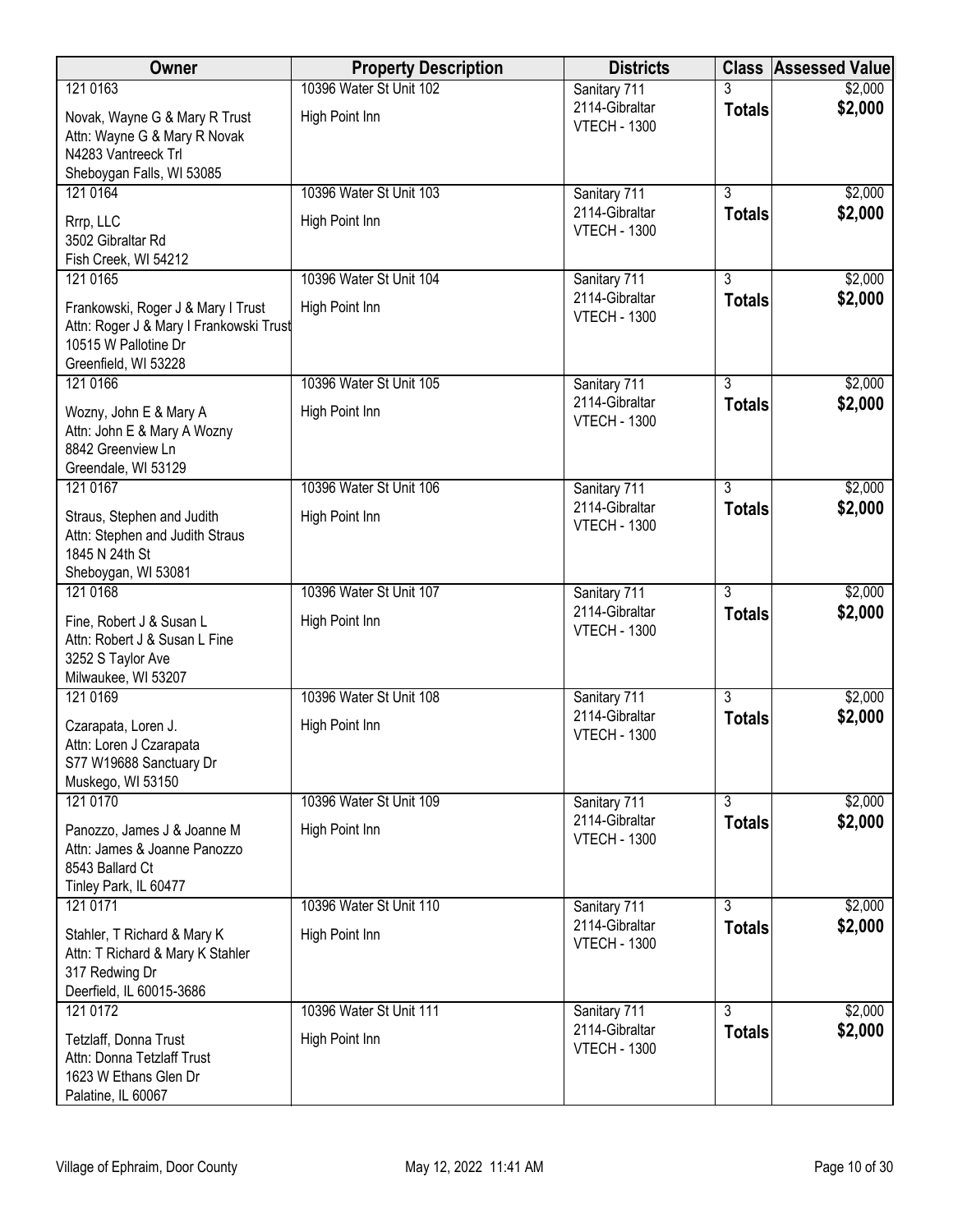| Owner                                                         | <b>Property Description</b> | <b>Districts</b>                      | <b>Class</b>   | <b>Assessed Value</b> |
|---------------------------------------------------------------|-----------------------------|---------------------------------------|----------------|-----------------------|
| 121 0173                                                      | 10396 Water St Unit 112     | Sanitary 711                          | 3              | \$2,000               |
| Kozil, Paul B, Etal                                           | High Point Inn              | 2114-Gibraltar<br><b>VTECH - 1300</b> | <b>Totals</b>  | \$2,000               |
| Attn: Paul B Kozil, Etal                                      |                             |                                       |                |                       |
| 2427 Spruce Creek Dr<br>Fort Collins, CO 80528                |                             |                                       |                |                       |
| 121 0174                                                      | 10396 Water St Unit 113     | Sanitary 711                          | $\overline{3}$ | \$1,200               |
|                                                               |                             | 2114-Gibraltar                        | <b>Totals</b>  | \$1,200               |
| Johanson, David and Lenore<br>Attn: David and Lenore Johanson | High Point Inn              | <b>VTECH - 1300</b>                   |                |                       |
| 430 Myrtle Ave                                                |                             |                                       |                |                       |
| Fontanta, WI 53125                                            |                             |                                       |                |                       |
| 121 0175                                                      | 10396 Water St Unit 114     | Sanitary 711<br>2114-Gibraltar        | 3              | \$1,200               |
| Lussow, Fred H & Niki A                                       | High Point Inn              | <b>VTECH - 1300</b>                   | <b>Totals</b>  | \$1,200               |
| Attn: Fred H & Niki A Lussow                                  |                             |                                       |                |                       |
| 1023 E Jules St<br>Arlington Heights, IL 60004                |                             |                                       |                |                       |
| 121 0176                                                      | 10396 Water St Unit 115     | Sanitary 711                          | $\overline{3}$ | \$1,200               |
| Scheil, Stephen M                                             | High Point Inn              | 2114-Gibraltar                        | <b>Totals</b>  | \$1,200               |
| Attn: Stephen M Schiel                                        |                             | <b>VTECH - 1300</b>                   |                |                       |
| 2613 W Lake Vista Ct                                          |                             |                                       |                |                       |
| Thiensville, WI 53092                                         |                             |                                       |                |                       |
| 121 0177                                                      | 10396 Water St Unit 116     | Sanitary 711<br>2114-Gibraltar        | $\overline{3}$ | \$1,200               |
| Amc 2 Ira, LLC                                                | High Point Inn              | <b>VTECH - 1300</b>                   | <b>Totals</b>  | \$1,200               |
| Attn: Rental<br>39W788 Henry David Thoreau PI                 |                             |                                       |                |                       |
| St Charles, IL 60175-6573                                     |                             |                                       |                |                       |
| 121 0178                                                      | 10396 Water St Unit 117     | Sanitary 711                          | $\overline{3}$ | \$2,000               |
| Theodore R Gordon & Betty F Gordon                            | High Point Inn              | 2114-Gibraltar                        | <b>Totals</b>  | \$2,000               |
| <b>Family Trust</b>                                           |                             | <b>VTECH - 1300</b>                   |                |                       |
| 226 Aspen Dr                                                  |                             |                                       |                |                       |
| Schaumburg, IL 60194-3961<br>121 0179                         | 10396 Water St Unit 118     |                                       | $\overline{3}$ | \$1,200               |
|                                                               |                             | Sanitary 711<br>2114-Gibraltar        | <b>Totals</b>  | \$1,200               |
| Hammer, David & Jeanne                                        | High Point Inn              | <b>VTECH - 1300</b>                   |                |                       |
| Attn: David & Jeanne Hammer<br>14250 W Honeyager Dr           |                             |                                       |                |                       |
| New Berlin, WI 53151                                          |                             |                                       |                |                       |
| 121 0180                                                      | 10396 Water St Unit 119     | Sanitary 711                          | $\overline{3}$ | \$2,000               |
| Stanislowski, John L & M Patricia                             | High Point Inn              | 2114-Gibraltar<br><b>VTECH - 1300</b> | <b>Totals</b>  | \$2,000               |
| Attn: John & M Patricia Stanislowski                          |                             |                                       |                |                       |
| 15175 Bending Brae Ct                                         |                             |                                       |                |                       |
| Brookfield, WI 53005<br>121 0181                              | 10396 Water St Unit 120     | Sanitary 711                          | $\overline{3}$ | \$2,000               |
|                                                               |                             | 2114-Gibraltar                        | <b>Totals</b>  | \$2,000               |
| Rita K Girgis Trust<br>506 Wennes Ct                          | High Point Inn              | <b>VTECH - 1300</b>                   |                |                       |
| Oak Brook, IL 60521-2727                                      |                             |                                       |                |                       |
| 121 0182                                                      | 10396 Water St Unit 121     | Sanitary 711                          | $\overline{3}$ | \$2,000               |
| Didier, Nick R Jr & Sand                                      | High Point Inn              | 2114-Gibraltar                        | <b>Totals</b>  | \$2,000               |
| 1601 Spruce St                                                |                             | <b>VTECH - 1300</b>                   |                |                       |
| Port Washington, WI 53074-9778                                |                             |                                       |                |                       |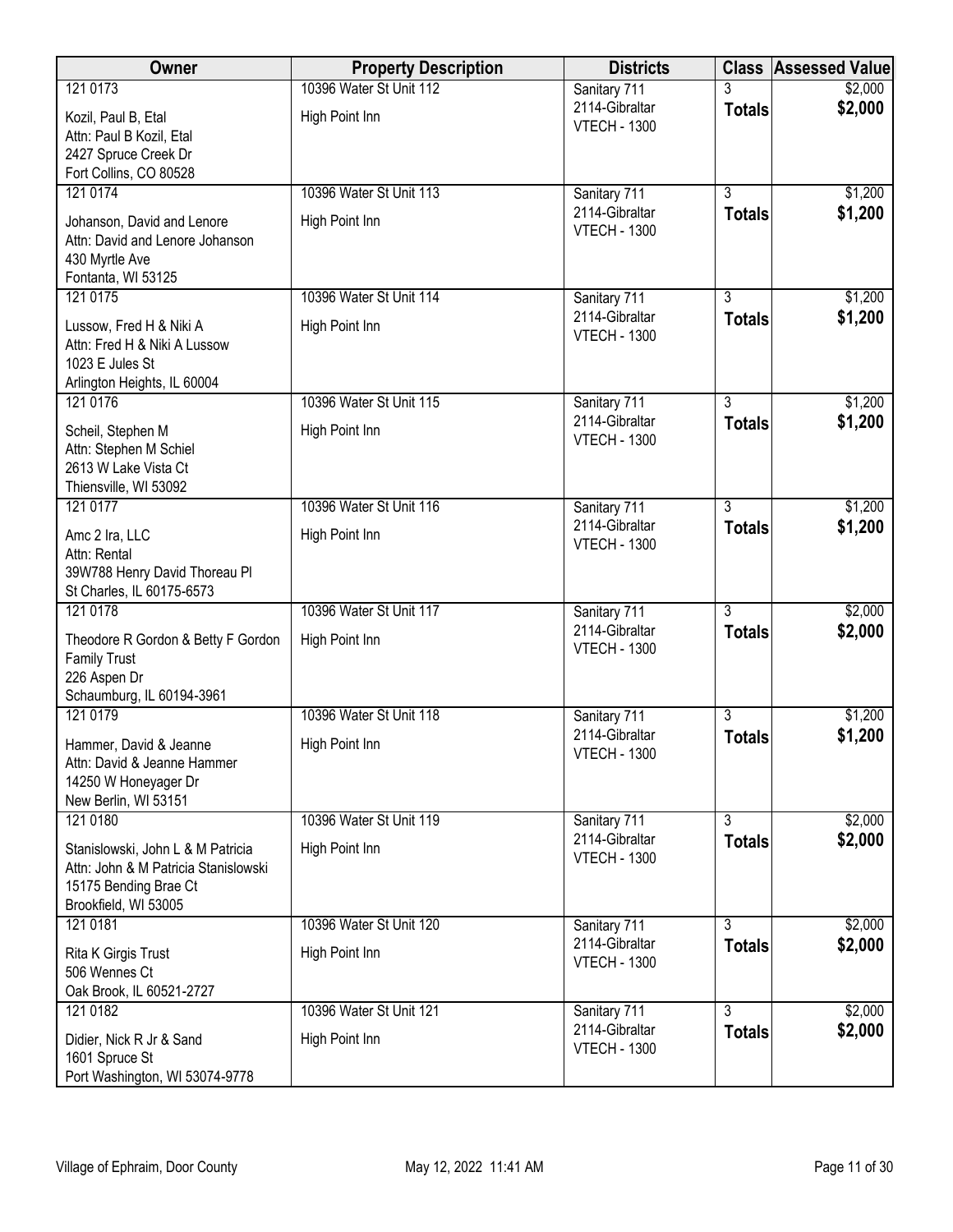| Owner                                                                                                                        | <b>Property Description</b>               | <b>Districts</b>                                      |                                 | <b>Class Assessed Value</b> |
|------------------------------------------------------------------------------------------------------------------------------|-------------------------------------------|-------------------------------------------------------|---------------------------------|-----------------------------|
| 121 0183                                                                                                                     | 10396 Water St Unit 201                   | Sanitary 711                                          | 3                               | \$2,000                     |
| Wozny, Connie H<br>Attn: Connie H Wozny                                                                                      | High Point Inn                            | 2114-Gibraltar<br><b>VTECH - 1300</b>                 | <b>Totals</b>                   | \$2,000                     |
| 224 New Mark Esplanade<br>Rockville, MD 20850                                                                                |                                           |                                                       |                                 |                             |
| 121 0184                                                                                                                     | 10396 Water St Unit 202                   | Sanitary 711                                          | $\overline{3}$                  | \$2,000                     |
| Harrin, Dr Robert and Dr Virginia<br>PO Box 364                                                                              | High Point Inn                            | 2114-Gibraltar<br><b>VTECH - 1300</b>                 | <b>Totals</b>                   | \$2,000                     |
| DePere, WI 54115                                                                                                             |                                           |                                                       |                                 |                             |
| 121 0185<br>Vrakas, Robert L<br>Attn: Robert L Vrakas<br>3264 Sylvester Dr                                                   | 10396 Water St Unit 203<br>High Point Inn | Sanitary 711<br>2114-Gibraltar<br><b>VTECH - 1300</b> | $\overline{3}$<br><b>Totals</b> | \$2,000<br>\$2,000          |
| Hartland, WI 53029-9351                                                                                                      |                                           |                                                       |                                 |                             |
| 121 0186                                                                                                                     | 10396 Water St Unit 204                   | Sanitary 711                                          | $\overline{3}$                  | \$2,000                     |
| Caroline Szeto Trst<br>1673 Imperial Cir<br>Naperville, IL 60563                                                             | High Point Inn                            | 2114-Gibraltar<br><b>VTECH - 1300</b>                 | <b>Totals</b>                   | \$2,000                     |
| 121 0187                                                                                                                     | 10396 Water St Unit 205                   | Sanitary 711                                          | $\overline{3}$                  | \$2,000                     |
| Mays, Robert C & Jean A<br>Attn: Robert C & Jean A Mays                                                                      | High Point Inn                            | 2114-Gibraltar<br><b>VTECH - 1300</b>                 | <b>Totals</b>                   | \$2,000                     |
| 50 Lake Voyageur Dr<br>The Woodlands, TX 77389                                                                               |                                           |                                                       |                                 |                             |
| 121 0188                                                                                                                     | 10396 Water St Unit 206                   | Sanitary 711                                          | $\overline{3}$                  | \$2,000                     |
| Christopherson, Chris<br>Attn: Chris Christopherson<br>725 S Oak Park Ave<br>Oak Park, IL 60304                              | High Point Inn                            | 2114-Gibraltar<br><b>VTECH - 1300</b>                 | <b>Totals</b>                   | \$2,000                     |
| 121 0189                                                                                                                     | 10396 Water St Unit 207                   | Sanitary 711                                          | $\overline{3}$                  | \$2,000                     |
| Entrust Group, Inc<br>555 12th St Ste 900<br>Oakland, CA 94607                                                               | High Point Inn                            | 2114-Gibraltar<br><b>VTECH - 1300</b>                 | <b>Totals</b>                   | \$2,000                     |
| 121 0190                                                                                                                     | 10396 Water St Unit 208                   | Sanitary 711                                          | $\overline{3}$                  | \$2,000                     |
| Sienkiewicz, Wesley S & Cathleen J<br>Attn: Wesley & Cathleen Sienkiewicz<br>8153 W Rascher St<br>Chicago, IL 60656          | High Point Inn                            | 2114-Gibraltar<br><b>VTECH - 1300</b>                 | <b>Totals</b>                   | \$2,000                     |
| 121 0191                                                                                                                     | 10396 Water St Unit 209                   | Sanitary 711                                          | $\overline{3}$                  | \$2,000                     |
| Gorecki, David G.<br>Attn: David G Gorecki<br>W1774 Shady Rd<br>Seymour, WI 54165                                            | High Point Inn                            | 2114-Gibraltar<br><b>VTECH - 1300</b>                 | <b>Totals</b>                   | \$2,000                     |
| 121 0192                                                                                                                     | 10396 Water St Unit 210                   | Sanitary 711                                          | $\overline{3}$                  | \$2,000                     |
| Kapustka, Dennis & Nadine, Etal<br>Attn: Dennis & Nadine Kapustka, Etal<br>1602 W Suffield Ct<br>Arlington Heights, IL 60004 | High Point Inn                            | 2114-Gibraltar<br><b>VTECH - 1300</b>                 | <b>Totals</b>                   | \$2,000                     |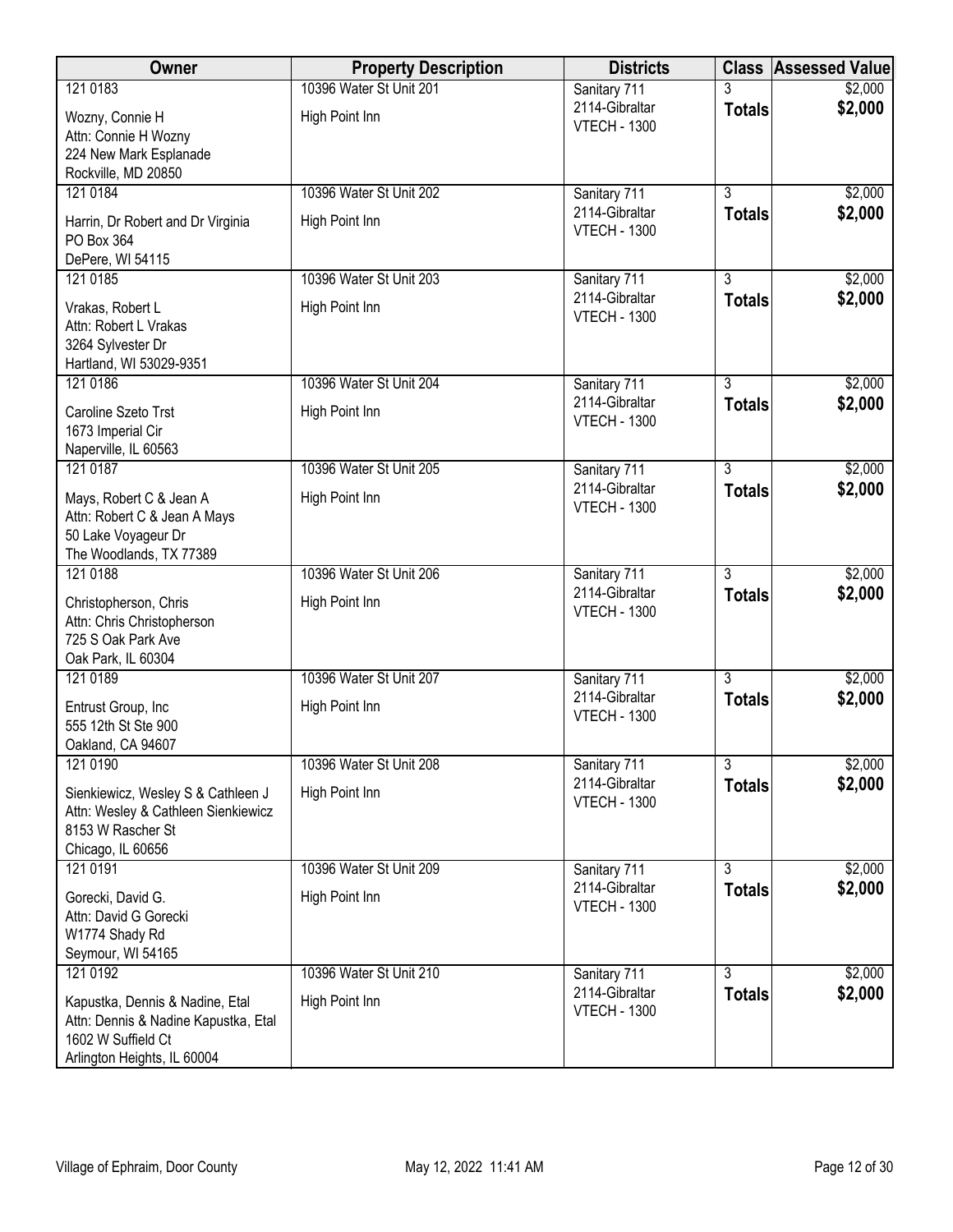| Owner                                                         | <b>Property Description</b> | <b>Districts</b>                      |                | <b>Class Assessed Value</b> |
|---------------------------------------------------------------|-----------------------------|---------------------------------------|----------------|-----------------------------|
| 121 0193                                                      | 10396 Water St Unit 211     | Sanitary 711                          |                | \$2,000                     |
| Raul C Galvan & Becky L Rintelmann                            | High Point Inn              | 2114-Gibraltar<br><b>VTECH - 1300</b> | <b>Totals</b>  | \$2,000                     |
| Revocable Trust<br>1925 Fairhaven Blvd                        |                             |                                       |                |                             |
| Elm Grove, WI 53122-1429                                      |                             |                                       |                |                             |
| 121 0194                                                      | 10396 Water St Unit 212     | Sanitary 711                          | $\overline{3}$ | \$2,000                     |
| Nelson, Mark & Laura                                          | High Point Inn              | 2114-Gibraltar<br><b>VTECH - 1300</b> | <b>Totals</b>  | \$2,000                     |
| Attn: Mark & Laura Nelson                                     |                             |                                       |                |                             |
| 7807 S 83rd St<br>Franklin, WI 53132                          |                             |                                       |                |                             |
| 121 0195                                                      | 10396 Water St Unit 213     | Sanitary 711                          | $\overline{3}$ | \$1,200                     |
| Johanson, David R & Lenore C                                  | High Point Inn              | 2114-Gibraltar<br><b>VTECH - 1300</b> | <b>Totals</b>  | \$1,200                     |
| Attn: David & Lenore Johanson                                 |                             |                                       |                |                             |
| 430 Myrtle Ave<br>Fontana, WI 53125                           |                             |                                       |                |                             |
| 121 0196                                                      | 10396 Water St Unit 214     | Sanitary 711                          | $\overline{3}$ | \$1,200                     |
| Didier, Nick & Sandra L                                       | High Point Inn              | 2114-Gibraltar                        | <b>Totals</b>  | \$1,200                     |
| Attn: Nick & Sandra Didier                                    |                             | <b>VTECH - 1300</b>                   |                |                             |
| W63 N647 Washington Ave<br>Cedarburg, WI 53012                |                             |                                       |                |                             |
| 121 0197                                                      | 10396 Water St Unit 215     | Sanitary 711                          | $\overline{3}$ | \$1,200                     |
| Wulf, Walter C & Annette M                                    | High Point Inn              | 2114-Gibraltar                        | <b>Totals</b>  | \$1,200                     |
| Attn: Walter & Annette Wulf                                   |                             | <b>VTECH - 1300</b>                   |                |                             |
| 14971 Prairie Way<br>South Beloit, IL 61080                   |                             |                                       |                |                             |
| 121 0198                                                      | 10396 Water St Unit 216     | Sanitary 711                          | $\overline{3}$ | \$1,200                     |
| Parker, Keith & Kathy                                         | High Point Inn              | 2114-Gibraltar                        | <b>Totals</b>  | \$1,200                     |
| Attn: Keith & Kathy Parker                                    |                             | <b>VTECH - 1300</b>                   |                |                             |
| 4104 Timberlane Dr<br>Northbrook, IL 60062                    |                             |                                       |                |                             |
| 121 0199                                                      | 10396 Water St Unit 217     | Sanitary 711                          | $\overline{3}$ | \$2,000                     |
| Lynn M. Heimbruch                                             | High Point Inn              | 2114-Gibraltar                        | <b>Totals</b>  | \$2,000                     |
| 2050 N Commerce #302                                          |                             | <b>VTECH - 1300</b>                   |                |                             |
| Milwaukee, WI 53212<br>121 0200                               | 10396 Water St Unit 218     | Sanitary 711                          | $\overline{3}$ | \$2,000                     |
| Buckley, Kevin and Coleen                                     | High Point Inn              | 2114-Gibraltar                        | <b>Totals</b>  | \$2,000                     |
| Attn: Kevin and Colleen Buckley                               |                             | <b>VTECH - 1300</b>                   |                |                             |
| 5417 N Kent Ave                                               |                             |                                       |                |                             |
| Whitefish Bay, WI 53217<br>121 0201                           | 10396 Water St Unit 219     | Sanitary 711                          | $\overline{3}$ | \$2,000                     |
|                                                               |                             | 2114-Gibraltar                        | <b>Totals</b>  | \$2,000                     |
| Sass, Gary L & Jane M<br>Attn: Gary & Jane Sass               | High Point Inn              | <b>VTECH - 1300</b>                   |                |                             |
| 1417 Trailside Ter                                            |                             |                                       |                |                             |
| Seymour, WI 54165<br>121 0202                                 | 10396 Water St Unit 220     |                                       | $\overline{3}$ | \$2,000                     |
|                                                               |                             | Sanitary 711<br>2114-Gibraltar        | <b>Totals</b>  | \$2,000                     |
| Cabibbo, Joseph J & Ruby A<br>Attn: Joseph J & Ruby A Cabibbo | High Point Inn              | <b>VTECH - 1300</b>                   |                |                             |
| 404 S Fifth St                                                |                             |                                       |                |                             |
| Stoughton, WI 53589                                           |                             |                                       |                |                             |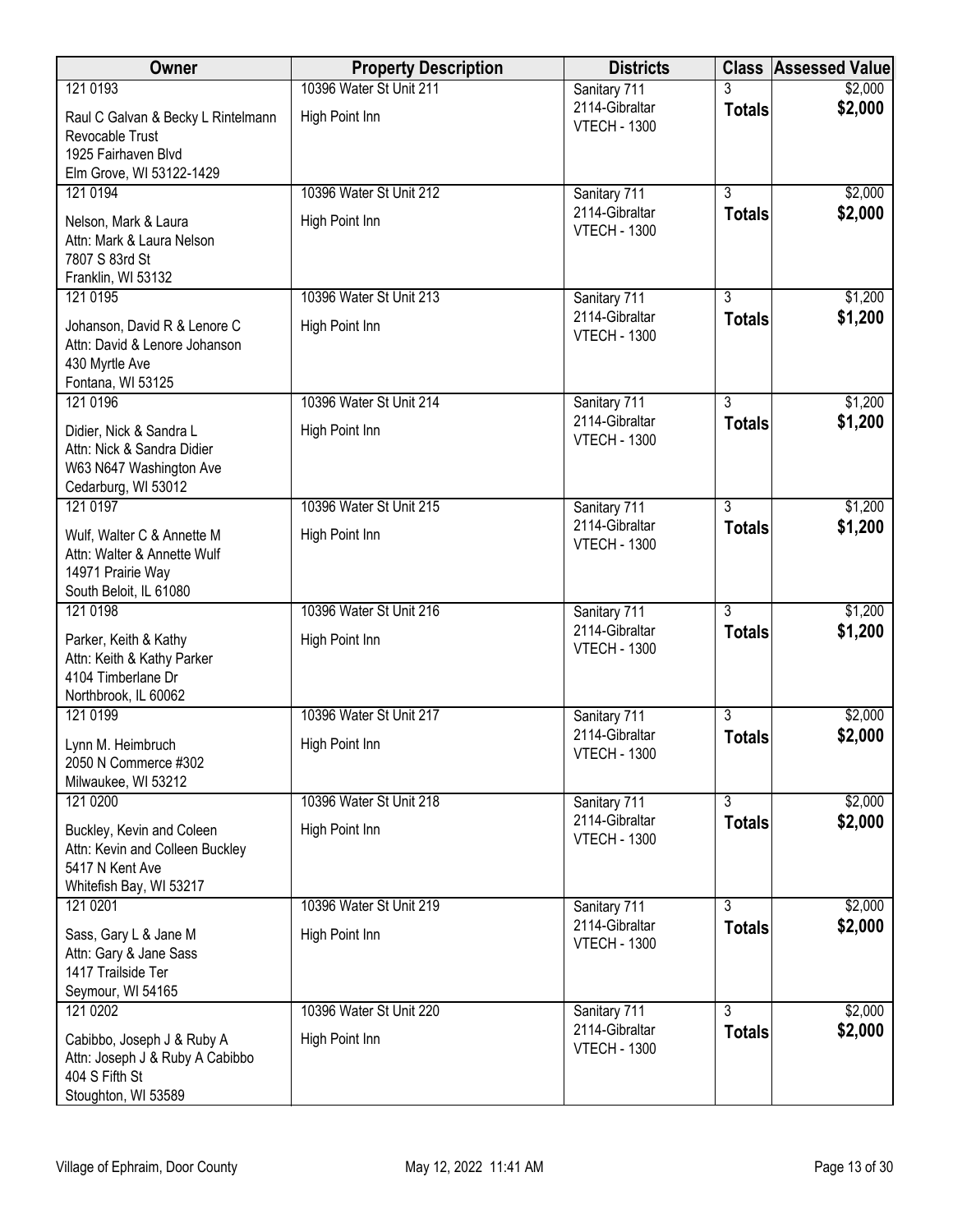| Owner                                 | <b>Property Description</b> | <b>Districts</b>                      | <b>Class</b>   | <b>Assessed Value</b> |
|---------------------------------------|-----------------------------|---------------------------------------|----------------|-----------------------|
| 121 0208                              | 10321 Water St Unit 001     | Sanitary 711                          |                | \$1,200               |
| <b>Bluebell Trail LLC</b>             | Waterbury Inn               | 2114-Gibraltar<br><b>VTECH - 1300</b> | <b>Totals</b>  | \$1,200               |
| <b>PO Box 290</b>                     |                             |                                       |                |                       |
| Sturgeon Bay, WI 54235                |                             |                                       | $\overline{3}$ |                       |
| 121 0209                              | 10321 Water St Unit 002     | Sanitary 711<br>2114-Gibraltar        |                | \$1,200               |
| Hagen, Timothy                        | Waterbury Inn               | <b>VTECH - 1300</b>                   | <b>Totals</b>  | \$1,200               |
| 6735 Kingswood Dr                     |                             |                                       |                |                       |
| Cedarburg, WI 53012<br>121 0210       | Waterbury Inn Unit 3        | Sanitary 711                          |                |                       |
|                                       |                             | 2114-Gibraltar                        | <b>Totals</b>  |                       |
| Watersbury Inn Owners Association Inc | <b>Property Rental</b>      | <b>VTECH - 1300</b>                   |                |                       |
| PO Box 149<br>Ephraim, WI 54211       |                             |                                       |                |                       |
| 121 0211                              | 10321 Water St Unit 004     | Sanitary 711                          | $\overline{3}$ | \$1,200               |
|                                       |                             | 2114-Gibraltar                        | <b>Totals</b>  | \$1,200               |
| Bath, Alec<br>Attn: Alec Bath         | Waterbury Inn               | <b>VTECH - 1300</b>                   |                |                       |
| 4292 Crabtree Ct                      |                             |                                       |                |                       |
| Gurnee, IL 60031                      |                             |                                       |                |                       |
| 121 0212                              | 10321 Water St Unit 005     | Sanitary 711                          | $\overline{3}$ | \$1,200               |
| Wernquist, Dwight W & Barbara A       | Waterbury Inn               | 2114-Gibraltar                        | <b>Totals</b>  | \$1,200               |
| 651 Southwind Dr Unit 103             |                             | <b>VTECH - 1300</b>                   |                |                       |
| Lake Geneva, WI 53147-4754            |                             |                                       |                |                       |
| 121 0213                              | 10321 Water St Unit 006     | Sanitary 711                          | $\overline{3}$ | \$1,200               |
| Thies, Scott W & Patricia A           | Waterbury Inn               | 2114-Gibraltar                        | <b>Totals</b>  | \$1,200               |
| Attn: Scott & Patricia Thies          |                             | <b>VTECH - 1300</b>                   |                |                       |
| PO Box 882                            |                             |                                       |                |                       |
| Sister Bay, WI 54234-0882             |                             |                                       |                |                       |
| 121 0214                              | 10321 Water St Unit 007     | Sanitary 711                          | $\overline{3}$ | \$1,200               |
| Musser, Brian and Kristin             | Waterbury Inn               | 2114-Gibraltar<br><b>VTECH - 1300</b> | <b>Totals</b>  | \$1,200               |
| 604 Forest Ave                        |                             |                                       |                |                       |
| Neenah, WI 54956                      |                             |                                       |                |                       |
| 121 0215                              | 10321 Water St Unit 101     | Sanitary 711<br>2114-Gibraltar        | 3              | \$2,000               |
| Ebenreiter, Robert and Diane          | Waterbury Inn               | <b>VTECH - 1300</b>                   | <b>Totals</b>  | \$2,000               |
| Attn: Robert or Diane Ebenreiter      |                             |                                       |                |                       |
| 4902 N 18th St<br>Sheboygan, WI 53083 |                             |                                       |                |                       |
| 121 0216                              | 10321 Water St Unit 102     | Sanitary 711                          | $\overline{3}$ | \$1,200               |
|                                       |                             | 2114-Gibraltar                        | <b>Totals</b>  | \$1,200               |
| Call Condos, LLC<br>742 Lois Dr       | Waterbury Inn               | <b>VTECH - 1300</b>                   |                |                       |
| Sun Prairie, WI 53590                 |                             |                                       |                |                       |
| 121 0217                              | 10321 Water St Unit 103     | Sanitary 711                          | $\overline{3}$ | \$1,200               |
|                                       | Waterbury Inn               | 2114-Gibraltar                        | <b>Totals</b>  | \$1,200               |
| Harberg, Jane K<br>Attn: Jane Harberg |                             | <b>VTECH - 1300</b>                   |                |                       |
| 220 N Ferry Dr                        |                             |                                       |                |                       |
| Lake Mills, WI 53551                  |                             |                                       |                |                       |
| 121 0218                              | 10321 Water St Unit 104     | Sanitary 711                          | $\overline{3}$ | \$1,200               |
| Revocable Trust Of 2 Mastricola       | Waterbury Inn               | 2114-Gibraltar                        | <b>Totals</b>  | \$1,200               |
| 2110 Shady Ln                         |                             | <b>VTECH - 1300</b>                   |                |                       |
| Green Bay, WI 54313                   |                             |                                       |                |                       |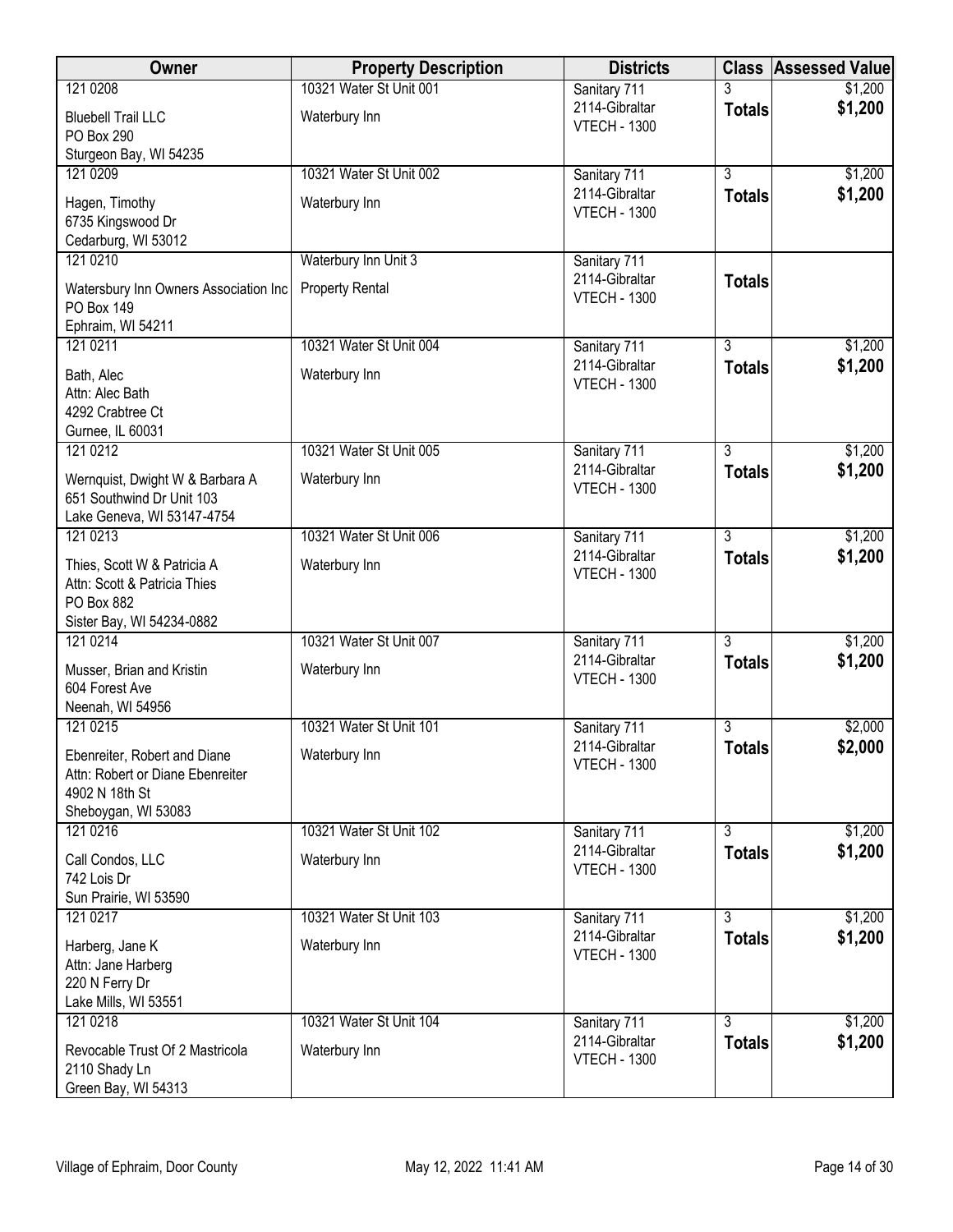| Owner                                                                                                                | <b>Property Description</b> | <b>Districts</b>                      | <b>Class</b>   | <b>Assessed Value</b> |
|----------------------------------------------------------------------------------------------------------------------|-----------------------------|---------------------------------------|----------------|-----------------------|
| 121 0219                                                                                                             | 10321 Water St Unit 105     | Sanitary 711                          |                | \$1,200               |
| Green Bay Property Group LLC<br>1775 Velp Ave                                                                        | Waterbury Inn               | 2114-Gibraltar<br><b>VTECH - 1300</b> | Totals         | \$1,200               |
| Green Bay, WI 54303<br>121 0220                                                                                      | 10321 Water St Unit 106     | Sanitary 711                          | $\overline{3}$ | \$2,000               |
| Kostiuk, Raymond & Sylvia A<br>Attn: Raymond & Sylvia A Kostiuk<br>4205 Ski View Dr<br>Fish Creek, WI 54212          | Waterbury Inn               | 2114-Gibraltar<br><b>VTECH - 1300</b> | <b>Totals</b>  | \$2,000               |
| 121 0221                                                                                                             | 10321 Water St Unit 107     | Sanitary 711                          | 3              | \$2,000               |
| Lawrence J & Mary B Binder Trst<br>7538 S Nottingham Way<br>Franklin, WI 53132                                       | Waterbury Inn               | 2114-Gibraltar<br><b>VTECH - 1300</b> | <b>Totals</b>  | \$2,000               |
| 121 0222                                                                                                             | 10321 Water St Unit 108     | Sanitary 711                          | $\overline{3}$ | \$1,200               |
| Dumke, Roger N<br>1803 County Rd ZZ<br>Sister Bay, WI 54234-9550                                                     | Waterbury Inn               | 2114-Gibraltar<br><b>VTECH - 1300</b> | <b>Totals</b>  | \$1,200               |
| 121 0223                                                                                                             | 10321 Water St Unit 109     | Sanitary 711                          | $\overline{3}$ | \$1,200               |
| Thomas M & Shirley J Delahunt Trst<br>1365 Lexington Ct<br>Brookfield, WI 53045                                      | Waterbury Inn               | 2114-Gibraltar<br><b>VTECH - 1300</b> | <b>Totals</b>  | \$1,200               |
| 121 0224                                                                                                             | 10321 Water St Unit 110     | Sanitary 711                          | $\overline{3}$ | \$1,200               |
| Calls Condos LLC<br>752 Lois Dr<br>Sun Prairie, WI 53590                                                             | Waterbury Inn               | 2114-Gibraltar<br><b>VTECH - 1300</b> | <b>Totals</b>  | \$1,200               |
| 121 0225                                                                                                             | 10321 Water St Unit 111     | Sanitary 711                          | $\overline{3}$ | \$1,200               |
| <b>Budde Trust</b><br>Attn: Greg & Mary Budde<br>Wi56N6370 Arrowhead Ct<br>Monomonee Falls, WI 53051-5728            | Waterbury Inn               | 2114-Gibraltar<br><b>VTECH - 1300</b> | <b>Totals</b>  | \$1,200               |
| 121 0226                                                                                                             | 10321 Water St Unit 112     | Sanitary 711                          | 3              | \$1,200               |
| Niemiec, William<br>Attn: William Niemiec<br>2107 N 75th Ave<br>Elmwood Park, IL 60707                               | Waterbury Inn               | 2114-Gibraltar<br><b>VTECH - 1300</b> | <b>Totals</b>  | \$1,200               |
| 121 0227                                                                                                             | 10321 Water St Unit 113     | Sanitary 711                          | $\overline{3}$ | \$1,200               |
| Anderegg, James M<br>Attn: James M Anderegg<br>616 Church St<br>Algoma, WI 54201                                     | Waterbury Inn               | 2114-Gibraltar<br><b>VTECH - 1300</b> | <b>Totals</b>  | \$1,200               |
| 121 0228                                                                                                             | 10321 Water St Unit 114     | Sanitary 711                          | $\overline{3}$ | \$1,200               |
| Fowle Family Trust<br>878 Hubbard St<br>Green Bay, WI 54303                                                          | Waterbury Inn               | 2114-Gibraltar<br><b>VTECH - 1300</b> | <b>Totals</b>  | \$1,200               |
| 121 0229                                                                                                             | 10321 Water St Unit 115     | Sanitary 711                          | $\overline{3}$ | \$1,200               |
| Stoffregen, Steven W & Lynette M<br>Attn: Steven & Lynette Stoffregen<br>W2592 Miley Rd<br>Sheboygan Falls, WI 53085 | Waterbury Inn               | 2114-Gibraltar<br><b>VTECH - 1300</b> | <b>Totals</b>  | \$1,200               |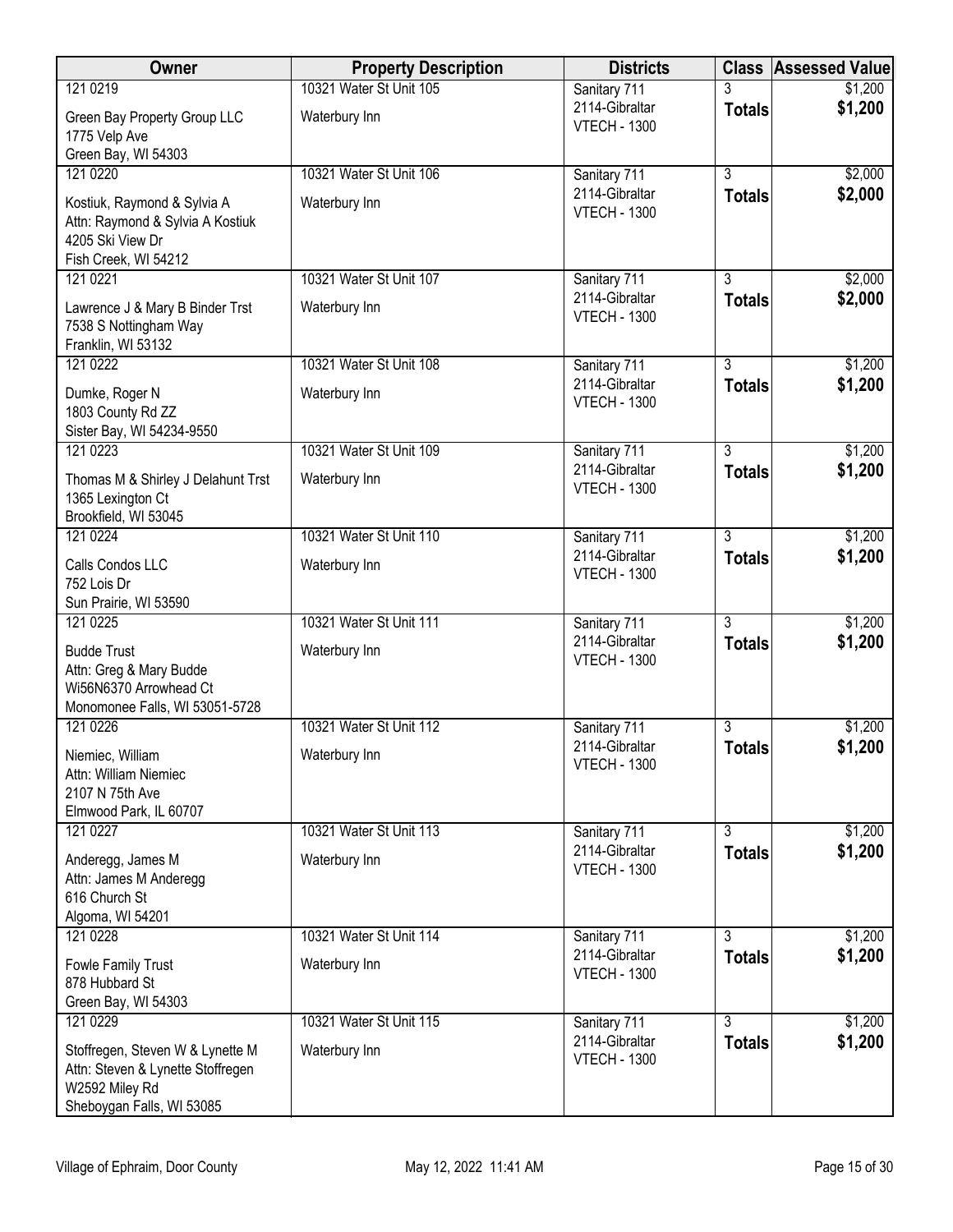| Owner                                                                                                            | <b>Property Description</b> | <b>Districts</b>                      |                | <b>Class Assessed Value</b> |
|------------------------------------------------------------------------------------------------------------------|-----------------------------|---------------------------------------|----------------|-----------------------------|
| 121 0230                                                                                                         | 10321 Water St Unit 116     | Sanitary 711                          |                | \$1,200                     |
| Grosse, Ronald K & Karen M<br>Attn: Ronald K & Karen M Grosse<br>1436 Servais St<br>Green Bay, WI 54304          | Waterbury Inn               | 2114-Gibraltar<br><b>VTECH - 1300</b> | <b>Totals</b>  | \$1,200                     |
| 121 0231                                                                                                         | 10321 Water St Unit 117     | Sanitary 711                          | $\overline{3}$ | \$1,200                     |
| Grosse, Ronald K & Karen M<br>Attn: Ronald K & Karen M Grosse<br>1436 Servais St<br>Green Bay, WI 54304          | Waterbury Inn               | 2114-Gibraltar<br><b>VTECH - 1300</b> | <b>Totals</b>  | \$1,200                     |
| 121 0232                                                                                                         | 10321 Water St Unit 118     | Sanitary 711                          | $\overline{3}$ | \$1,200                     |
| Vlasis, Peter & Barb<br>Attn: Peter & Barb Vlasis<br>43 E Louis Ave<br>Lake Forest, IL 60045                     | Waterbury Inn               | 2114-Gibraltar<br><b>VTECH - 1300</b> | <b>Totals</b>  | \$1,200                     |
| 121 0233                                                                                                         | 10321 Water St Unit 119     | Sanitary 711                          | $\overline{3}$ | \$1,200                     |
| Niemiec, William<br>Attn: William Niemiec<br>2107 N 75th Ave<br>Elmwood Park, IL 60707                           | Waterbury Inn               | 2114-Gibraltar<br><b>VTECH - 1300</b> | <b>Totals</b>  | \$1,200                     |
| 121 0234                                                                                                         | 10321 Water St Unit 120     | Sanitary 711                          | $\overline{3}$ | \$1,200                     |
| Call Condos<br>742 Lois Dr<br>Sun Prairie, WI 53590                                                              | Waterbury Inn               | 2114-Gibraltar<br><b>VTECH - 1300</b> | <b>Totals</b>  | \$1,200                     |
| 121 0235                                                                                                         | 10321 Water St Unit 121     | Sanitary 711                          | $\overline{3}$ | \$1,200                     |
| Dow, Eric & Jean<br>Attn: Eric & Jean Dow<br>W250 S3874 Rickert Dr<br>Waukesha, WI 53189                         | Waterbury Inn               | 2114-Gibraltar<br><b>VTECH - 1300</b> | <b>Totals</b>  | \$1,200                     |
| 121 0236                                                                                                         | 10321 Water St Unit 122     | Sanitary 711                          | $\overline{3}$ | \$1,200                     |
| Gadsby, Michael<br>Attn: Michael Gadsby<br>238 Rodeo Dr<br>Grayslake, IL 60030                                   | Waterbury Inn               | 2114-Gibraltar<br><b>VTECH - 1300</b> | <b>Totals</b>  | \$1,200                     |
| 121 0237                                                                                                         | 10321 Water St Unit 201     | Sanitary 711                          | $\overline{3}$ | \$2,000                     |
| Morris, Stephen P & Margaret M<br>Attn: Stephen P & Margaret M Morris<br>14209 Scott Ln<br>Orland Park, IL 60462 | Waterbury Inn               | 2114-Gibraltar<br><b>VTECH - 1300</b> | <b>Totals</b>  | \$2,000                     |
| 121 0238                                                                                                         | 10321 Water St Unit 202     | Sanitary 711                          | 3              | \$2,000                     |
| Kramer, Gale and Kyle<br>15170 W Lincoln Ave<br>New Berlin, WI 53151                                             | Waterbury Inn               | 2114-Gibraltar<br><b>VTECH - 1300</b> | <b>Totals</b>  | \$2,000                     |
| 121 0239                                                                                                         | 10321 Water St Unit 203     | Sanitary 711                          | $\overline{3}$ | \$2,000                     |
| Frain, Charles J & Mary F<br>Attn: Charles & Mary Frain<br>4245 S Sunburst Ln<br>New Franken, WI 54229           | Waterbury Inn               | 2114-Gibraltar<br><b>VTECH - 1300</b> | <b>Totals</b>  | \$2,000                     |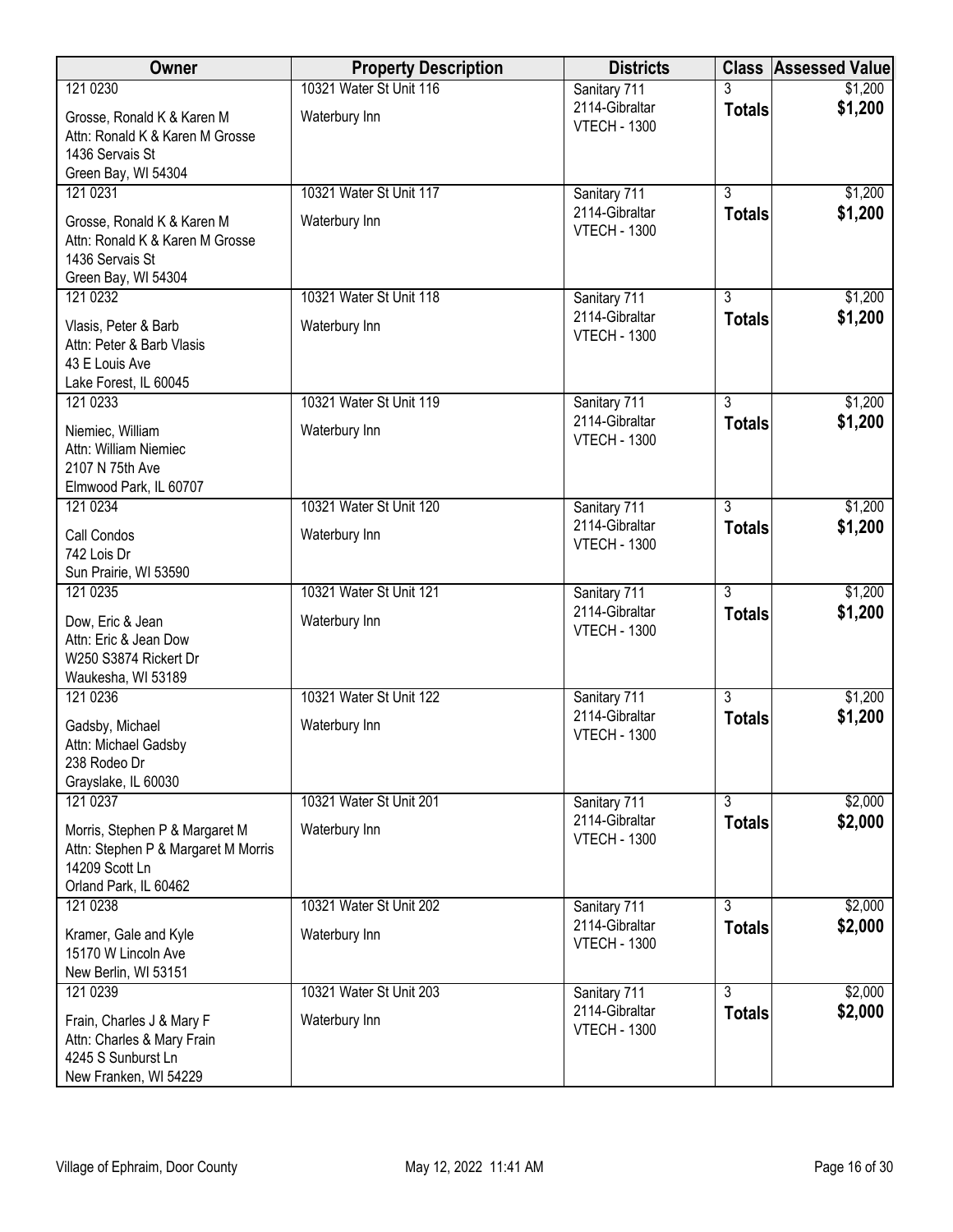| Owner                                                                                                                | <b>Property Description</b> | <b>Districts</b>                      |                | <b>Class Assessed Value</b> |
|----------------------------------------------------------------------------------------------------------------------|-----------------------------|---------------------------------------|----------------|-----------------------------|
| 121 0240                                                                                                             | 10321 Water St Unit 204     | Sanitary 711                          |                | \$2,000                     |
| Hdhpf, LLC<br>Attn: Michael J Dejno                                                                                  | Waterbury Inn               | 2114-Gibraltar<br><b>VTECH - 1300</b> | <b>Totals</b>  | \$2,000                     |
| 1350 Wittman Dr                                                                                                      |                             |                                       |                |                             |
| Menasha, WI 54952<br>121 0241                                                                                        | 10321 Water St Unit 205     | Sanitary 711                          | $\overline{3}$ | \$2,000                     |
|                                                                                                                      |                             | 2114-Gibraltar                        | <b>Totals</b>  | \$2,000                     |
| Benjamin J. Braun                                                                                                    | Waterbury Inn               | <b>VTECH - 1300</b>                   |                |                             |
| Kimberl Braun<br>1211 Hillcrest Ln                                                                                   |                             |                                       |                |                             |
| Seymour, WI 54165                                                                                                    |                             |                                       |                |                             |
| 121 0242                                                                                                             | 10321 Water St Unit 206     | Sanitary 711                          | $\overline{3}$ | \$2,000                     |
| Stefan, Wendy L Trust<br>Attn: Wendy Stefan<br>1812 Dunhil Cir                                                       | Waterbury Inn               | 2114-Gibraltar<br><b>VTECH - 1300</b> | <b>Totals</b>  | \$2,000                     |
| Glenview, IL 60025                                                                                                   |                             |                                       |                |                             |
| 121 0243                                                                                                             | 10321 Water St Unit 207     | Sanitary 711<br>2114-Gibraltar        | $\overline{3}$ | \$2,000<br>\$2,000          |
| Julianne W. Voelker<br>1625 Sheridan Rd Unit 506<br>Wilmette, IL 60091-1820                                          | Waterbury Inn               | <b>VTECH - 1300</b>                   | <b>Totals</b>  |                             |
| 121 0244                                                                                                             | 10321 Water St Unit 208     | Sanitary 711                          | $\overline{3}$ | \$2,000                     |
| <b>Bass Investment Syndicate</b><br>2864 Greenwood Ave<br>Highland Park, IL 60035-1330                               | Waterbury Inn               | 2114-Gibraltar<br><b>VTECH - 1300</b> | <b>Totals</b>  | \$2,000                     |
| 121 0245                                                                                                             | 10321 Water St Unit 209     | Sanitary 711                          | $\overline{3}$ | \$2,000                     |
| Malwitz, Jaime & Kathryn Z<br>Attn: Jaime & Kathryn Z Malwitz<br>W5306 Martin Ln<br>Fond Du Lac, WI 54935            | Waterbury Inn               | 2114-Gibraltar<br><b>VTECH - 1300</b> | <b>Totals</b>  | \$2,000                     |
| 121 0246                                                                                                             | 10321 Water St Unit 210     | Sanitary 711                          | $\overline{3}$ | \$2,000                     |
| Mastalish, Sheryl<br>Attn: Sheryl Mastalish<br>322 Heidelberg Ct<br>Green Bay, WI 54313                              | Waterbury Inn               | 2114-Gibraltar<br><b>VTECH - 1300</b> | <b>Totals</b>  | \$2,000                     |
| 121 0248                                                                                                             | 10321 Water St Unit 212     | Sanitary 711                          | $\overline{3}$ | \$2,000                     |
| Bohrer, Daniel J & Cynthia L<br>Attn: Daniel J & Cynthia L Bohrer<br>820 Auburn Dr                                   | Waterbury Inn               | 2114-Gibraltar<br><b>VTECH - 1300</b> | <b>Totals</b>  | \$2,000                     |
| Brookfield, WI 53045                                                                                                 |                             |                                       |                |                             |
| 121 0249                                                                                                             | 10321 Water St Unit 213     | Sanitary 711                          | $\overline{3}$ | \$2,000                     |
| Kapustka, Dennis M & Nadine M<br>Attn: Dennis & Nadine Kapustka<br>1602 W Suffield Ct<br>Arlington Heights, IL 60004 | Waterbury Inn               | 2114-Gibraltar<br><b>VTECH - 1300</b> | <b>Totals</b>  | \$2,000                     |
| 121 0250                                                                                                             | 10321 Water St Unit 214     | Sanitary 711                          | $\overline{3}$ | \$2,000                     |
| Jesse P. Spearo<br>Lisa E. Spearo<br>3975 12th Ave SE<br>Naples, FL 34117                                            | Waterbury Inn               | 2114-Gibraltar<br><b>VTECH - 1300</b> | <b>Totals</b>  | \$2,000                     |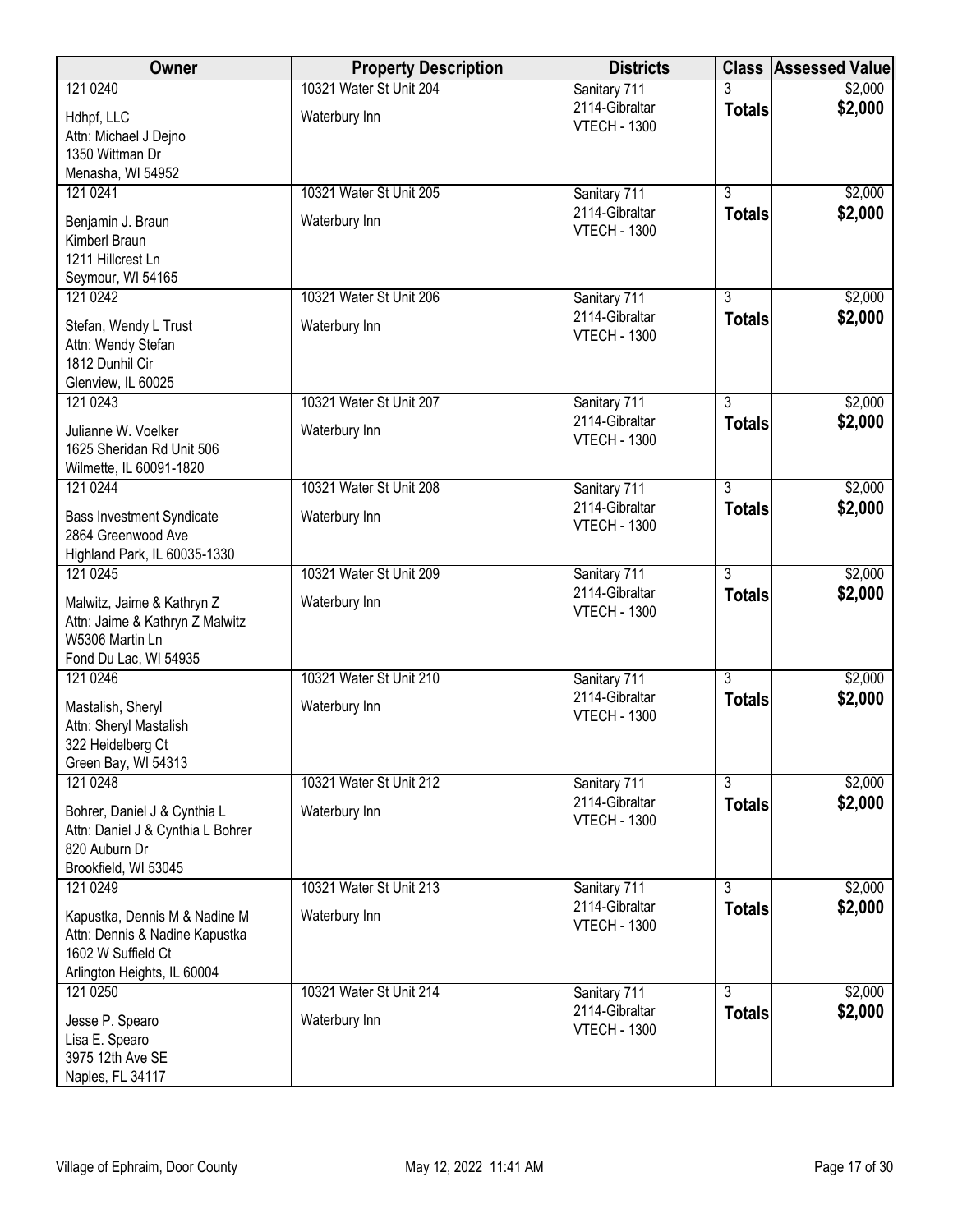| Owner                                                           | <b>Property Description</b> | <b>Districts</b>                      |                | <b>Class Assessed Value</b> |
|-----------------------------------------------------------------|-----------------------------|---------------------------------------|----------------|-----------------------------|
| 121 0251                                                        | 10321 Water St Unit 215     | Sanitary 711                          |                | \$2,000                     |
| Niemiec, William                                                | Waterbury Inn               | 2114-Gibraltar<br><b>VTECH - 1300</b> | <b>Totals</b>  | \$2,000                     |
| 2105 N 75th Ave                                                 |                             |                                       |                |                             |
| Elmwood Park, IL 60707-3149                                     |                             |                                       |                |                             |
| 121 0252                                                        | 10321 Water St Unit 216     | Sanitary 711<br>2114-Gibraltar        | $\overline{3}$ | \$2,000                     |
| Zimmerman, Daniel & Irene                                       | Waterbury Inn               | <b>VTECH - 1300</b>                   | <b>Totals</b>  | \$2,000                     |
| Attn: Daniel & Irene Zimmerman                                  |                             |                                       |                |                             |
| 3634 Dennett Dr<br>Madison, WI 53714                            |                             |                                       |                |                             |
| 121 0253                                                        | 10321 Water St Unit 217     | Sanitary 711                          | $\overline{3}$ | \$2,000                     |
|                                                                 |                             | 2114-Gibraltar                        | <b>Totals</b>  | \$2,000                     |
| Lindstrom, Daniel J & Erika<br>Attn: Daniel J & Erika Lindstrom | Waterbury Inn               | <b>VTECH - 1300</b>                   |                |                             |
| S38 W27970 Merriwood Ct                                         |                             |                                       |                |                             |
| Waukesha, WI 53189                                              |                             |                                       |                |                             |
| 121 0254                                                        | 10321 Water St Unit 218     | Sanitary 711                          | $\overline{3}$ | \$2,000                     |
| Wellhausen, John & Donna                                        | Waterbury Inn               | 2114-Gibraltar                        | <b>Totals</b>  | \$2,000                     |
| Attn: John & Donna Wellhausen                                   |                             | <b>VTECH - 1300</b>                   |                |                             |
| 420 Mason Ln                                                    |                             |                                       |                |                             |
| Lake In The Hills, IL 60156-4446<br>121 0255                    | 10321 Water St Unit 219     |                                       | $\overline{3}$ | \$2,000                     |
|                                                                 |                             | Sanitary 711<br>2114-Gibraltar        | <b>Totals</b>  | \$2,000                     |
| Watersbury 2019 LLC                                             | Waterbury Inn               | <b>VTECH - 1300</b>                   |                |                             |
| 1210 W Maple St<br>Sturgeon Bay, WI 54235                       |                             |                                       |                |                             |
| 121 0258                                                        | 9990 S Water St             | Sanitary 711                          | $\overline{3}$ | \$3,900                     |
| Wilson's Ice Cream Parlor Inc                                   | Restaurant                  | 2114-Gibraltar                        | <b>Totals</b>  | \$3,900                     |
| d.b.a. Wilson's Restaurant & Ice Cream                          |                             | <b>VTECH - 1300</b>                   |                |                             |
| Parlor                                                          |                             |                                       |                |                             |
| Attn: Slade & Sarah Martin                                      |                             |                                       |                |                             |
| PO Box 187                                                      |                             |                                       |                |                             |
| Ephraim, WI 54211-0187<br>121 0260                              | 10040 Water St Unit 01      |                                       | $\overline{3}$ |                             |
|                                                                 |                             | Sanitary 711<br>2114-Gibraltar        | <b>Totals</b>  | \$2,000<br>\$2,000          |
| Zovnic, Thomas G & Kathleen M                                   | <b>Edgewater Resort</b>     | <b>VTECH - 1300</b>                   |                |                             |
| Attn: Thomas & Kathleen Zovnic<br>22 Steeplechase Dr            |                             |                                       |                |                             |
| Hawthorn Woods, IL 60047-7728                                   |                             |                                       |                |                             |
| 121 0261                                                        | 10040 Water St Unit 02      | Sanitary 711                          | $\overline{3}$ | \$3,300                     |
| Zovnic, Thomas G & Kathleen M                                   | <b>Edgewater Resort</b>     | 2114-Gibraltar                        | <b>Totals</b>  | \$3,300                     |
| Attn: Thomas & Kathleen Zovnic                                  |                             | <b>VTECH - 1300</b>                   |                |                             |
| 22 Steeplechase Dr                                              |                             |                                       |                |                             |
| Hawthorn Woods, IL 60047-7728                                   |                             |                                       |                |                             |
| 121 0262                                                        | 10040 Water St Unit 03      | Sanitary 711<br>2114-Gibraltar        | 3              | \$2,000                     |
| Hilgers, David A & Janet A                                      | <b>Edgewater Resort</b>     | <b>VTECH - 1300</b>                   | <b>Totals</b>  | \$2,000                     |
| Attn: David & Janet Hilgers                                     |                             |                                       |                |                             |
| 102 Pine Rd<br>Barrington, IL 60010                             |                             |                                       |                |                             |
| 121 0263                                                        | 10040 Water St Unit 04      | Sanitary 711                          | $\overline{3}$ | \$2,000                     |
|                                                                 |                             | 2114-Gibraltar                        | <b>Totals</b>  | \$2,000                     |
| Sailaway Properties, LLC<br>N9 W27360 Jacquelyn Dr              | <b>Edgewater Resort</b>     | <b>VTECH - 1300</b>                   |                |                             |
| Waukesha, WI 53188                                              |                             |                                       |                |                             |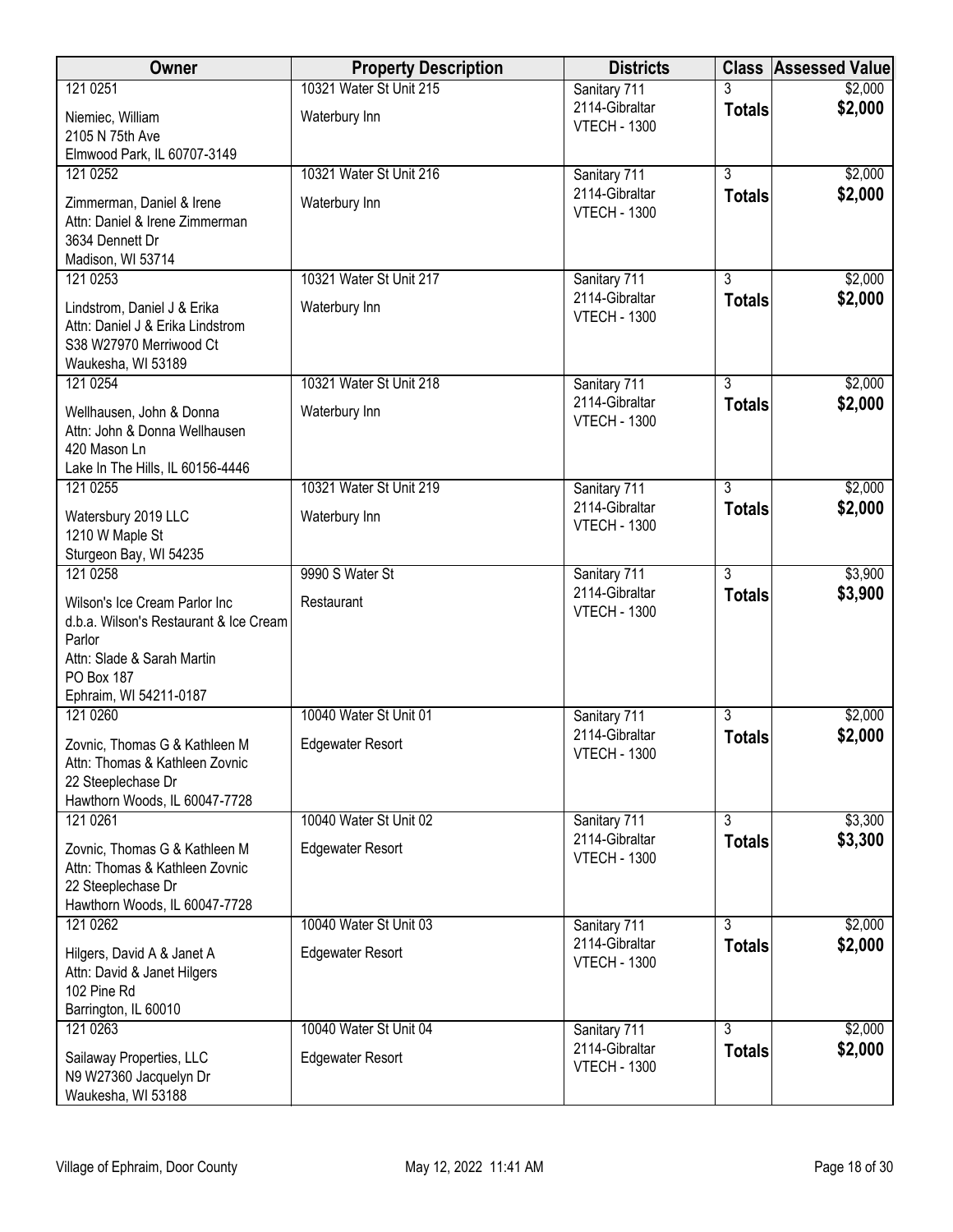| Owner                                                                     | <b>Property Description</b> | <b>Districts</b>                      |                                 | <b>Class Assessed Value</b> |
|---------------------------------------------------------------------------|-----------------------------|---------------------------------------|---------------------------------|-----------------------------|
| 121 0264                                                                  | 10040 Water St Unit 05      | Sanitary 711                          |                                 | \$3,300                     |
| Garland, Florence S                                                       | Eagle Harbor Inn            | 2114-Gibraltar<br><b>VTECH - 1300</b> | <b>Totals</b>                   | \$3,300                     |
| Attn: Florence S Garland                                                  |                             |                                       |                                 |                             |
| 3319 Capri Ct<br>Green Bay, WI 54301                                      |                             |                                       |                                 |                             |
| 121 0265                                                                  | 10040 Water St Unit 06      | Sanitary 711                          | $\overline{3}$                  | \$2,000                     |
| Schneider, Sandra L                                                       | <b>Edgewater Resort</b>     | 2114-Gibraltar                        | <b>Totals</b>                   | \$2,000                     |
| Attn: Sandra L Schneider                                                  |                             | <b>VTECH - 1300</b>                   |                                 |                             |
| 4424 Oak Ridge Cir                                                        |                             |                                       |                                 |                             |
| DePere, WI 54115<br>121 0266                                              | 10040 Water St Unit 07      | Sanitary 711                          | $\overline{3}$                  | \$2,000                     |
|                                                                           |                             | 2114-Gibraltar                        | <b>Totals</b>                   | \$2,000                     |
| Strunets, Audrey<br>Attn: Audrey Strunets                                 | <b>Edgewater Resort</b>     | <b>VTECH - 1300</b>                   |                                 |                             |
| 108 W Ironwood Ln                                                         |                             |                                       |                                 |                             |
| Mequon, WI 53092-5982                                                     |                             |                                       |                                 |                             |
| 121 0267                                                                  | 10040 Water St Unit 08      | Sanitary 711                          | $\overline{3}$                  | \$2,000                     |
| Edgewater Beach, LLC                                                      | <b>Edgewater Resort</b>     | 2114-Gibraltar<br><b>VTECH - 1300</b> | <b>Totals</b>                   | \$2,000                     |
| 1585 River Pines Dr<br>Green Bay, WI 54311                                |                             |                                       |                                 |                             |
| 121 0268                                                                  | 10040 Water St Unit 09      | Sanitary 711                          | $\overline{3}$                  | \$2,000                     |
| Wright, Jerold E & Norma C                                                | <b>Edgewater Resort</b>     | 2114-Gibraltar                        | <b>Totals</b>                   | \$2,000                     |
| Attn: Jerold & Norma Wright                                               |                             | <b>VTECH - 1300</b>                   |                                 |                             |
| 4606 Trivoli Rd                                                           |                             |                                       |                                 |                             |
| Trivoli, IL 61569                                                         | 10040 Water St Unit 10      |                                       | $\overline{3}$                  |                             |
| 121 0269                                                                  |                             | Sanitary 711<br>2114-Gibraltar        | <b>Totals</b>                   | \$1,700<br>\$1,700          |
| Krause, Larry G<br>Attn: Larry G Krause                                   | <b>Edgewater Resort</b>     | <b>VTECH - 1300</b>                   |                                 |                             |
| PO Box 174                                                                |                             |                                       |                                 |                             |
| Fish Creek, WI 54212-0174                                                 |                             |                                       |                                 |                             |
| 121 0270                                                                  | 10040 Water St Unit 11      | Sanitary 711                          | $\overline{3}$                  | \$2,000                     |
| Roach, Terrence R & Mary E                                                | <b>Edgewater Resort</b>     | 2114-Gibraltar<br><b>VTECH - 1300</b> | <b>Totals</b>                   | \$2,000                     |
| Attn: Terrence & Mary Roach                                               |                             |                                       |                                 |                             |
| 8985 Katzenbuechel Rd<br>Mazomanie, WI 53560                              |                             |                                       |                                 |                             |
| 121 0271                                                                  | 10040 Water St Unit 12      | Sanitary 711                          | $\overline{3}$                  | \$2,000                     |
| Palmisano, Joseph and Jodie                                               | <b>Edgewater Resort</b>     | 2114-Gibraltar                        | <b>Totals</b>                   | \$2,000                     |
| Attn: Joseph and Jodie Palmisano                                          |                             | <b>VTECH - 1300</b>                   |                                 |                             |
| 365 Legend Vw                                                             |                             |                                       |                                 |                             |
| Wales, WI 53183<br>121 0272                                               | 10040 Water St Unit 14      | Sanitary 711                          | $\overline{3}$                  | \$2,000                     |
|                                                                           |                             | 2114-Gibraltar                        | <b>Totals</b>                   | \$2,000                     |
| Brondyke, Russell A & Kimberly L<br>Attn: Russell A & Kimberly L Brondyke | <b>Edgewater Resort</b>     | <b>VTECH - 1300</b>                   |                                 |                             |
| 4724 Schwartz Ave                                                         |                             |                                       |                                 |                             |
| Lisle, IL 60532                                                           |                             |                                       |                                 |                             |
| 121 0273                                                                  | 10040 Water St Unit 15      | Sanitary 711<br>2114-Gibraltar        | $\overline{3}$<br><b>Totals</b> | \$2,000<br>\$2,000          |
| Manno, James D & Tara J                                                   | <b>Edgewater Resort</b>     | <b>VTECH - 1300</b>                   |                                 |                             |
| Attn: James D & Tara J Manno<br>583 Williams Way                          |                             |                                       |                                 |                             |
| Vernon Hills, IL 60061                                                    |                             |                                       |                                 |                             |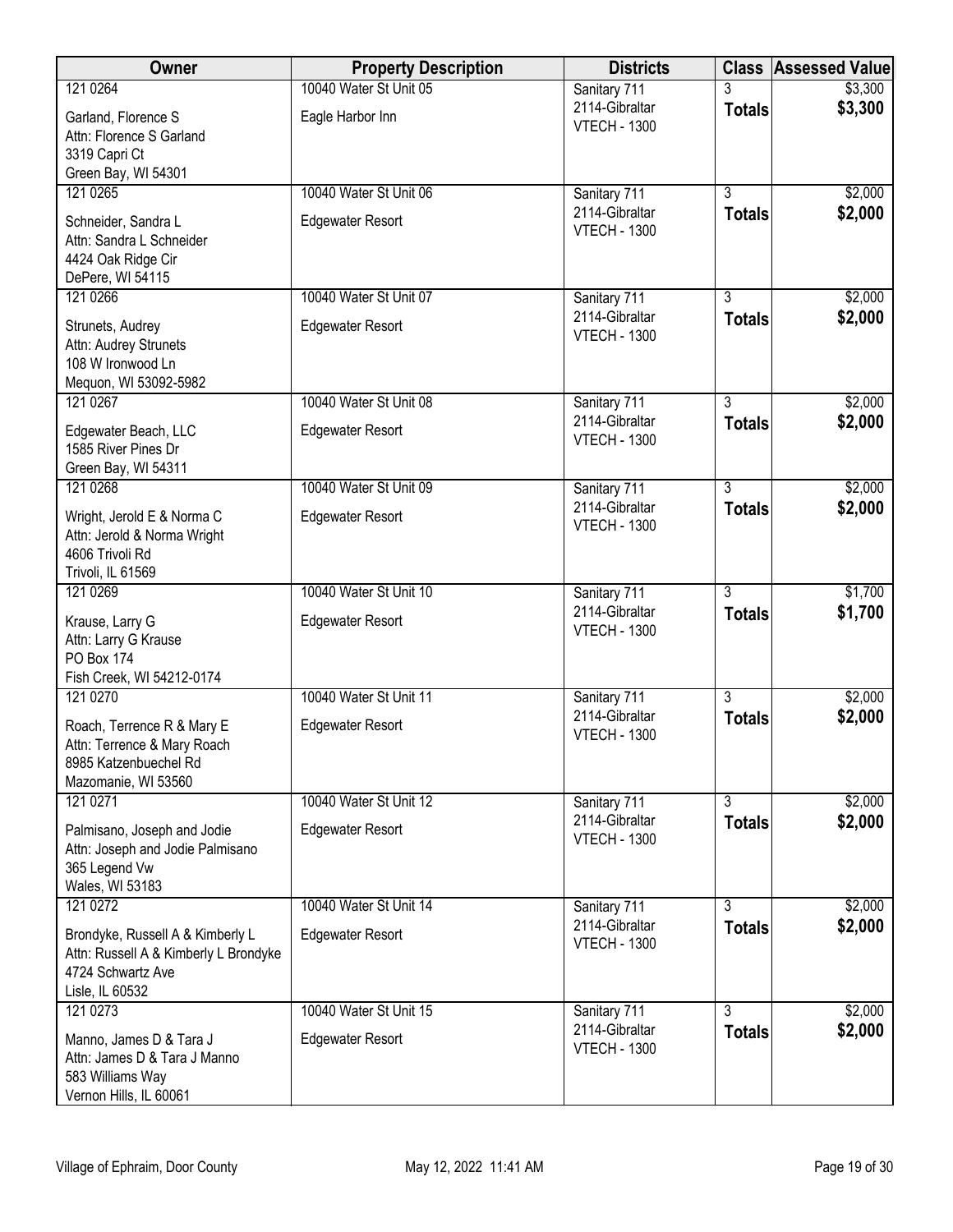| Owner                                                                                                            | <b>Property Description</b>                       | <b>Districts</b>                                      |                                 | <b>Class Assessed Value</b> |
|------------------------------------------------------------------------------------------------------------------|---------------------------------------------------|-------------------------------------------------------|---------------------------------|-----------------------------|
| 121 0274                                                                                                         | 10040 Water St Unit 16                            | Sanitary 711                                          |                                 | \$1,200                     |
| Manno, James D & Tara J<br>Attn: James D & Tara J Manno<br>583 Williams Way                                      | <b>Edgewater Resort</b>                           | 2114-Gibraltar<br><b>VTECH - 1300</b>                 | <b>Totals</b>                   | \$1,200                     |
| Vernon Hills, IL 60061                                                                                           |                                                   |                                                       |                                 |                             |
| 121 0275                                                                                                         | 10040 Water St Unit 17                            | Sanitary 711                                          | $\overline{3}$                  | \$2,000                     |
| Manno, James D & Tara J<br>Attn: James D & Tara J Manno<br>583 Williams Way<br>Vernon Hills, IL 60061            | <b>Edgewater Resort</b>                           | 2114-Gibraltar<br><b>VTECH - 1300</b>                 | <b>Totals</b>                   | \$2,000                     |
| 121 0276                                                                                                         | 10040 Water St Unit 18                            | Sanitary 711                                          | 3                               | \$2,000                     |
| Scott, Steven<br>Attn: Steven Scott<br>PO Box 543<br>Appleton, WI 54912                                          | <b>Edgewater Resort</b>                           | 2114-Gibraltar<br><b>VTECH - 1300</b>                 | <b>Totals</b>                   | \$2,000                     |
| 121 0277                                                                                                         | 10040 Water St Unit 19                            | Sanitary 711                                          | $\overline{3}$                  | \$2,000                     |
| Murphy, Connor<br>Attn: Connor Murphy<br>969 Market St #611<br>San Diego, CA 92101                               | <b>Edgewater Resort</b>                           | 2114-Gibraltar<br><b>VTECH - 1300</b>                 | <b>Totals</b>                   | \$2,000                     |
| 121 0278                                                                                                         | 10040 Water St Unit 20                            | Sanitary 711                                          | $\overline{3}$                  | \$2,000                     |
| LaTrace, Adrian E, Etal<br>Attn: Adrian E LaTrace, Etal<br>9388 Pebble Beach Ct E<br>Seminole, FL 33777          | <b>Edgewater Resort</b>                           | 2114-Gibraltar<br><b>VTECH - 1300</b>                 | <b>Totals</b>                   | \$2,000                     |
| 121 0279                                                                                                         | 10040 Water St Unit 21                            | Sanitary 711                                          | $\overline{3}$                  | \$2,000                     |
| Uchwat, Timothy M & Dianne F<br>Attn: Timothy & Dianne Uchwat<br>1929 S Courtland                                | <b>Edgewater Resort</b>                           | 2114-Gibraltar<br><b>VTECH - 1300</b>                 | <b>Totals</b>                   | \$2,000                     |
| Parkridge, IL 60068<br>121 0280                                                                                  | 10040 Water St Unit 22                            | Sanitary 711                                          | $\overline{3}$                  | \$2,000                     |
| Edgewater Beach, LLC<br>1585 River Pines Dr<br>Green Bay, WI 54311                                               | <b>Edgewater Resort</b>                           | 2114-Gibraltar<br><b>VTECH - 1300</b>                 | <b>Totals</b>                   | \$2,000                     |
| 121 0281                                                                                                         | 10040 Water St Unit 23                            | Sanitary 711                                          | $\overline{3}$                  | \$2,000                     |
| Anagram, LLC<br>404 Northway Dr                                                                                  | <b>Edgewater Resort</b>                           | 2114-Gibraltar<br><b>VTECH - 1300</b>                 | <b>Totals</b>                   | \$2,000                     |
| Green Bay, WI 54311                                                                                              |                                                   |                                                       |                                 |                             |
| 121 0282<br>Wright, Jerold E & Norma C<br>Attn: Jrold & Norma Wright<br>4606 S Trivoli Rd<br>Trivoli, IL 61569   | 10040 Water St Unit 24<br><b>Edgewater Resort</b> | Sanitary 711<br>2114-Gibraltar<br><b>VTECH - 1300</b> | $\overline{3}$<br><b>Totals</b> | \$2,000<br>\$2,000          |
| 121 0283                                                                                                         | 10040 Water St Unit 25                            | Sanitary 711                                          | 3                               | \$1,200                     |
| Straz, Christopher M "B" Trust<br>Attn: Christopher M Straz "B" Trust<br>9601 W Bonniwell Rd<br>Mequon, WI 53097 | <b>Edgewater Resort</b>                           | 2114-Gibraltar<br><b>VTECH - 1300</b>                 | <b>Totals</b>                   | \$1,200                     |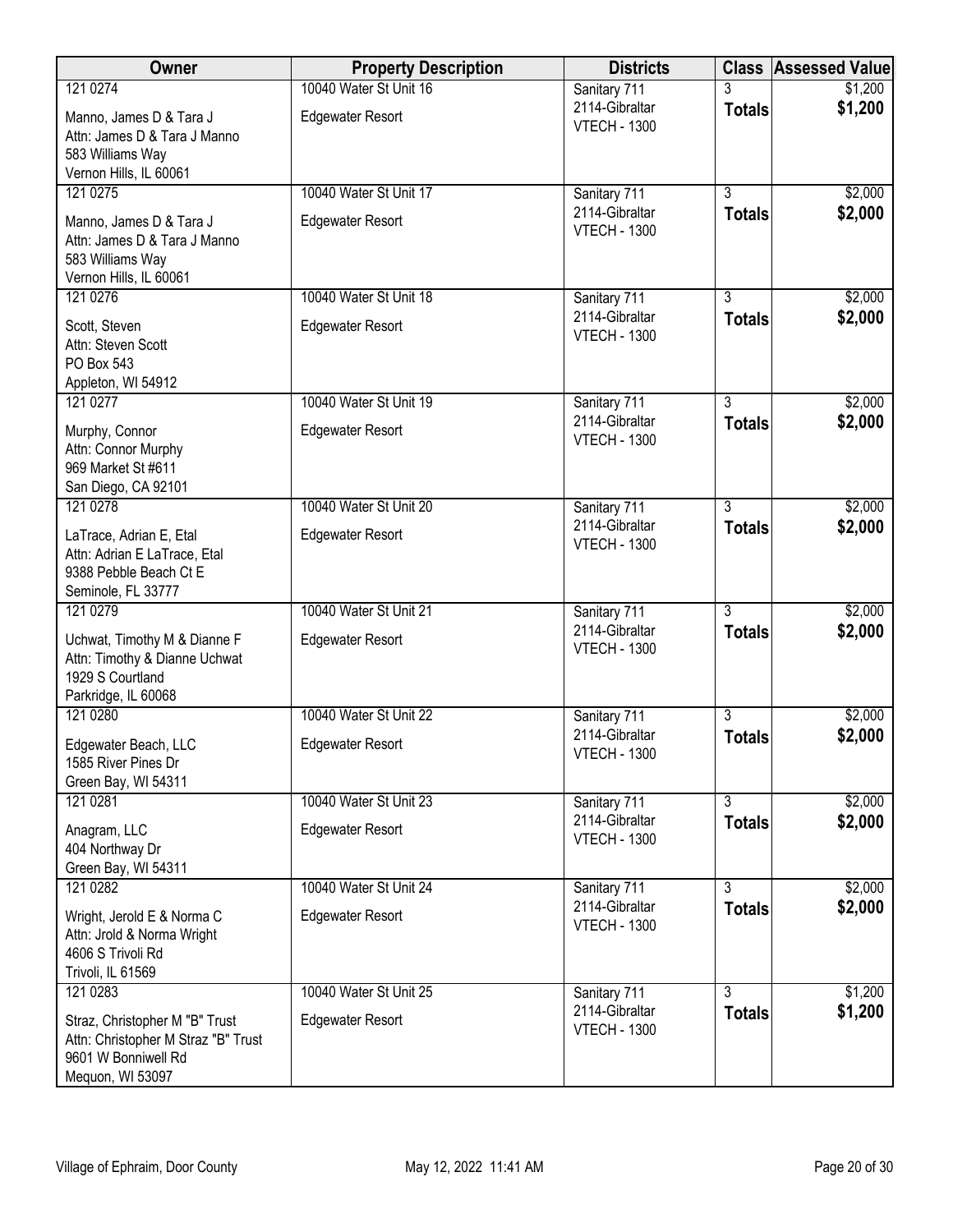| Owner                                               | <b>Property Description</b> | <b>Districts</b>                      |                      | <b>Class Assessed Value</b> |
|-----------------------------------------------------|-----------------------------|---------------------------------------|----------------------|-----------------------------|
| 121 0285                                            | 10040 Water St Unit 27      | Sanitary 711                          | 3                    | \$8,100                     |
| Krause, Larry G                                     | Restaurant                  | 2114-Gibraltar<br><b>VTECH - 1300</b> | 4A<br><b>Totals</b>  | \$1,900<br>\$10,000         |
| d.b.a. Old Post Office Restaurant                   | <b>DOOMAGE ASSESSMENT</b>   |                                       |                      |                             |
| Attn: Larry Krause<br>PO Box 174                    |                             |                                       |                      |                             |
| Fish Creek, WI 54212                                |                             |                                       |                      |                             |
| 121 0287                                            | 10386 Water St              | Sanitary 711                          | 4A                   | \$200                       |
| Leja Distributing Inc                               | <b>Amusement Games</b>      | 2114-Gibraltar<br><b>VTECH - 1300</b> | <b>Totals</b>        | \$200                       |
| Attn: Ken Leja                                      |                             |                                       |                      |                             |
| 3048 Cty Rd EE<br>Adrams, WI 54101-9597             |                             |                                       |                      |                             |
| 121 0296                                            | 9922 Water St Unit 5        | Sanitary 711                          | $\overline{3}$       | \$3,000                     |
| Rossman, Tara                                       | Retail                      | 2114-Gibraltar                        | <b>Totals</b>        | \$3,000                     |
| d.b.a. The Bead Bucket                              |                             | <b>VTECH - 1300</b>                   |                      |                             |
| 419 Dousman St                                      | <b>DOOMAGE ASSESSMENT</b>   |                                       |                      |                             |
| Green Bay, WI 54303<br>121 0301                     | 9820 Brookside Ln           | Sanitary 711                          | $\overline{3}$       | \$500                       |
|                                                     |                             | 2114-Gibraltar                        | 4A                   | \$1,000                     |
| Good Eggs LLC<br>Attn: Joel Bremer                  | Restaurant                  | <b>VTECH - 1300</b>                   | <b>Totals</b>        | \$1,500                     |
| PO Box 211                                          | <b>DOOMAGE ASSESSMENT</b>   |                                       |                      |                             |
| Ephraim, WI 54211-0211                              |                             |                                       |                      |                             |
| 121 0303                                            | 10376 N State Highway 42    | Sanitary 711<br>2114-Gibraltar        | $\overline{3}$<br>4A | \$1,200<br>\$0              |
| Fine Line Designs                                   | Gallery                     | <b>VTECH - 1300</b>                   | <b>Totals</b>        | \$1,200                     |
| 10376 State Hwy 42<br>Sister Bay, WI 54234          |                             |                                       |                      |                             |
| 121 0305                                            | 10401 N Water St            | Sanitary 711                          | $\overline{3}$       | \$25,300                    |
| A & M Properties                                    | Lodging                     | 2114-Gibraltar                        | 4A                   | \$11,000                    |
| d.b.a. Somerset Inn and Suites                      | <b>DOOMAGE ASSESSMENT</b>   | <b>VTECH - 1300</b>                   | <b>Totals</b>        | \$36,300                    |
| PO Box 555                                          |                             |                                       |                      |                             |
| Ephraim, WI 54211-0555<br>121 0309                  | 10325 State Highway 42      | Sanitary 711                          | $\overline{3}$       | \$4,000                     |
|                                                     | Gallery                     | 2114-Gibraltar                        | <b>Totals</b>        | \$4,000                     |
| Burr, George S<br>d.b.a. George Burr Gallery        |                             | <b>VTECH - 1300</b>                   |                      |                             |
| Attn: George S Burr                                 | <b>DOOMAGE ASSESSMENT</b>   |                                       |                      |                             |
| 10325 State Hwy 42                                  |                             |                                       |                      |                             |
| Sister Bay, WI 54234<br>121 0312                    | 10080 Water St              | Sanitary 711                          | $\overline{3}$       | \$161,500                   |
| Prime Sites Door County Dev LLC                     | Lodging                     | 2114-Gibraltar                        | <b>Totals</b>        | \$161,500                   |
| d.b.a. Pine Grove Resort                            |                             | <b>VTECH - 1300</b>                   |                      |                             |
| 136 E Walker St                                     | <b>DOOMAGE ASSESSMENT</b>   |                                       |                      |                             |
| Milwaukee, WI 53204-1854                            |                             |                                       |                      |                             |
| 121 0314                                            | 3082 E Larson Ln            | Sanitary 711<br>2114-Gibraltar        | 3<br><b>Totals</b>   | \$25,200<br>\$25,200        |
| Larson Properties of Door County, LLC<br>PO Box 173 | Lodging                     | <b>VTECH - 1300</b>                   |                      |                             |
| Ephraim, WI 54211                                   |                             |                                       |                      |                             |
| 121 0317                                            | 3033 German Rd              | Sanitary 711                          | $\overline{3}$       | \$2,000                     |
| Northwind Holdings, LLC                             | <b>Property Rental</b>      | 2114-Gibraltar                        | <b>Totals</b>        | \$2,000                     |
| 2259 Scandia Rd                                     |                             | <b>VTECH - 1300</b>                   |                      |                             |
| Sister Bay, WI 54234-9288                           |                             |                                       |                      |                             |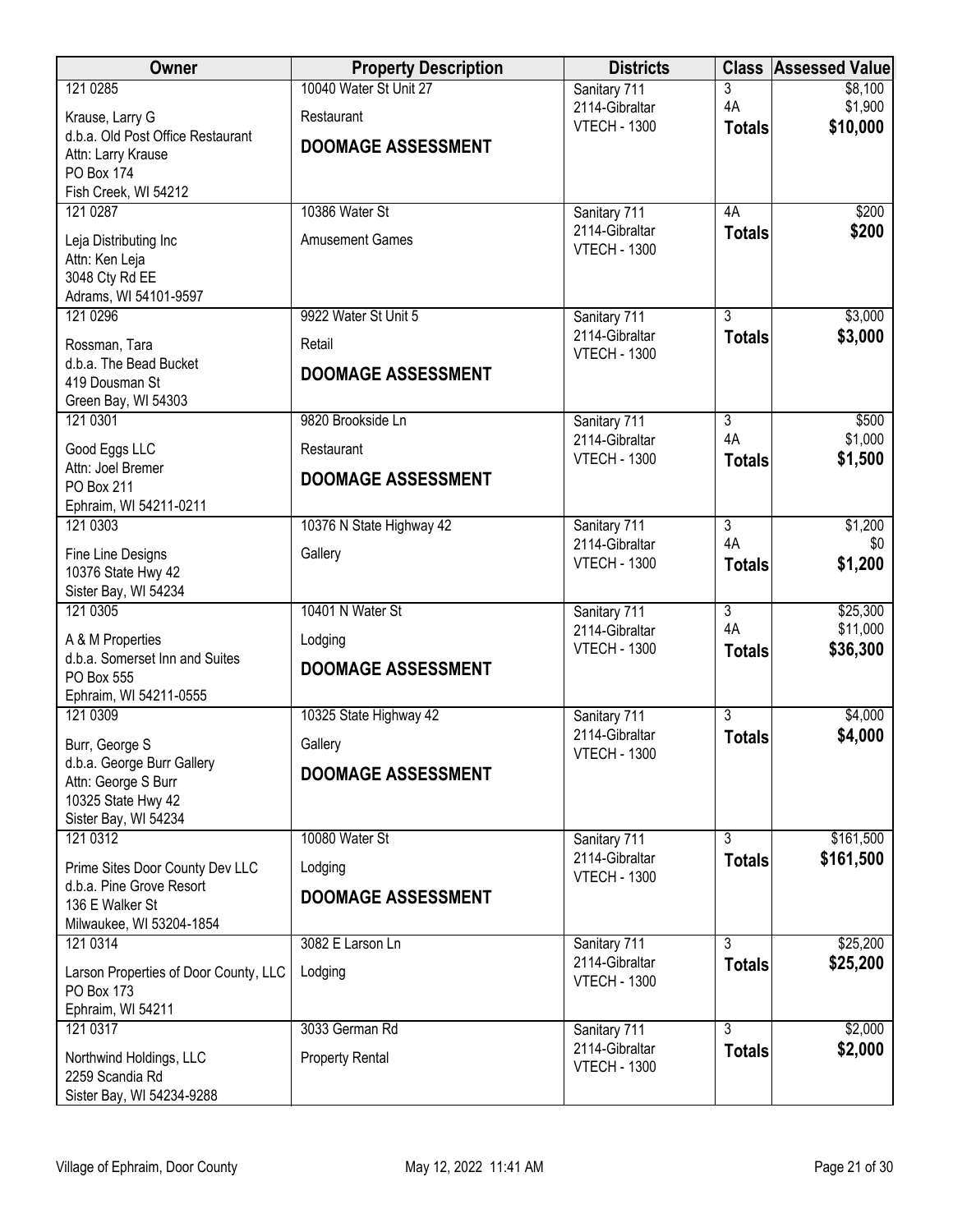| Owner                                                | <b>Property Description</b> | <b>Districts</b>                      |                                 | <b>Class Assessed Value</b> |
|------------------------------------------------------|-----------------------------|---------------------------------------|---------------------------------|-----------------------------|
| 121 0322                                             | 9914 Water St               | Sanitary 711                          |                                 | \$500                       |
| Wells Fargo Vendor Financial Serv LLC                | Leasing                     | 2114-Gibraltar<br><b>VTECH - 1300</b> | <b>Totals</b>                   | \$500                       |
| Attn: Property Tax Compliance                        |                             |                                       |                                 |                             |
| PO Box 36200<br>Billings, MT 59107                   |                             |                                       |                                 |                             |
| 121 0328                                             | (scattered)                 | Sanitary 711                          | $\overline{3}$                  | \$700                       |
| DirecTV, LLC                                         | Satellite TV                | 2114-Gibraltar                        | <b>Totals</b>                   | \$700                       |
| Attn: Kroll LLC                                      |                             | <b>VTECH - 1300</b>                   |                                 |                             |
| PO Box 2789                                          |                             |                                       |                                 |                             |
| Addison, TX 75001-2789                               |                             |                                       |                                 |                             |
| 121 0330                                             | 3063 Church St              | Sanitary 711<br>2114-Gibraltar        | $\overline{3}$<br><b>Totals</b> | \$27,500<br>\$27,500        |
| CHC Real Estate, LLC                                 | Restaurant                  | <b>VTECH - 1300</b>                   |                                 |                             |
| d.b.a. Chef's Hat Cafe<br>PO Box 689                 | <b>DOOMAGE ASSESSMENT</b>   |                                       |                                 |                             |
| Ephraim, WI 54211-0689                               |                             |                                       |                                 |                             |
| 121 0331                                             | 9727 Maple Grove Rd         | Sanitary 712                          | $\overline{3}$                  | \$2,200                     |
| Balistreri, John A                                   | Artist                      | 2114-Gibraltar                        | <b>Totals</b>                   | \$2,200                     |
| d.b.a. John A Balistreri Fine Art                    | <b>DOOMAGE ASSESSMENT</b>   | <b>VTECH - 1300</b>                   |                                 |                             |
| Attn: John A Balistreri                              |                             |                                       |                                 |                             |
| 3543 N Maryland Ave<br>Shorewood, WI 53211           |                             |                                       |                                 |                             |
| 121 0335                                             | 10331 N Water St            | Sanitary 711                          | $\overline{3}$                  | \$14,100                    |
| <b>Case Communications</b>                           | Radio Station               | 2114-Gibraltar                        | 4A                              | \$3,300                     |
| d.b.a. FM 106.9 The Lodge                            |                             | <b>VTECH - 1300</b>                   | <b>Totals</b>                   | \$17,400                    |
| Attn: Mike & Carrie Mesic                            | <b>DOOMAGE ASSESSMENT</b>   |                                       |                                 |                             |
| PO Box 106<br>Ephraim, WI 54211-0106                 |                             |                                       |                                 |                             |
| 121 0336                                             | (scattered)                 | Sanitary 711                          | 4A                              | \$800                       |
| <b>DISH Network, LLC</b>                             | Satellite TV                | 2114-Gibraltar                        | <b>Totals</b>                   | \$800                       |
| PO Box 6623                                          |                             | <b>VTECH - 1300</b>                   |                                 |                             |
| Englewood, CO 80155                                  |                             |                                       |                                 |                             |
| 121 0337                                             | 3060 Anderson Ln            | Sanitary 711                          | $\overline{3}$                  | \$6,000                     |
| <b>GreatAmerica Financial Services</b>               | Leasing                     | 2114-Gibraltar<br><b>VTECH - 1300</b> | <b>Totals</b>                   | \$6,000                     |
| Corporation                                          |                             |                                       |                                 |                             |
| 625 1st St SE<br>Ste 800                             |                             |                                       |                                 |                             |
| Cedar Rapids, IA 52401                               |                             |                                       |                                 |                             |
| 121 0341                                             | 9895 Town Line Dr           | Sanitary 712                          | $\overline{3}$                  | \$3,000                     |
| Roy A and Diane M ElquistTrust                       | <b>Property Rental</b>      | 2114-Gibraltar                        | <b>Totals</b>                   | \$3,000                     |
| Attn: Roy & Diane Elquist Trust                      |                             | <b>VTECH - 1300</b>                   |                                 |                             |
| 10471 Town Line Rd                                   |                             |                                       |                                 |                             |
| Sister Bay, WI 54234<br>121 0344                     | 9894 Water St               | Sanitary 711                          | 3                               | \$10,400                    |
|                                                      |                             | 2114-Gibraltar                        | <b>Totals</b>                   | \$10,400                    |
| Larson United Ventures LLC<br>d.b.a. Larson Cottages | Lodging                     | <b>VTECH - 1300</b>                   |                                 |                             |
| 9215 Central Park Ave                                | <b>DOOMAGE ASSESSMENT</b>   |                                       |                                 |                             |
| Evanston, IL 60203                                   |                             |                                       |                                 |                             |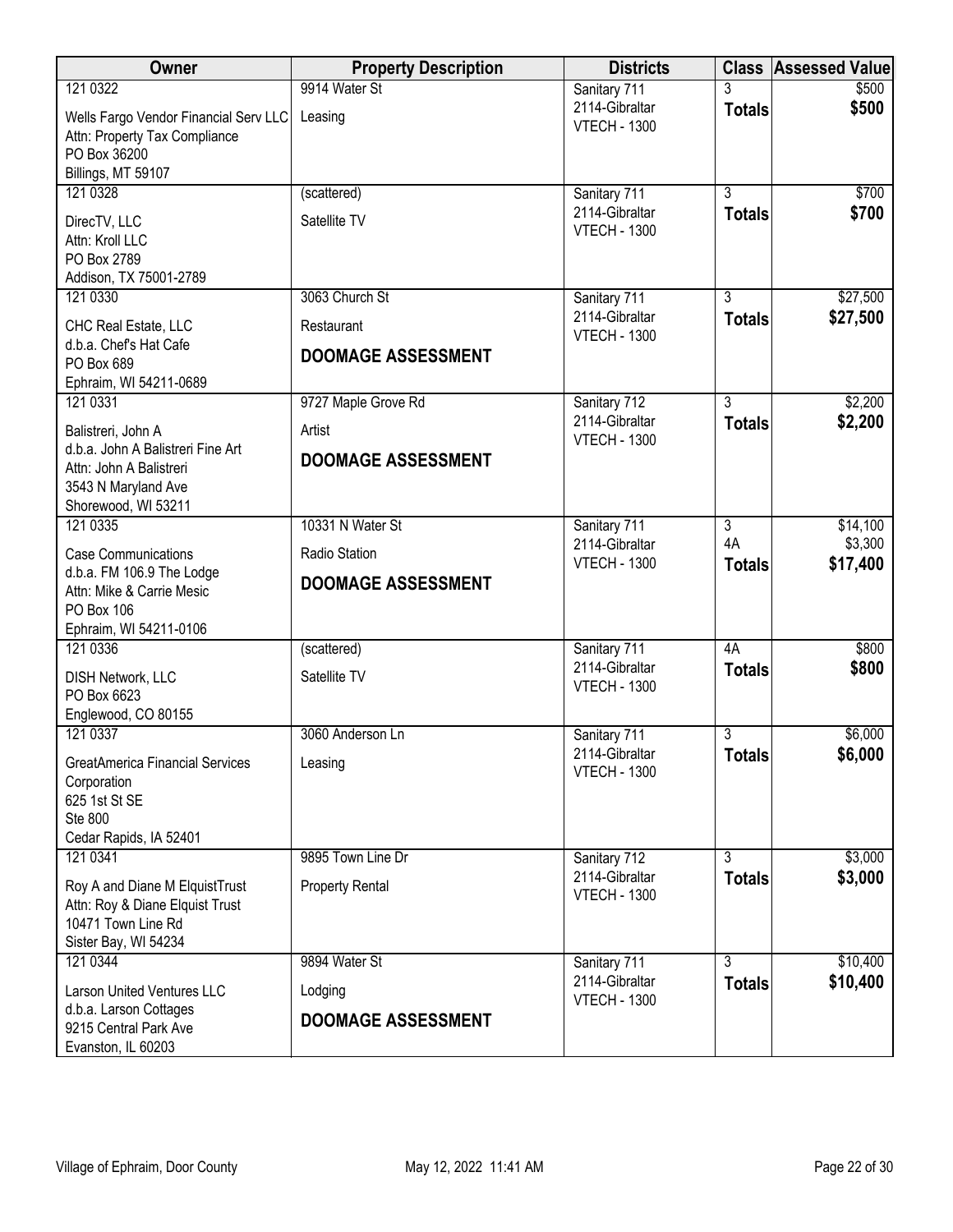| Owner                                                          | <b>Property Description</b> | <b>Districts</b>                      | <b>Class</b>         | <b>Assessed Value</b> |
|----------------------------------------------------------------|-----------------------------|---------------------------------------|----------------------|-----------------------|
| 121 0346                                                       | 2881 German Rd              | Sanitary 712                          |                      | \$5,300               |
| Werner A Zeitler and Patricia A Zeitler<br>Living Trust        | <b>Property Rental</b>      | 2114-Gibraltar<br><b>VTECH - 1300</b> | <b>Totals</b>        | \$5,300               |
| 5773 Hacker Dr                                                 |                             |                                       |                      |                       |
| West Bend, WI 53095                                            |                             |                                       |                      |                       |
| 121 0350                                                       | (scattered)                 | Sanitary 711                          | $\overline{3}$       | \$300                 |
| <b>ADT LLC</b>                                                 | <b>Security Services</b>    | 2114-Gibraltar<br><b>VTECH - 1300</b> | <b>Totals</b>        | \$300                 |
| Attn: Prop Tax Dept                                            |                             |                                       |                      |                       |
| PO Box 54767                                                   |                             |                                       |                      |                       |
| Lexington, KY 40555<br>121 0353                                | 9944 N Water St             | Sanitary 711                          | $\overline{3}$       | \$500                 |
|                                                                |                             | 2114-Gibraltar                        | <b>Totals</b>        | \$500                 |
| Wells Fargo Financial Leasing Inc<br>Attn: Prop Tax Compliance | Leasing                     | <b>VTECH - 1300</b>                   |                      |                       |
| PO Box 36200                                                   |                             |                                       |                      |                       |
| Billings, MT 59107-6200                                        |                             |                                       |                      |                       |
| 121 0355                                                       | 10006 Water St              | Sanitary 711                          | $\overline{3}$       | \$400                 |
| Arbor Cottage                                                  | Lodging                     | 2114-Gibraltar                        | <b>Totals</b>        | \$400                 |
| Attn: Brad & Amy Russell                                       |                             | <b>VTECH - 1300</b>                   |                      |                       |
| <b>PO Box 225</b>                                              |                             |                                       |                      |                       |
| Ephraim, WI 54211<br>121 0356                                  | 9980 Water St               | Sanitary 711                          | $\overline{3}$       | \$4,200               |
|                                                                |                             | 2114-Gibraltar                        | <b>Totals</b>        | \$4,200               |
| Arbor Crowne Properties Inc<br>Attn: Diane Taillon             | Retail                      | <b>VTECH - 1300</b>                   |                      |                       |
| PO Box 623                                                     |                             |                                       |                      |                       |
| Ephraim, WI 54211                                              |                             |                                       |                      |                       |
| 121 0359                                                       | 10396 Water St Unit 221     | Sanitary 711                          | $\overline{3}$       | \$2,000               |
| Goller, Trudy                                                  | High Point Inn              | 2114-Gibraltar<br><b>VTECH - 1300</b> | <b>Totals</b>        | \$2,000               |
| Attn: Trudy Goller                                             |                             |                                       |                      |                       |
| 19045 Thomson Dr Unit 304<br>Brookfield, WI 53045-5176         |                             |                                       |                      |                       |
| 121 0363                                                       | 9990 Water St               | Sanitary 711                          | $\overline{3}$       | \$900                 |
| Wabasha Leasing                                                | Leasing                     | 2114-Gibraltar                        | <b>Totals</b>        | \$900                 |
| PO Box 80615                                                   |                             | <b>VTECH - 1300</b>                   |                      |                       |
| Indianapolis, IN 46280                                         | <b>DOOMAGE ASSESSMENT</b>   |                                       |                      |                       |
| 121 0364                                                       | 9944 Water St               | Sanitary 711                          | 1                    | \$500                 |
| Hotel Ephraim, LLC                                             | Lodging                     | 2114-Gibraltar<br><b>VTECH - 1300</b> | 3<br>4A              | \$30,000<br>\$3,500   |
| d.b.a. Evergreen Beach Waterfront                              |                             |                                       | <b>Totals</b>        | \$34,000              |
| Resort<br>PO Box 124                                           |                             |                                       |                      |                       |
| Ephraim, WI 54211                                              |                             |                                       |                      |                       |
| 121 0366                                                       | 10329 Water St              | Sanitary 711                          | $\overline{3}$       | \$400                 |
| <b>Artzy Studio</b>                                            | Gallery                     | 2114-Gibraltar                        | 4A                   | \$100                 |
| 551 Hickory Ct                                                 |                             | <b>VTECH - 1300</b>                   | <b>Totals</b>        | \$500                 |
| Verona, WI 53593                                               |                             |                                       |                      |                       |
| 121 0367                                                       | 9980 Water St               | Sanitary 711<br>2114-Gibraltar        | $\overline{3}$<br>4A | \$26,400<br>\$23,100  |
| The Hillside of Ephraim, LLC                                   | <b>B&amp;B</b>              | <b>VTECH - 1300</b>                   | <b>Totals</b>        | \$49,500              |
| PO Box 623<br>Ephraim, WI 54211                                | <b>DOOMAGE ASSESSMENT</b>   |                                       |                      |                       |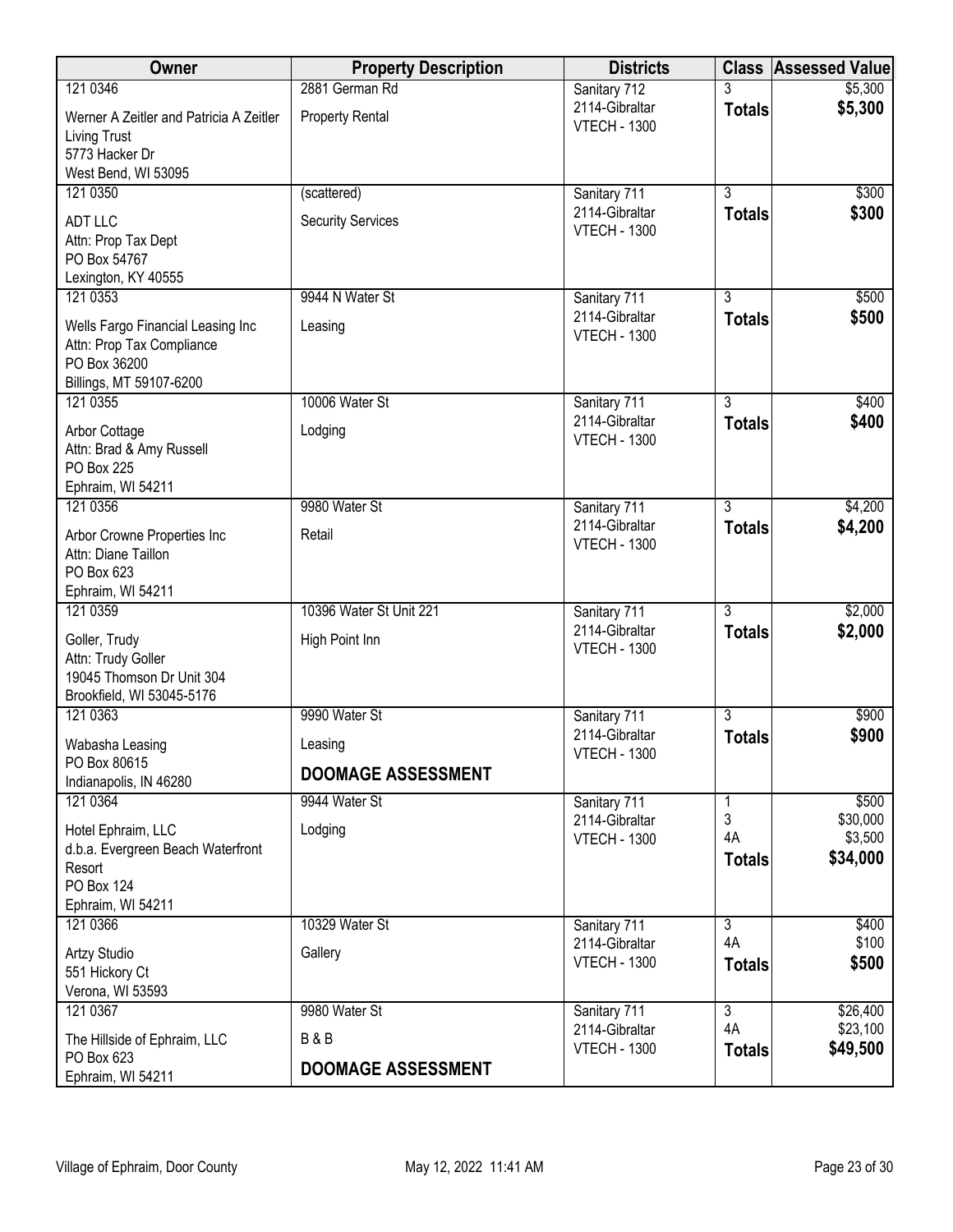| Owner                                       | <b>Property Description</b> | <b>Districts</b>                      |                | <b>Class Assessed Value</b> |
|---------------------------------------------|-----------------------------|---------------------------------------|----------------|-----------------------------|
| 121 0373                                    | 3058 Brodd Ln               | Sanitary 711                          |                | \$400                       |
| Werner, Alison                              | Services                    | 2114-Gibraltar                        | <b>Totals</b>  | \$400                       |
| d.b.a. Wood Rabbit Acupuncture              |                             | <b>VTECH - 1300</b>                   |                |                             |
| 2259 Scandia Rd                             |                             |                                       |                |                             |
| Sister Bay, WI 54234                        |                             |                                       |                |                             |
| 121 0374                                    | 10254 Water St              | Sanitary 711<br>2114-Gibraltar        | $\overline{3}$ | \$400                       |
| Vintique Resale                             | Retail                      | <b>VTECH - 1300</b>                   | <b>Totals</b>  | \$400                       |
| Attn: Brianna Holm                          |                             |                                       |                |                             |
| 10254 Water St                              |                             |                                       |                |                             |
| PO Box 117<br>Ephraim, WI 54211             |                             |                                       |                |                             |
| 121 0375                                    | 2854 Shannon Square         | Sanitary 712                          | $\overline{3}$ | \$600                       |
|                                             |                             | 2114-Gibraltar                        | 4A             | \$300                       |
| Inn the Door, LLC<br>PO Box 445             | <b>Property Rental</b>      | <b>VTECH - 1300</b>                   | <b>Totals</b>  | \$900                       |
| Ephraim, WI 54211                           | <b>DOOMAGE ASSESSMENT</b>   |                                       |                |                             |
| 121 0377                                    | 9857 Hoganson Ln            | Sanitary 711                          | 4A             | \$10,900                    |
| TowerCo 2013 LLC                            | Tower                       | 2114-Gibraltar                        | <b>Totals</b>  | \$10,900                    |
| 14950 Heathrow Forest Pkwy                  |                             | <b>VTECH - 1300</b>                   |                |                             |
| Ste 580                                     |                             |                                       |                |                             |
| Houston, TX 77032                           |                             |                                       |                |                             |
| 121 0380                                    | 10407 State Highway 42      | Sanitary 711                          | $\overline{3}$ | \$27,700                    |
| Ephraim Motel, Inc                          | Lodging                     | 2114-Gibraltar                        | <b>Totals</b>  | \$27,700                    |
| Attn: Julie Barnes                          |                             | <b>VTECH - 1300</b>                   |                |                             |
| PO Box 445                                  | <b>DOOMAGE ASSESSMENT</b>   |                                       |                |                             |
| Ephraim, WI 54211-0445                      |                             |                                       |                |                             |
| 121 0381                                    | 3060 Church St Unit 11      | Sanitary 711                          | $\overline{3}$ | \$6,100                     |
| <b>Burren Enterprises LLC</b>               | Retail                      | 2114-Gibraltar<br><b>VTECH - 1300</b> | <b>Totals</b>  | \$6,100                     |
| d.b.a. Pearl Wine Cottage                   |                             |                                       |                |                             |
| PO Box 189                                  |                             |                                       |                |                             |
| Ephraim, WI 54211<br>2022-01                | 9697 Maple Grove Rd         | Sanitary 712                          | $\overline{3}$ | \$4,700                     |
|                                             |                             | 2114-Gibraltar                        | 4A             | \$700                       |
| Cathcart Holdings, LLC                      | <b>Property Rental</b>      | <b>VTECH - 1300</b>                   | <b>Totals</b>  | \$5,400                     |
| d.b.a. Binkhaven The Rosemailing<br>Cottage |                             |                                       |                |                             |
| Attn: Elliot Taillon and Austin Pierce      |                             |                                       |                |                             |
| PO Box 618                                  |                             |                                       |                |                             |
| Ephraim, WI 54211                           |                             |                                       |                |                             |
| 2022-02                                     | 9994 Pioneer Ln             | Sanitary 711                          | $\overline{3}$ | \$20,000                    |
| Heritage Harbor House                       | <b>Property Rental</b>      | 2114-Gibraltar                        | <b>Totals</b>  | \$20,000                    |
| Attn: Timothy and Nancy Christofferson      | <b>DOOMAGE ASSESSMENT</b>   | <b>VTECH - 1300</b>                   |                |                             |
| PO Box 247                                  |                             |                                       |                |                             |
| Ephraim, WI 54211-0247                      |                             |                                       |                |                             |
| 2022-03                                     | 9813 Water St Unit 2        | Sanitary 711<br>2114-Gibraltar        | 3              | \$3,000<br>\$3,000          |
| Parks Edge Lakeshore Beach House            | <b>Property Rental</b>      | <b>VTECH - 1300</b>                   | <b>Totals</b>  |                             |
| Attn: Jacob and Greta Odders                | <b>DOOMAGE ASSESSMENT</b>   |                                       |                |                             |
| 10401 Stonecrest Cir<br>Cedarburg, WI 53012 |                             |                                       |                |                             |
|                                             |                             |                                       |                |                             |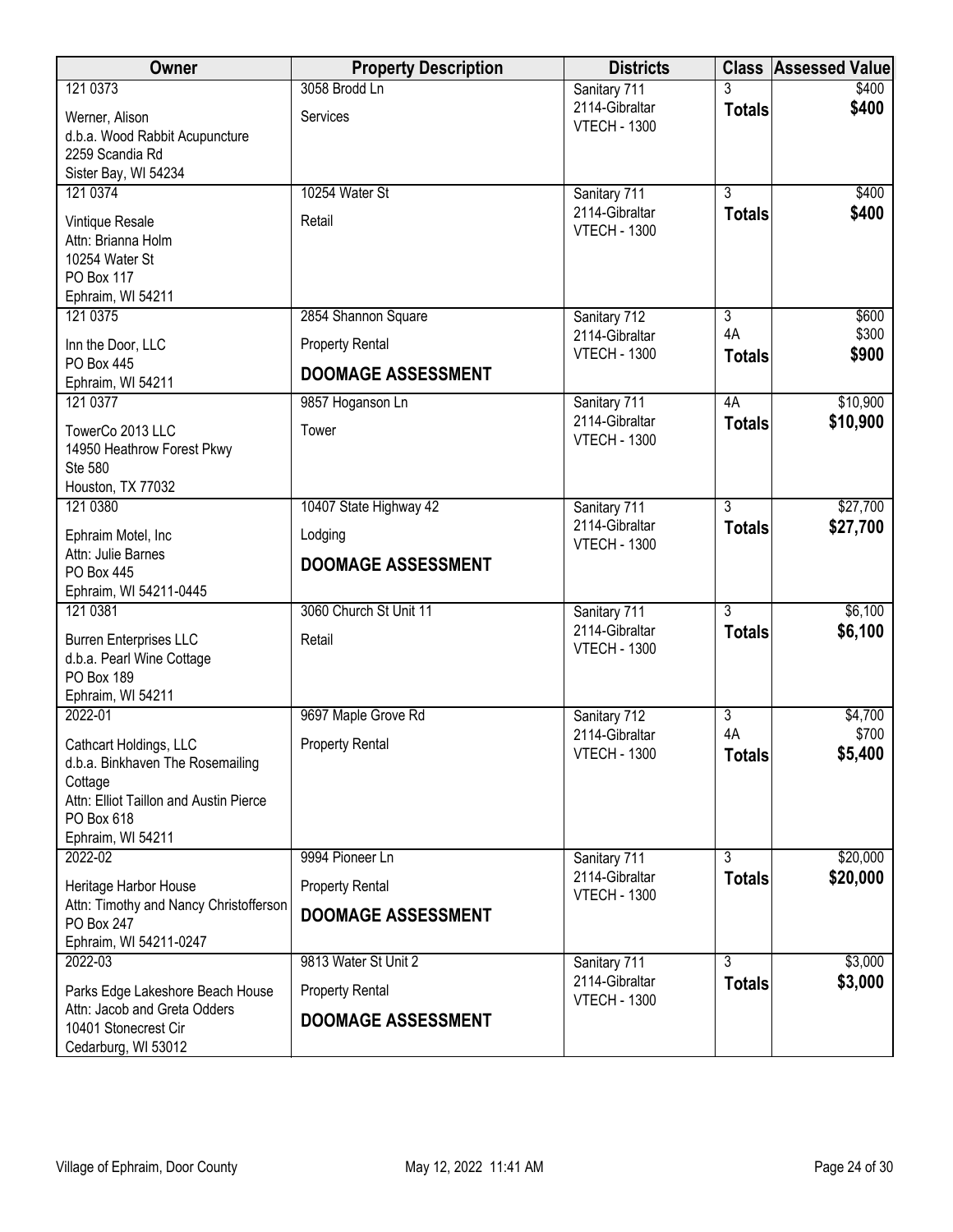| Owner                                              | <b>Property Description</b> | <b>Districts</b>                      |                     | <b>Class Assessed Value</b> |
|----------------------------------------------------|-----------------------------|---------------------------------------|---------------------|-----------------------------|
| 2022-04                                            | 9813 Water St Unit 7        | Sanitary 711                          |                     | \$1,000                     |
| Parks Edge Log Cabin - Kane                        | <b>Property Rental</b>      | 2114-Gibraltar<br><b>VTECH - 1300</b> | <b>Totals</b>       | \$1,000                     |
| Attn: Kevin and Nancy Kane<br>236 N Vine St        | <b>DOOMAGE ASSESSMENT</b>   |                                       |                     |                             |
| Hinsdale, IL 60521-3319                            |                             |                                       |                     |                             |
| 2022-05                                            | 9813 Water St Unit 4        | Sanitary 711                          | $\overline{3}$      | \$2,000                     |
| <b>Bayview Cottage</b>                             | <b>Property Rental</b>      | 2114-Gibraltar<br><b>VTECH - 1300</b> | <b>Totals</b>       | \$2,000                     |
| Attn: Wegman Living Trust                          | <b>DOOMAGE ASSESSMENT</b>   |                                       |                     |                             |
| 1701 Carleton Ave<br>Fort Worth, TX 76107-3857     |                             |                                       |                     |                             |
| 2022-06                                            | 10347 Water St Unit 1       | Sanitary 711                          | 3                   | \$1,200                     |
| Collin's Folly, LLC                                | <b>Property Rental</b>      | 2114-Gibraltar<br><b>VTECH - 1300</b> | <b>Totals</b>       | \$1,200                     |
| d.b.a. The House at Green Gables                   |                             |                                       |                     |                             |
| Attn: Collin Welford<br>PO Box 248                 |                             |                                       |                     |                             |
| Epraim, WI 54211-0248                              |                             |                                       |                     |                             |
| 2022-07                                            | 9870 Hoganson Ln            | Sanitary 712                          | $\overline{3}$      | \$700                       |
| Wilson Brothers Holdings, LLC                      | <b>Property Rental</b>      | 2114-Gibraltar<br><b>VTECH - 1300</b> | 4A<br><b>Totals</b> | \$100<br>\$800              |
| d.b.a. The Ephraim House<br>3040 Hidden View Trl   |                             |                                       |                     |                             |
| Verona, WI 53593-9188                              |                             |                                       |                     |                             |
| 2022-08                                            | 10374 N Coral Hill Rd       | Sanitary 711                          | $\overline{3}$      | \$3,000                     |
| Ephraim Stone Cottage and Cabin<br>PO Box 302      | <b>Property Rental</b>      | 2114-Gibraltar<br><b>VTECH - 1300</b> | <b>Totals</b>       | \$3,000                     |
| Ephraim, WI 54211                                  | <b>DOOMAGE ASSESSMENT</b>   |                                       |                     |                             |
| 2022-10                                            | 3053 Spruce Ln              | Sanitary 711                          | $\overline{3}$      | \$2,100                     |
| Ephraim Boat House                                 | <b>Property Rental</b>      | 2114-Gibraltar<br><b>VTECH - 1300</b> | <b>Totals</b>       | \$2,100                     |
| Attn: Robert and Nichole Collins<br>60 Lakeside PL | <b>DOOMAGE ASSESSMENT</b>   |                                       |                     |                             |
| Highland Park, IL 60035                            |                             |                                       |                     |                             |
| 2022-11                                            | 9922 Water St Unit 6        | Sanitary 711                          | $\overline{3}$      | \$4,000                     |
| Prince of Pierogi Restaurant                       | Restaurant                  | 2114-Gibraltar<br><b>VTECH - 1300</b> | <b>Totals</b>       | \$4,000                     |
| PO Box 184<br>Ephraim, WI 54211-0184               | <b>DOOMAGE ASSESSMENT</b>   |                                       |                     |                             |
| 2022-12                                            | 9789 Town Line Dr           | Sanitary 712                          | $\overline{3}$      | \$3,000                     |
| Evans Woods                                        | <b>Property Rental</b>      | 2114-Gibraltar<br><b>VTECH - 1300</b> | <b>Totals</b>       | \$3,000                     |
| Attn: Martin & Alma Jauregui                       | <b>DOOMAGE ASSESSMENT</b>   |                                       |                     |                             |
| 8285 County Hwy A<br>Fish Creek, WI 54212-9440     |                             |                                       |                     |                             |
| 2022-13                                            | 3038 Spruce Ln              | Sanitary 711                          | 3                   | \$1,600                     |
| Serenity On Spruce                                 | <b>Property Rental</b>      | 2114-Gibraltar<br><b>VTECH - 1300</b> | <b>Totals</b>       | \$1,600                     |
| Attn: Sachin Pawar & Pun Gupta                     |                             |                                       |                     |                             |
| 4423 N Prospect Ave<br>Shorewood, WI 53211-1774    |                             |                                       |                     |                             |
| 2022-14                                            | 3047 Larson Ln              | Sanitary 711                          | 3                   | \$4,000                     |
| Cedar Barn                                         | <b>Property Rental</b>      | 2114-Gibraltar<br><b>VTECH - 1300</b> | <b>Totals</b>       | \$4,000                     |
| Attn: Bjorn & Jennifer Larson                      | <b>DOOMAGE ASSESSMENT</b>   |                                       |                     |                             |
| 4567 Empress Way<br>Hugo, MN 55038                 |                             |                                       |                     |                             |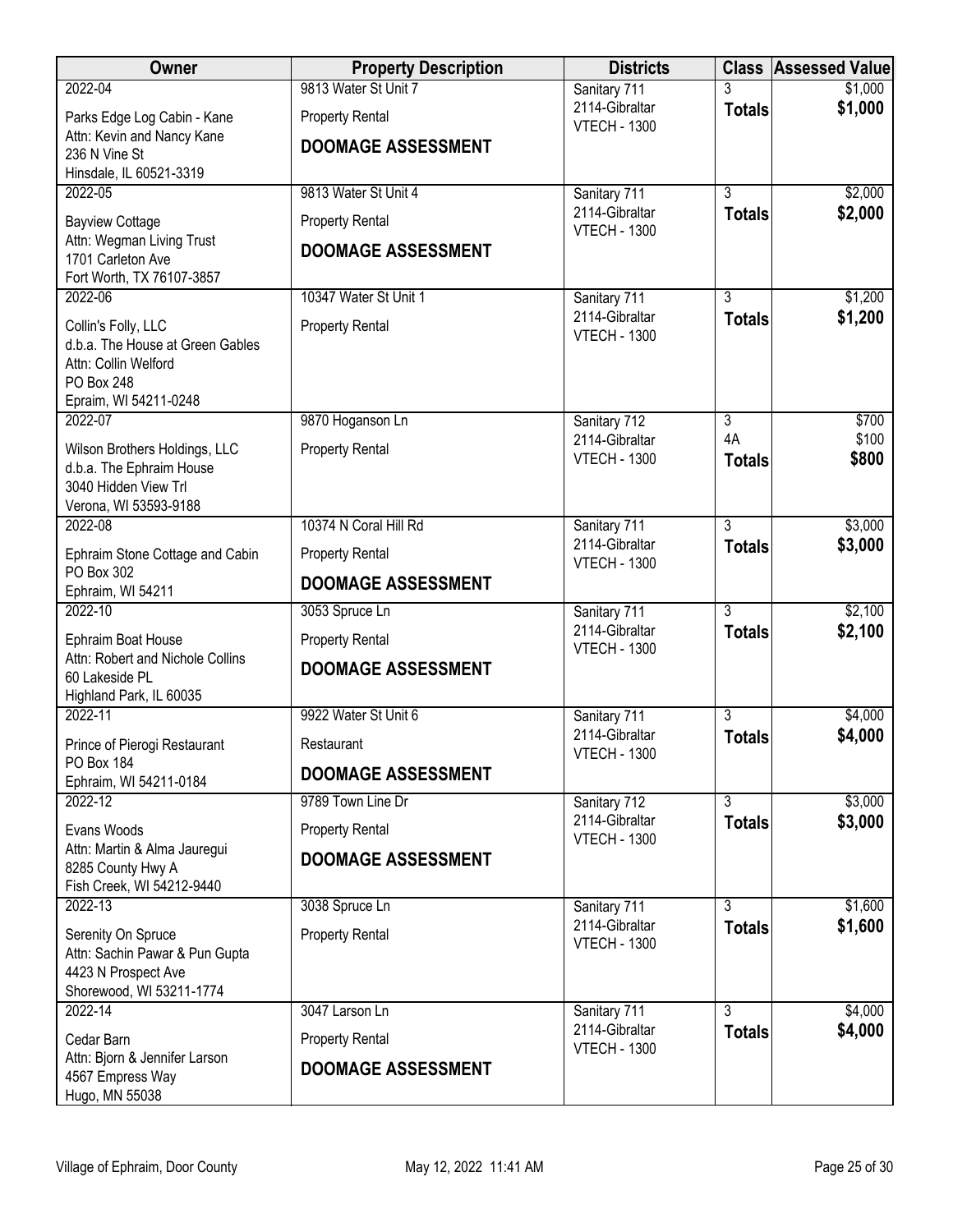| <b>Owner</b>                                                                 | <b>Property Description</b> | <b>Districts</b>                      |                                 | <b>Class Assessed Value</b> |
|------------------------------------------------------------------------------|-----------------------------|---------------------------------------|---------------------------------|-----------------------------|
| 2022-15                                                                      | 10295 S Coral Hill Rd       | Sanitary 711                          |                                 | \$2,000                     |
| Captain's Quarters and Tuckaway                                              | <b>Property Rental</b>      | 2114-Gibraltar<br><b>VTECH - 1300</b> | <b>Totals</b>                   | \$2,000                     |
| Cottage<br>Attn: Matthew & Stephanie Klein                                   | <b>DOOMAGE ASSESSMENT</b>   |                                       |                                 |                             |
| 8494 Terraceview Ln N                                                        |                             |                                       |                                 |                             |
| Maple Grove, MN 55311-1520<br>2022-16                                        | 9805 Brookside Ln           |                                       | $\overline{3}$                  | \$5,000                     |
|                                                                              |                             | Sanitary 711<br>2114-Gibraltar        | <b>Totals</b>                   | \$5,000                     |
| Brookside Lane Cottage<br>Attn: John and Geralynn Raymond                    | <b>Property Rental</b>      | <b>VTECH - 1300</b>                   |                                 |                             |
| 27 Sturbridge Cir                                                            | <b>DOOMAGE ASSESSMENT</b>   |                                       |                                 |                             |
| Madison, WI 53717-1098<br>2022-17                                            | 9893 Water St               | Sanitary 711                          | 3                               | \$5,000                     |
|                                                                              |                             | 2114-Gibraltar                        | <b>Totals</b>                   | \$5,000                     |
| Tony J & Barbara A Schmeltz Trust<br>d.b.a. Blue Shutter and Mooring Cottage | <b>Property Rental</b>      | <b>VTECH - 1300</b>                   |                                 |                             |
| PO Box 133                                                                   | <b>DOOMAGE ASSESSMENT</b>   |                                       |                                 |                             |
| Ephraim, WI 54211-0133<br>2022-18                                            | 10244 Water St              | Sanitary 711                          | $\overline{3}$                  | \$7,000                     |
|                                                                              |                             | 2114-Gibraltar                        | <b>Totals</b>                   | \$7,000                     |
| Westeros<br>Attn: Jeffery and Alisha Wiswell                                 | <b>Property Rental</b>      | <b>VTECH - 1300</b>                   |                                 |                             |
| 340 Wild Rose Ln                                                             | <b>DOOMAGE ASSESSMENT</b>   |                                       |                                 |                             |
| Onalaska, WI 54650<br>2022-19                                                | 9874 Water St               | Sanitary 711                          | 3                               | \$4,000                     |
|                                                                              |                             | 2114-Gibraltar                        | <b>Totals</b>                   | \$4,000                     |
| <b>BTC Holdings II, LLC</b><br>Attn: Stuart Chomeau                          | <b>Property Rental</b>      | <b>VTECH - 1300</b>                   |                                 |                             |
| 16200 Coventry Crest                                                         |                             |                                       |                                 |                             |
| Fort Myers, FL 33908-5661<br>2022-20                                         | 9836 Water St               |                                       | $\overline{3}$                  | \$4,000                     |
|                                                                              |                             | Sanitary 711<br>2114-Gibraltar        | <b>Totals</b>                   | \$4,000                     |
| William & Elizabeth Sip Jr Trust<br>d.b.a. Bay Brook Cottage                 | <b>Property Rental</b>      | <b>VTECH - 1300</b>                   |                                 |                             |
| 12588 Glencroft Dr                                                           | <b>DOOMAGE ASSESSMENT</b>   |                                       |                                 |                             |
| Saint Louis, MO 63128<br>2022-21                                             | 10439 N Shore Rd            | Sanitary 711                          | $\overline{3}$                  | \$4,000                     |
|                                                                              |                             | 2114-Gibraltar                        | <b>Totals</b>                   | \$4,000                     |
| The Green House<br>334 Meadow Grove St                                       | <b>Property Rental</b>      | <b>VTECH - 1300</b>                   |                                 |                             |
| La Cananday, CA 91011                                                        | <b>DOOMAGE ASSESSMENT</b>   |                                       |                                 |                             |
| 2022-22                                                                      | 2893 Bella Vista Ln         | Sanitary 712<br>2114-Gibraltar        | $\overline{3}$                  | \$5,000<br>\$5,000          |
| Allor, Inc<br>Attn: Alan and Lorraine Kroll                                  | <b>Property Rental</b>      | <b>VTECH - 1300</b>                   | <b>Totals</b>                   |                             |
| 10226 Woodcrest Rd                                                           | <b>DOOMAGE ASSESSMENT</b>   |                                       |                                 |                             |
| Sister Bay, WI 54234-9267                                                    |                             |                                       |                                 |                             |
| 2022-23                                                                      | 9721 Maple Grove Rd         | Sanitary 712<br>2114-Gibraltar        | 3<br><b>Totals</b>              | \$2,000<br>\$2,000          |
| 9721 Balistreri, LLC<br>Attn: John Balistreri                                | <b>Property Rental</b>      | <b>VTECH - 1300</b>                   |                                 |                             |
| 3543 N Maryland Ave                                                          | <b>DOOMAGE ASSESSMENT</b>   |                                       |                                 |                             |
| Shorewood, WI 53211-2512                                                     |                             |                                       |                                 |                             |
| 2022-24                                                                      | 10329 N Coral Hill Rd       | Sanitary 711<br>2114-Gibraltar        | $\overline{3}$<br><b>Totals</b> | \$5,000<br>\$5,000          |
| Titan Two-Six Properties, LLC<br>Attn: Michael Waters                        | <b>Property Rental</b>      | <b>VTECH - 1300</b>                   |                                 |                             |
| N1117 Barnwood Ct                                                            | <b>DOOMAGE ASSESSMENT</b>   |                                       |                                 |                             |
| Greenville, WI 54942                                                         |                             |                                       |                                 |                             |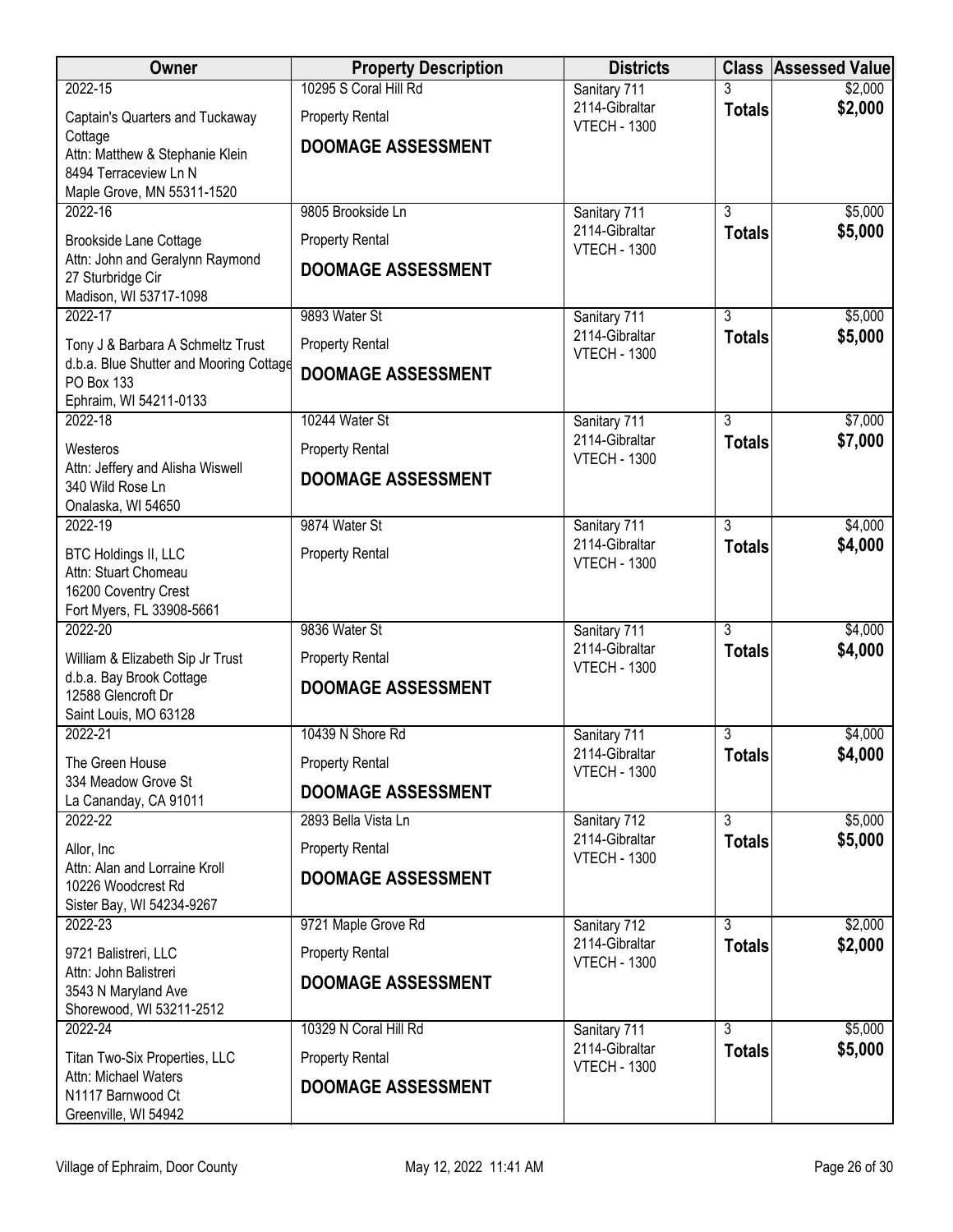| Owner                                           | <b>Property Description</b> | <b>Districts</b>                      |                | <b>Class Assessed Value</b> |
|-------------------------------------------------|-----------------------------|---------------------------------------|----------------|-----------------------------|
| 2022-25                                         | 10049 N Norway St           | Sanitary 712                          |                | \$1,700                     |
| <b>Brady's Cottage</b>                          | <b>Property Rental</b>      | 2114-Gibraltar<br><b>VTECH - 1300</b> | <b>Totals</b>  | \$1,700                     |
| Attn: Helen Brady                               |                             |                                       |                |                             |
| S34 W32585 Sierra Pass<br>Dousman, WI 9783      |                             |                                       |                |                             |
| 2022-26                                         | 3235 Holand Rd              | Sanitary 711                          | $\overline{3}$ | \$6,000                     |
| Vartanian, Inc                                  | <b>Property Rental</b>      | 2114-Gibraltar                        | <b>Totals</b>  | \$6,000                     |
| Attn: David Vartanian                           | <b>DOOMAGE ASSESSMENT</b>   | <b>VTECH - 1300</b>                   |                |                             |
| 3901 N Morris Rd                                |                             |                                       |                |                             |
| Shorewood, WI 53211<br>2022-27                  | 2882 Wilder Rd              | Sanitary 712                          | 3              | \$10,000                    |
| <b>Willowbury Estate</b>                        | <b>Property Rental</b>      | 2114-Gibraltar                        | <b>Totals</b>  | \$10,000                    |
| Attn: William & Elizabeth Pflum                 |                             | <b>VTECH - 1300</b>                   |                |                             |
| PO Box 105                                      | <b>DOOMAGE ASSESSMENT</b>   |                                       |                |                             |
| Markesan, WI 53946<br>2022-28                   | 10183 Water St              |                                       | $\overline{3}$ | \$900                       |
|                                                 |                             | Sanitary 711<br>2114-Gibraltar        | 4A             | \$200                       |
| Yeomans Cottages, LLC<br>Attn: Leslie Leline    | <b>Property Rental</b>      | <b>VTECH - 1300</b>                   | <b>Totals</b>  | \$1,100                     |
| 3359 County Highway EE                          |                             |                                       |                |                             |
| Baileys Harbor, WI 54202-9027                   |                             |                                       |                |                             |
| 2022-29                                         | 10018 Water St              | Sanitary 711<br>2114-Gibraltar        | $\overline{3}$ | \$20,000                    |
| Sunset Harbor Grill, LLC                        | Restaurant                  | <b>VTECH - 1300</b>                   | <b>Totals</b>  | \$20,000                    |
| Attn: Jose Becerra<br>7885 Bedrock Flats Ln     | <b>DOOMAGE ASSESSMENT</b>   |                                       |                |                             |
| Baileys Harbor, WI 54202-9049                   |                             |                                       |                |                             |
| 2022-30                                         | 10525 Stock Ln              | Sanitary 712                          | $\overline{3}$ | \$10,000                    |
| Norra Skogen, LLC                               | <b>Property Rental</b>      | 2114-Gibraltar<br><b>VTECH - 1300</b> | <b>Totals</b>  | \$10,000                    |
| Attn: Amanda Jenkins                            | <b>DOOMAGE ASSESSMENT</b>   |                                       |                |                             |
| 115 N Green Bay Rd<br>Appleton, WI 54911-5624   |                             |                                       |                |                             |
| 2022-31                                         | 10417 Town Line Dr          | Sanitary 711                          | $\overline{3}$ | \$4,500                     |
| Nordic Hearth Cabin                             | <b>Property Rental</b>      | 2114-Gibraltar                        | 4A             | \$200                       |
| Attn: Julia Tidquist                            |                             | <b>VTECH - 1300</b>                   | <b>Totals</b>  | \$4,700                     |
| 10417 Town Line Dr<br>Sister Bay, WI 54234-9334 |                             |                                       |                |                             |
| 2022-32                                         | 10493 N Orchard St          | Sanitary 712                          | $\overline{3}$ | \$6,000                     |
| Nature's Window                                 | <b>Property Rental</b>      | 2114-Gibraltar                        | <b>Totals</b>  | \$6,000                     |
| Attn: Heather Anderson                          | <b>DOOMAGE ASSESSMENT</b>   | <b>VTECH - 1300</b>                   |                |                             |
| PO Box 88<br>Ephraim, WI 54211-0088             |                             |                                       |                |                             |
| 2022-33                                         | 3171 Larson Ln              | Sanitary 711                          | $\overline{3}$ | \$5,000                     |
| Larson Retreat                                  | <b>Property Rental</b>      | 2114-Gibraltar                        | <b>Totals</b>  | \$5,000                     |
| Attn: Michelle Schroedel                        |                             | <b>VTECH - 1300</b>                   |                |                             |
| 218 Congress Dr                                 | <b>DOOMAGE ASSESSMENT</b>   |                                       |                |                             |
| West Bend, WI 53095<br>2022-34                  | 3140 Larson Ln              | Sanitary 711                          | $\overline{3}$ | \$3,000                     |
|                                                 |                             | 2114-Gibraltar                        | <b>Totals</b>  | \$3,000                     |
| Larson Lane, LLC<br>Attn: Kathy Pentler         | <b>Property Rental</b>      | <b>VTECH - 1300</b>                   |                |                             |
| 20750 Lincolnshire Ct                           | <b>DOOMAGE ASSESSMENT</b>   |                                       |                |                             |
| Brookfield, WI 53045-3008                       |                             |                                       |                |                             |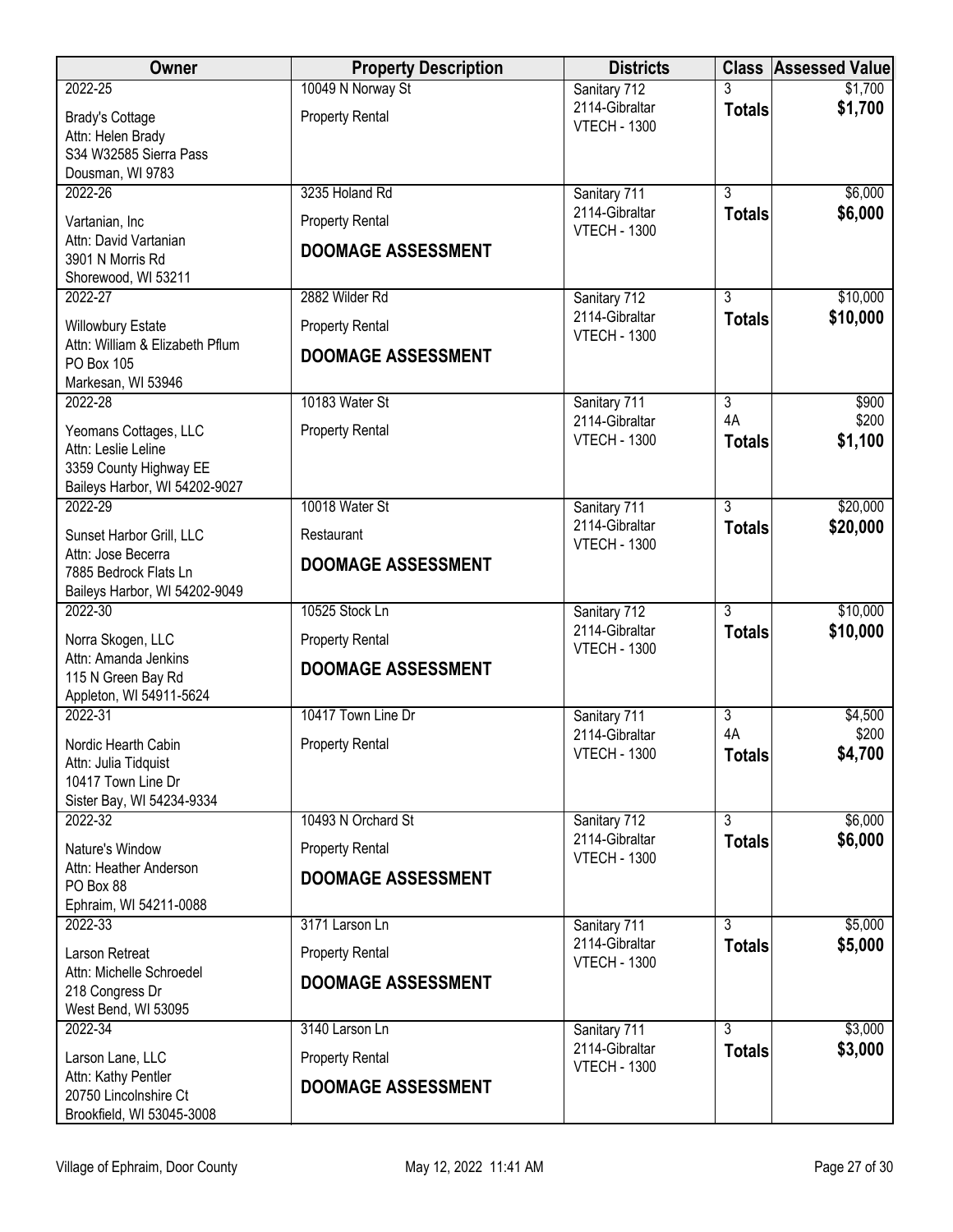| Owner                                                                                                                              | <b>Property Description</b> | <b>Districts</b>                      |                | <b>Class Assessed Value</b> |
|------------------------------------------------------------------------------------------------------------------------------------|-----------------------------|---------------------------------------|----------------|-----------------------------|
| 2022-35                                                                                                                            | 3037 German Rd              | Sanitary 711                          | 3              | \$4,000                     |
| Homestead Rentals, LLC<br>Attn: Glenn D & Joyce G Gerdman Trust                                                                    | <b>Property Rental</b>      | 2114-Gibraltar<br><b>VTECH - 1300</b> | <b>Totals</b>  | \$4,000                     |
| PO Box 170<br>Ephraim, WI 54211                                                                                                    | <b>DOOMAGE ASSESSMENT</b>   |                                       |                |                             |
| 2022-36                                                                                                                            | 2961 German Rd              | Sanitary 712                          | $\overline{3}$ | \$400                       |
|                                                                                                                                    |                             | 2114-Gibraltar                        | <b>Totals</b>  | \$400                       |
| <b>Hollis House</b><br>Attn: Daniel L & Lori L Schwefel Trust<br>N56 W36792 Cherokee Rd<br>Oconomowoc, WI 53066-2302               | <b>Property Rental</b>      | <b>VTECH - 1300</b>                   |                |                             |
| 2022-37                                                                                                                            | 10353 N Shore Rd            | Sanitary 711                          | $\overline{3}$ | \$6,400                     |
| Ephraim Harbor House, LLC<br>d.b.a. Harbor House on North Shore<br>Attn: Windsor McCutheon<br>PO Box 255<br>Ephraim, WI 54211-0255 | <b>Property Rental</b>      | 2114-Gibraltar<br><b>VTECH - 1300</b> | <b>Totals</b>  | \$6,400                     |
| 2022-38                                                                                                                            | 9801 Brookside Ln           | Sanitary 711                          | $\overline{3}$ | \$5,000                     |
| Harbor House and Guest Cottages                                                                                                    | <b>Property Rental</b>      | 2114-Gibraltar                        | <b>Totals</b>  | \$5,000                     |
| Attn: Randall and Elizabeth Frink<br>125 S Chester Ave<br>Park Ridge, IL 60068-3903                                                | <b>DOOMAGE ASSESSMENT</b>   | <b>VTECH - 1300</b>                   |                |                             |
| 2022-39                                                                                                                            | 10406 N Orchard             | Sanitary 712                          | 3              | \$5,000                     |
| The Mingary on Orchard                                                                                                             | <b>Property Rental</b>      | 2114-Gibraltar<br><b>VTECH - 1300</b> | <b>Totals</b>  | \$5,000                     |
| Attn: Kevin and Janell Rawson Hoey<br>316 Fox Cir<br>Cottage Grove, WI 53527                                                       | <b>DOOMAGE ASSESSMENT</b>   |                                       |                |                             |
| 2022-40                                                                                                                            | 10451 N Shore Rd            | Sanitary 711                          | 3              | \$4,000                     |
| The Shore                                                                                                                          | <b>Property Rental</b>      | 2114-Gibraltar<br><b>VTECH - 1300</b> | <b>Totals</b>  | \$4,000                     |
| Attn: Christopher & Janine Schmeltz<br>211 N Ashland Ave<br>Park Ridge, IL 60068-3529                                              | <b>DOOMAGE ASSESSMENT</b>   |                                       |                |                             |
| 2022-41                                                                                                                            | 2885 County Highway Q       | Sanitary 712                          | 3              | \$400                       |
| The Thorp House<br>Attn: Burt D Thorp Trust<br>PO Box 172                                                                          | <b>Property Rental</b>      | 2114-Gibraltar<br><b>VTECH - 1300</b> | <b>Totals</b>  | \$400                       |
| Ephraim, WI 54211                                                                                                                  |                             |                                       |                |                             |
| 2022-42                                                                                                                            | 2981 German Rd              | Sanitary 712                          | $\overline{3}$ | \$5,000                     |
| Sundrift Cottage<br>Attn: Andrew & Anna Sampers                                                                                    | <b>Property Rental</b>      | 2114-Gibraltar<br><b>VTECH - 1300</b> | <b>Totals</b>  | \$5,000                     |
| 2525 N Pierce St<br>Milwaukee, WI 53212-2956                                                                                       | <b>DOOMAGE ASSESSMENT</b>   |                                       |                |                             |
| 2022-43                                                                                                                            | 10102 Water St Unit 2       | Sanitary 711                          | $\overline{3}$ | \$7,000                     |
| Main Cottage, LLC                                                                                                                  | <b>Property Rental</b>      | 2114-Gibraltar<br><b>VTECH - 1300</b> | <b>Totals</b>  | \$7,000                     |
| Attn: Main Cottage, LLC<br>19245 Hayden Ct<br>Brookfield, WI 53045-5131                                                            | <b>DOOMAGE ASSESSMENT</b>   |                                       |                |                             |
| 2022-44                                                                                                                            | 10090 Water St Unit 1       | Sanitary 711                          | 3              | \$7,000                     |
| Main Cottage, LLC                                                                                                                  | <b>Property Rental</b>      | 2114-Gibraltar<br><b>VTECH - 1300</b> | <b>Totals</b>  | \$7,000                     |
| Attn: Main Cottage, LLC<br>19245 Hayden Ct<br>Brookfield, WI 53045-5131                                                            | <b>DOOMAGE ASSESSMENT</b>   |                                       |                |                             |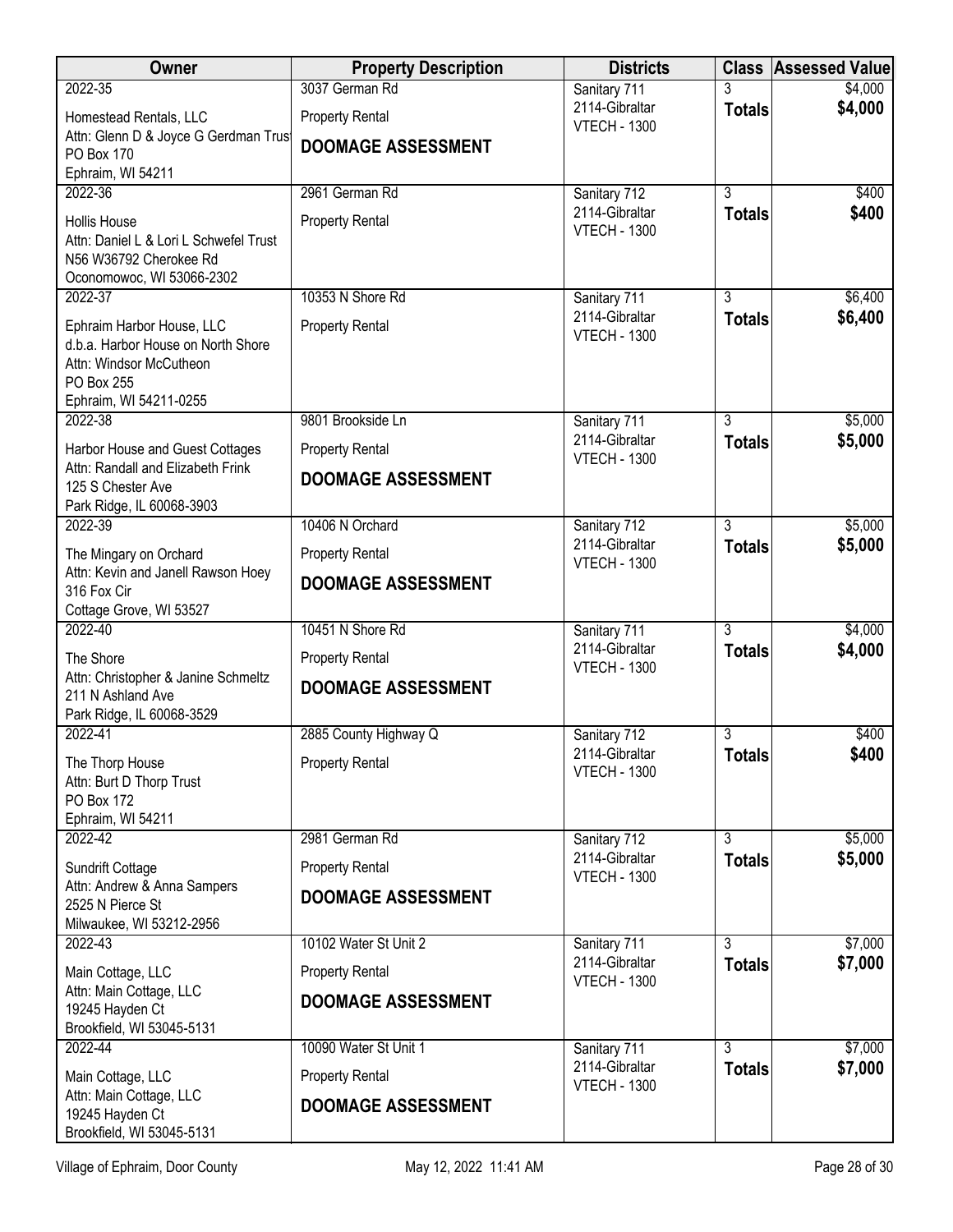| Owner                                                        | <b>Property Description</b>      | <b>Districts</b>                      |                                 | <b>Class Assessed Value</b> |
|--------------------------------------------------------------|----------------------------------|---------------------------------------|---------------------------------|-----------------------------|
| 2022-45                                                      | 2964 Valentine Ln                | Sanitary 712                          | 3                               | \$3,100                     |
| Kimberly Ann Barkemeyer Trust                                | <b>Property Rental</b>           | 2114-Gibraltar<br><b>VTECH - 1300</b> | 4A                              | \$100<br>\$3,200            |
| d.b.a. Skoghavn Cottage - Barkemeyer                         |                                  |                                       | <b>Totals</b>                   |                             |
| 1405 Valley Rd<br>Bannockburn, IL 60015-1551                 |                                  |                                       |                                 |                             |
| 2022-47                                                      | 9922 Water St Unit 1             | Sanitary 711                          | 3                               | \$100                       |
|                                                              |                                  | 2114-Gibraltar                        | 4A                              | \$100                       |
| Door County Pottery<br>Attn: Vincent Muelbauer               | Retail /Art Gallery              | <b>VTECH - 1300</b>                   | <b>Totals</b>                   | \$200                       |
| W254S6620 Ridge Rd                                           |                                  |                                       |                                 |                             |
| Waukesha, WI 53189-9313                                      |                                  |                                       |                                 |                             |
| 2022-48                                                      | 10331 Water St                   | Sanitary 711                          | $\overline{3}$                  | \$3,000                     |
| The Simple Solution, LLC                                     | <b>Estate Sales and Services</b> | 2114-Gibraltar<br><b>VTECH - 1300</b> | <b>Totals</b>                   | \$3,000                     |
| Attn: Heidi Penchoff and Scot Lohman                         | <b>DOOMAGE ASSESSMENT</b>        |                                       |                                 |                             |
| 7115 County Highway A<br>Baileys Harbor, WI 54002            |                                  |                                       |                                 |                             |
| 2022-49                                                      | 10451 Town Line Dr Unit 1        | Sanitary 711                          | $\overline{3}$                  | \$1,100                     |
|                                                              | Retail                           | 2114-Gibraltar                        | 4A                              | \$300                       |
| Reclaimed Resale & Consignment<br>Attn: Jeff and Tena Kruger |                                  | <b>VTECH - 1300</b>                   | <b>Totals</b>                   | \$1,400                     |
| PO Box 175                                                   |                                  |                                       |                                 |                             |
| Sister Bay, WI 54234                                         |                                  |                                       |                                 |                             |
| 2022-50                                                      | 3055 Church St                   | Sanitary 711                          | $\overline{3}$                  | \$4,000                     |
| Ephraim Coffee Lab By Isely                                  | Coffee Shop                      | 2114-Gibraltar<br><b>VTECH - 1300</b> | <b>Totals</b>                   | \$4,000                     |
| Attn: Randy Isely<br>PO Box 23                               | <b>DOOMAGE ASSESSMENT</b>        |                                       |                                 |                             |
| Ephraim, WI 54211                                            |                                  |                                       |                                 |                             |
| 2022-52                                                      | 9996 Pioneer Ln                  | Sanitary 711                          | $\overline{3}$                  | \$4,000                     |
| Trixie's                                                     | Restaurant                       | 2114-Gibraltar                        | <b>Totals</b>                   | \$4,000                     |
| Attn: Mike Holmes                                            |                                  | <b>VTECH - 1300</b>                   |                                 |                             |
| PO Box 18                                                    | <b>DOOMAGE ASSESSMENT</b>        |                                       |                                 |                             |
| Ephraim, WI 54211                                            |                                  |                                       |                                 |                             |
| 2022-53                                                      | 3055 Church St                   | Sanitary 711<br>2114-Gibraltar        | $\overline{3}$<br><b>Totals</b> | \$4,000<br>\$4,000          |
| <b>Bad Moravian</b>                                          | Restaurant                       | <b>VTECH - 1300</b>                   |                                 |                             |
| Attn: Sophie Nelson<br>PO Box 23                             | <b>DOOMAGE ASSESSMENT</b>        |                                       |                                 |                             |
| Ephraim, WI 54211-0023                                       |                                  |                                       |                                 |                             |
| 2022-55                                                      | 9922 Water St                    | Sanitary 711                          | $\overline{3}$                  | \$1,000                     |
| Rusty Dusty Vintage                                          | Retail                           | 2114-Gibraltar                        | <b>Totals</b>                   | \$1,000                     |
| Attn: Adam Pokorski                                          | <b>DOOMAGE ASSESSMENT</b>        | <b>VTECH - 1300</b>                   |                                 |                             |
| PO Box 282                                                   |                                  |                                       |                                 |                             |
| Ephraim, WI 54211<br>2022-56                                 | 10108 Norway St                  | Sanitary 712                          | $\overline{3}$                  | \$900                       |
|                                                              |                                  | 2114-Gibraltar                        | <b>Totals</b>                   | \$900                       |
| Norway Hus<br>Attn: Timothy & Kristine Nelson Trust          | <b>Property Rental</b>           | <b>VTECH - 1300</b>                   |                                 |                             |
| PO Box 75                                                    |                                  |                                       |                                 |                             |
| Ephraim, WI 54211                                            |                                  |                                       |                                 |                             |
| 2022-58                                                      | 9890 Water St Unit 2             | Sanitary 711                          | $\overline{3}$                  | \$800                       |
| Ephraim Village Cottages                                     | <b>Property Rental</b>           | 2114-Gibraltar<br><b>VTECH - 1300</b> | <b>Totals</b>                   | \$800                       |
| Attn: Matthew and Kathryn Kyler                              |                                  |                                       |                                 |                             |
| 1025 Saint Austin Ave<br>Wausau, WI 54403-6752               |                                  |                                       |                                 |                             |
|                                                              |                                  |                                       |                                 |                             |